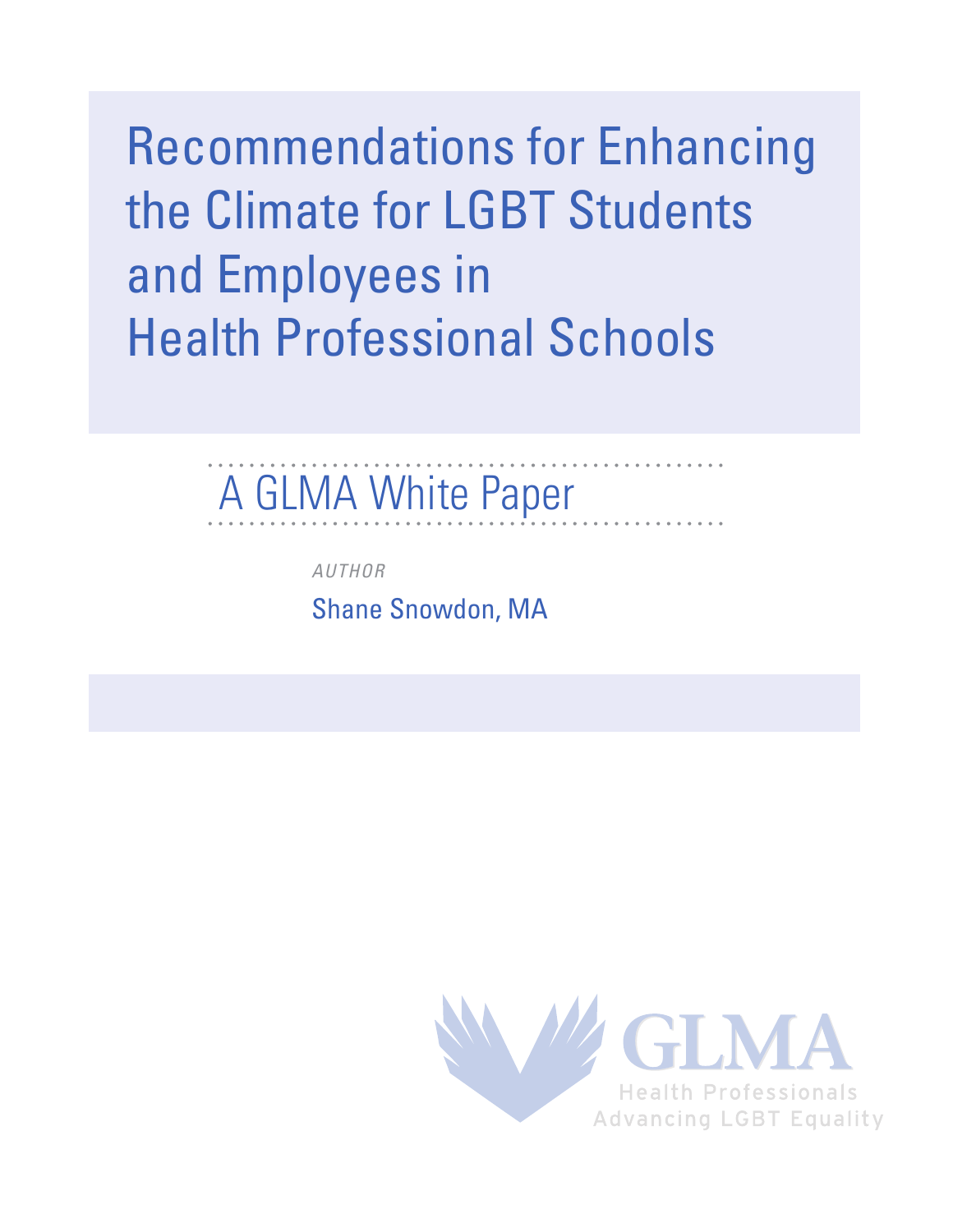© Copyright 2013, GLMA

Recommended citation: Snowdon, S. (2013) Recommendations for Enhancing the Climate for LGBT Students and Employees in Health Professional Schools: A GLMA White Paper. Washington, DC: GLMA.

All rights reserved. No part of this publication may be reproduced, distributed, or transmitted in any form or by any means, including photocopying, recording, or other electronic or mechanical methods, without the prior written permission of the publisher, except in the case of brief quotations embodied in critical reviews and certain other noncommercial uses permitted by copyright law. For permission requests, write to the publisher, addressed "Attention: Permissions Coordinator," at the address below.

#### **GLMA: Health Professionals Advancing LGBT Equality**

1326 18th St., NW Suite 22 Washington, DC 20036 202-600-8037 (f) 202-478-1500 info@glma.org www.glma.org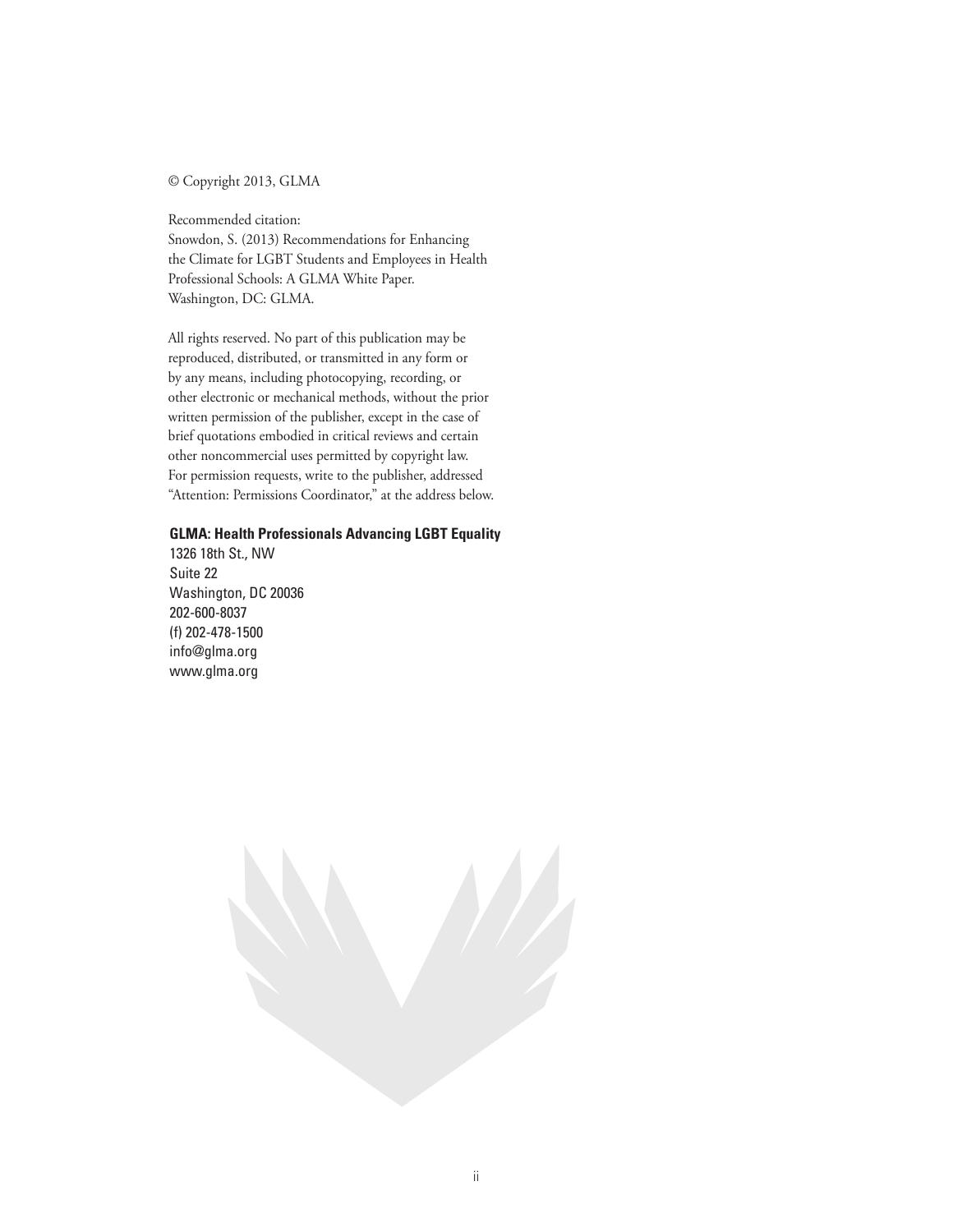#### ACKNOWLEDGEMENTS

GLMA extends very special appreciation to Shane Snowdon for her authorship of this paper, as well as her longstanding work addressing the needs of LGBT people in academic settings.

GLMA would also like to extend appreciation to former GLMA intern Shannon O'Hern, MD, former GLMA staff member James Beaudreau, MPA, and Carl Streed, Jr., MD, for their significant contributions to the bibliography. Thanks also to Jesse Joad, MD, MS, GLMA Vice President for Education, Hector Vargas, JD, GLMA's Executive Director, and Emily Kane-Lee, MA, GLMA's Education & Communications Manager and project manager for this paper. GLMA also acknowledges Pat Dunn, JD, MSW, for her contributions to this project.

Finally, we gratefully acknowledge Pfizer, Inc., for its generous support of GLMA's work on health profession education reform and this resulting paper.



#### **About GLMA**

GLMA: Health Professionals Advancing LGBT Equality, which was founded in 1981, is the world's oldest and largest association of lesbian, gay, bisexual and transgender (LGBT)—and ally—healthcare professionals.

GLMA's mission is to ensure equality in healthcare for LGBT individuals and healthcare providers. GLMA achieves its goals by using healthcare expertise in professional education, public policy work, patient education and referrals and the promotion of research. GLMA represents the interests of thousands of LGBT healthcare professionals as well as millions of LGBT patients across the country.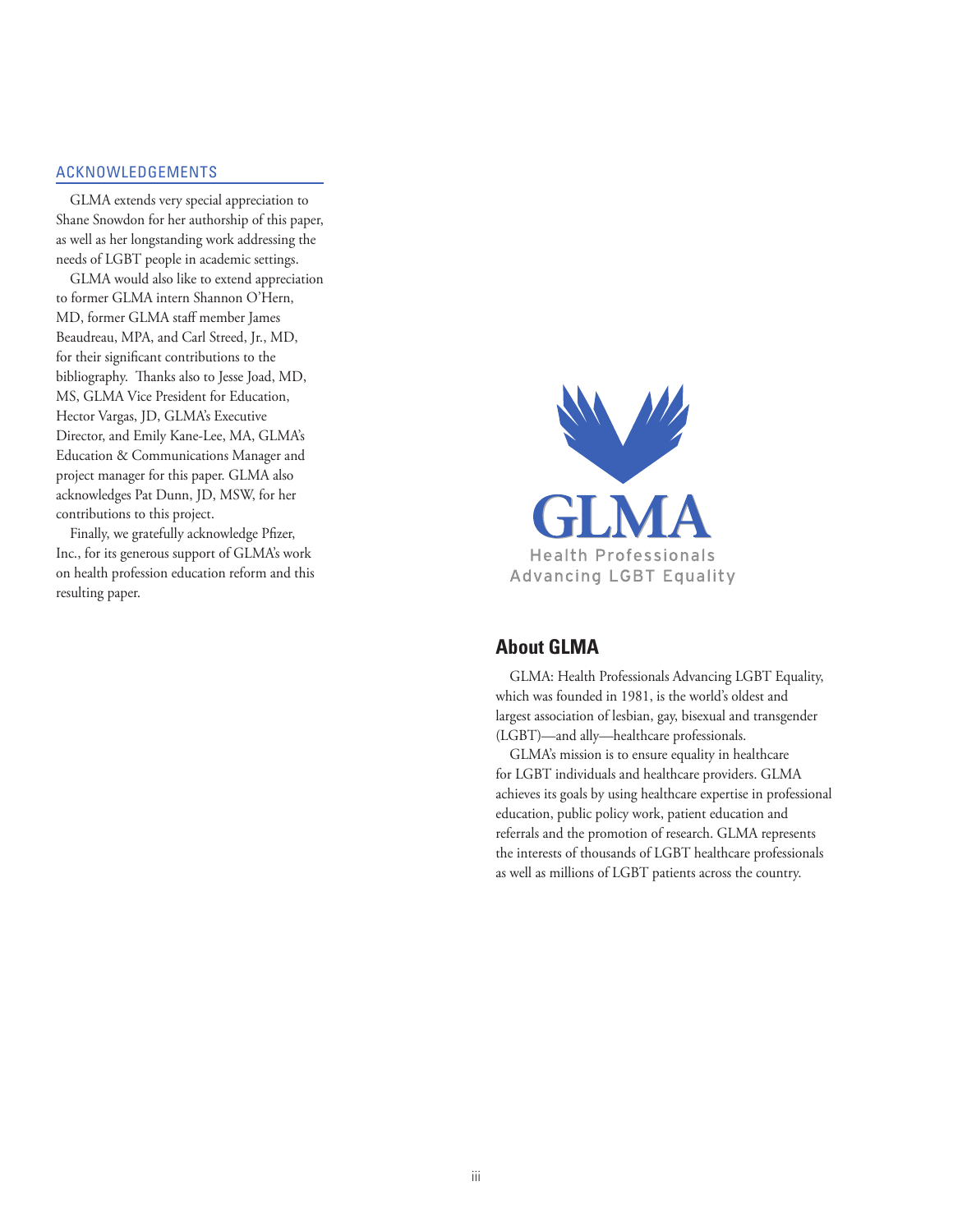#### FOREWORD

It is with great pleasure that GLMA: Health Professionals Advancing LGBT Equality provides this unique white paper, "Recommendations for Enhancing the Climate for LGBT Students & Employees in Health Professional Schools." The paper is the culmination of a project begun in 2010 by GLMA, which convened an advisory group under the leadership of Shane Snowdon, then Director of the Center for LGBT Health & Equity at the University of California San Francisco (UCSF).

The initial intent of the project was to provide resources and information to medical schools in response to recommendations that were developed by the Association of American Medical Colleges (AAMC) in 2007, but not widely implemented. Since the inception of the project, its scope has changed to include all health professional schools and to focus on climate, since curriculum and healthcare recommendations are now available elsewhere, often with input from GLMA.

In this paper, primary author Shane Snowdon, with assistance from advisory group members, has provided comprehensive recommendations to health professional schools on how to improve their climate for LGBT students, faculty and staff. In her 13 years at UCSF, she was often the only person nationally visiting health professional schools, listening to issues around climate and meeting with LGBT students, faculty and administrators to suggest solutions. These recommendations distill her expertise from 13 years of work with UCSF and other schools.

The recommendations are accompanied by a bibliography of LGBT health resources compiled by James Beaudreau, former Education and Policy Director at GLMA, and Carl Streed, Jr., a GLMA board member and internal medicine resident at Johns Hopkins Bayview Medical Center. The bibliography includes references on a wide range of LGBTrelated health topics, including LGBT health risks and concerns, LGBT inclusion in health professions education, and issues affecting lesbians/WSW, gay men/MSM, bisexuals, transgender individuals, LGBT youth, LGBT elders and LGBT families.

It is important to note that equality for LGBT people is expanding rapidly nationwide- -in fact, major changes occurred as this document was being prepared. Be sure to check the footnotes provided for the latest information about LGBT non-discrimination laws in your area, federal treatment of same-sex married couples and similar topics. In addition, national organizations like the AAMC will be providing new resources in coming months to ensure equity and inclusion for LGBT students, staff and faculty, including surveys, model policies, and opportunities for learning and discussion.

We are confident that these climate recommendations, together with the accompanying bibliography, will be useful for all involved in health professional education, which will play a critical role in achieving equity for LGBT patients and health professionals alike.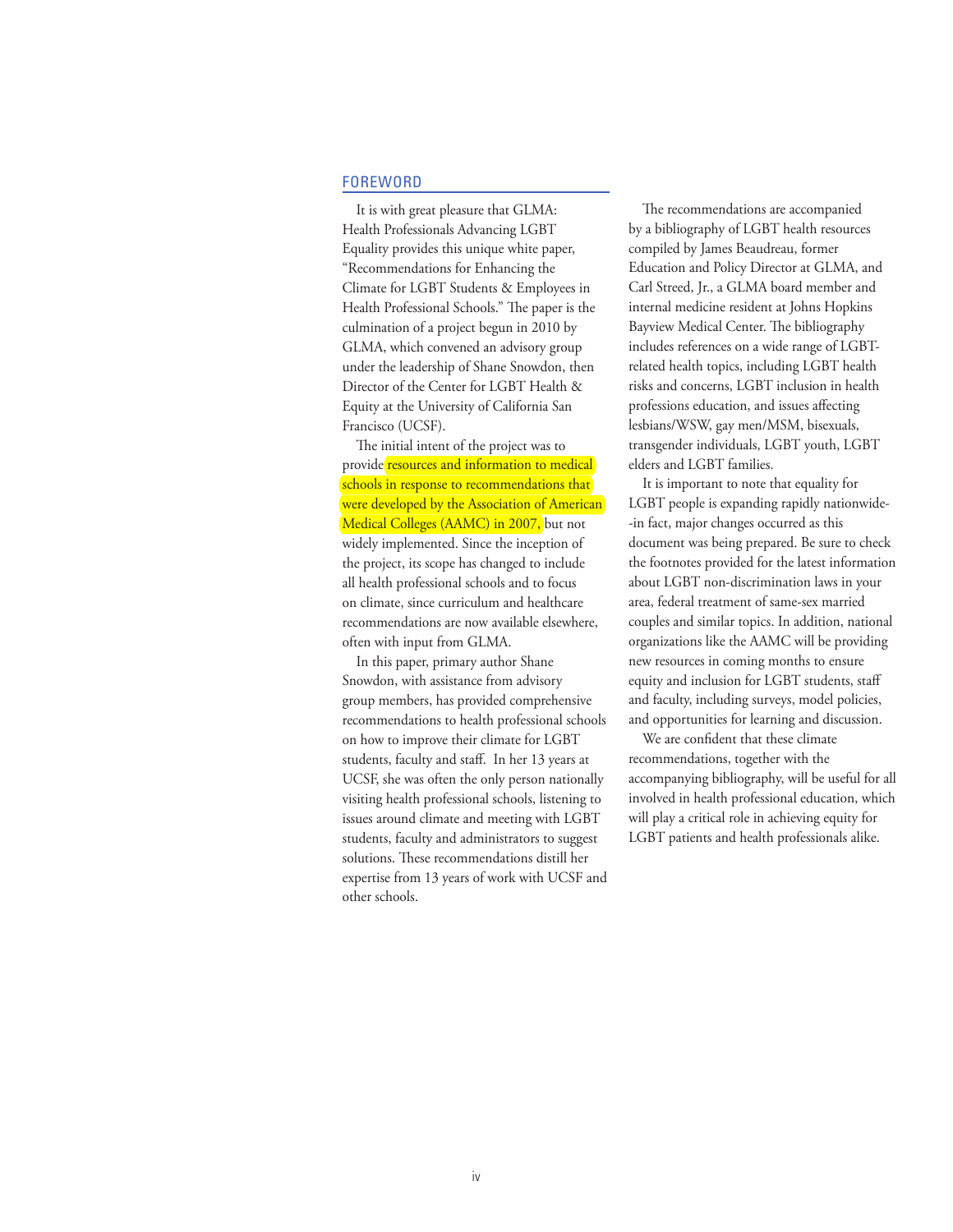## **Recommendations for Enhancing the Climate for LGBT Students & Employees in Health Professional Schools**

#### **OVERVIEW**

It can be very tempting for health professional schools to focus primarily on curriculum in their desire to attend to LGBT needs and concerns. This is understandable, since curriculum enhancement is critical if LGBT people are to receive equitable, inclusive, knowledgeable and sensitive healthcare. It is every bit as vital, however, for schools to ensure that their climate is equitable, inclusive, supportive and welcoming for LGBT students and employees. Climate improvement not only maximizes the success of curriculum initiatives but is also tremendously important in its own right.

Needless to say, LGBT climate improvement is enormously helpful to LGBT students and employees, assuring them of fair and unbiased treatment and enabling them to be their full, authentic selves, just like their colleagues. Students and employees should never fear that if they are simply themselves, that if they mention the important people and events in their lives, they will face bias ranging from joking and hostile comments to ostracism, harassment and career obstacles. And LGBT students and employees, like members of other groups that have historically faced discrimination, deeply appreciate support in navigating the particular challenges they face as LGBT people.

But LGBT climate improvement isn't valuable only to LGBT students and employees. It benefits everyone associated with a health school, helping all become more comfortable, sensitive and knowledgeable vis-à-vis LGBT colleagues and patients (and other LGBT people in their lives). The recommendations below do much more than enable students and employees to steer clear of biased or discriminatory behavior. They also allow students and employees to get to know LGBT people as their full, authentic selves—a critical factor in extending full acceptance to LGBT colleagues and providing optimal care to LGBT patients.

The recommendations address the full spectrum of climate issues experienced by LGBT students and employees. They discuss the cornerstones of institutional equity, which protect LGBT campus community members

from discrimination, and give particular attention to the concerns of transgender people, who have become much more visible in health professional schools and healthcare generally. The recommendations also discuss how institutional diversity initiatives can enhance LGBT equity and inclusion, sending LGBT students and employees the message that they are seen and supported.

These broad institutional recommendations are supplemented by detailed information about best practices in specific activity areas. To ensure that your school mirrors the general population, counters entry barriers to LGBT people in the health professions and enjoys the benefits of LGBT student and employee diversity, admissions and recruitment initiatives are described in detail. Recognizing how much targeted and inclusive programs, together with mentoring and networking initiatives, contribute to the success of students and employees from groups that have historically faced discrimination, the recommendations also discuss the kinds of offerings that are most useful for LGBT campus community members.

The recommendations also explain the importance of offering LGBT-related information, resources and training to your school as a whole. This vital educational work deepens general campus awareness of LGBT needs and concerns, so that work toward equity and inclusion is well understood and supported. Among the many recommendations is that recognition be offered to individuals who have made significant contributions to LGBT equity and inclusion, whether or not they are LGBT themselves.

Finally, your school is urged to consider creating an LGBT office, designating an LGBT point-person or appointing a high-level LGBT advisory committee. By doing so, you'll ensure that these recommendations are as useful as possible, since they can easily be used to structure and guide the work of a dedicated office, point-person or advisory group. They can also be used by a diversity office or officer to frame LGBT work.

Whether your school is just beginning its journey toward LGBT equity and inclusion, or is well along, you should find much of value in these recommendations. Not all can be implemented immediately, but each one you embrace will be a gift to all of your students and employees.

#### INSTITUTIONAL EQUITY

#### **Include "sexual orientation" and "gender identity and expression" in your school's nondiscrimination policy.**

LGBT protection in a non-discrimination policy is considered foundational to LGBT equity and inclusion, and sends a powerful positive message to LGBT students and employees. It is also strongly backed by the American public, about 75% of whom believe that LGBT discrimination should be prohibited.<sup>1</sup>

Your school may not be located in a state that bans discrimination on the basis of sexual orientation (protecting lesbian, gay and bisexual people) and/or gender identity and expression (protecting transgender and other gendernon-conforming people).<sup>2</sup> You are still free, however, to create an institutional prohibition with institutional consequences, a move that conveys a strong commitment to LGBT equity and inclusion. Schools located in states that do ban LGBT discrimination are strongly urged to mirror that ban in their own policies, in order to affirm their concern for their LGBT students

<sup>1.</sup> Since at least 2001, 75% or more of the American public, in major national polls, has indicated support for laws prohibiting discrimination on the basis of sexual orientation. See, for example, Inside-OUT: A Report on the Experiences of Lesbians, Gays and Bisexuals in America and the Public s Views on Issues and Policies Related to Sexual Orientation, The Kaiser Family Foundation, 2001, http://kaiserfamilyfoundation.files.wordpress. com/2013/01/national-surveys-on-experiences-of-lesbians-gaysand-bisexuals-and-the-public-s-views-related-to-sexual-orientation. pdf. Polling with respect to protection vis-à-vis gender identity and expression has been more limited, but a recent national poll that found 75% support for sexual orientation protection found 73% support for gender identity/expression protection: http://www. americanprogress.org/issues/lgbt/news/2011/06/02/9716/pollsshow-huge-public-support-for-gay-and-transgender-workplaceprotections/.)

<sup>2.</sup> More information about LGBT discrimination laws and policies in your state is available at these websites:

http://www.ngltf.org/reports\_and\_research/nondiscrimination\_ laws

http://www.hrc.org/resources/entry/maps-of-state-laws-policies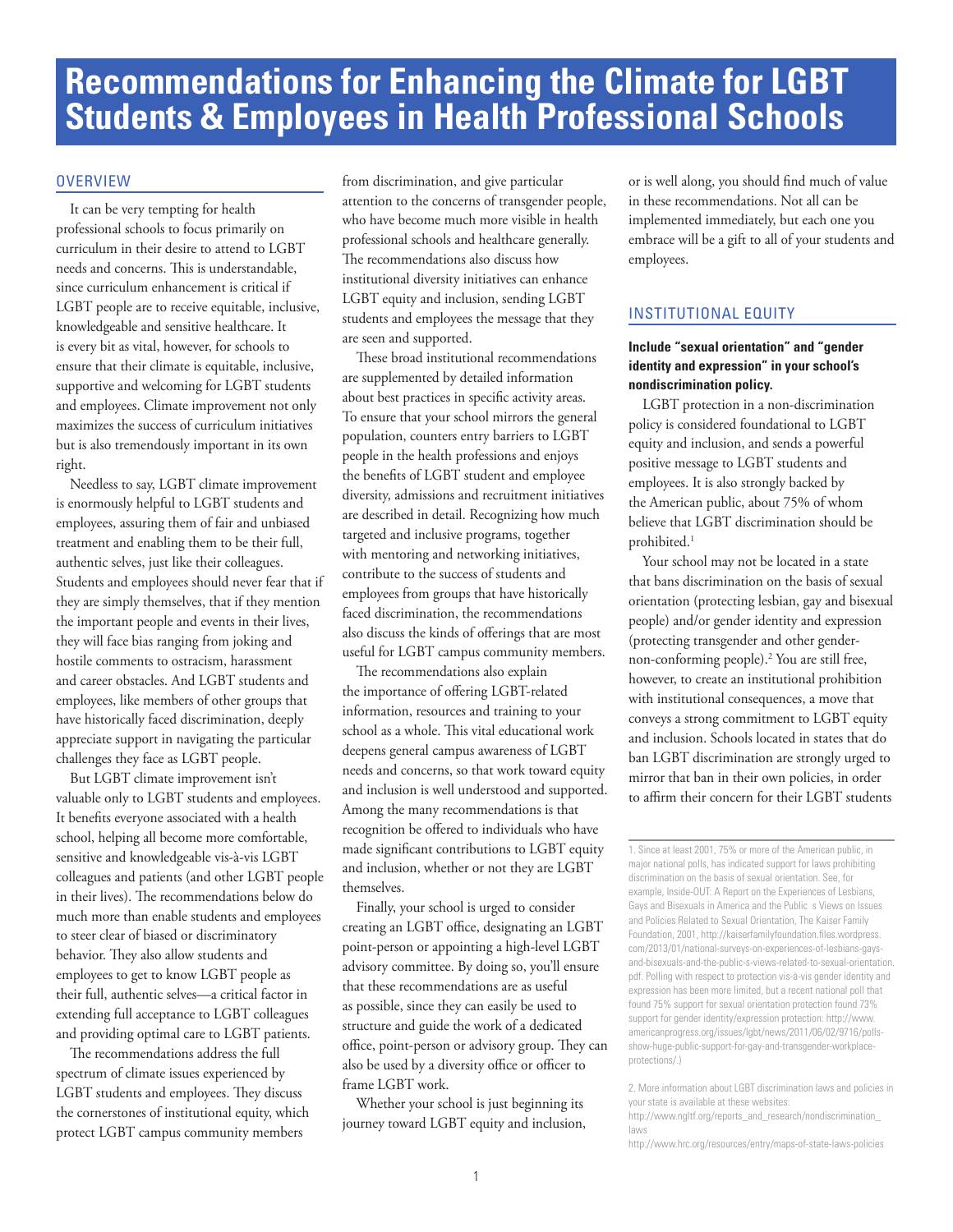and employees.

• Make sure that the policy is readily available to students and employees online, in trafficked areas and in recruitment and orientation materials; also ensure that key staff and faculty are familiar with the policy.

• Make sure that all protected by the policy know how to raise a question or lodge a complaint in connection with it.

• Ensure that those who monitor and enforce your school's policy are well-versed in LGBT terminology and concerns, particularly confidentiality. Staff and faculty charged with handling discrimination complaints often have not had LGBT-related training, since there is no federal law prohibiting LGBT discrimination. (See discussion of training below.)

• Review LGBT-related complaints regularly to assure that responses have been adequate, to spot trends and to take preventive action.

• If your school has a "mistreatment," "civility" or similar policy in addition to a non-discrimination policy, make sure that it is LGBT-inclusive in its call for respectful treatment of all community members.

. . . . . . . . . . . . . . . .

**TIP:** The current legal trend is for courts and administrative agencies to interpret prohibitions of "gender" or "sex" discrimination as also banning discrimination related to gender identity or expression. (For example, in April 2012 the federal Equal Employment Opportunity Commission ruled that Title VII of the Civil Rights Act protects transgender and other non-genderconforming employees from discrimination.3 ) But it is strongly recommended that schools spell out that discrimination related to gender identity and expression is forbidden, in order to send a powerful message that it will not be tolerated.

#### **Ensure that your school treats married samesex spouses identically to different-sex spouses.**

Your school should make no distinction between same-sex and different-sex spouses. In particular, appropriate staff members should be aware of the federal responses to the June 2013 ruling by the U.S. Supreme Court that struck down a key section of the Defense of Marriage Act (DOMA). For example, the

federal government now treats same-sex and different-sex spouses identically in many realms, including taxation, immigration, financial aid, Family Medical Leave and more.<sup>4</sup>

Schools are also strongly encouraged to treat unmarried same-sex partners identically to spouses, as described below, even in states where same-sex couples may legally marry. In order to enhance recruitment and retention, many schools extend spousal benefits to domestic partners who could legally marry.

#### **Offer health coverage to spouses and samesex domestic partners on an equal basis.**

Health professional schools are, of course, particularly aware of the critical importance of adequate health insurance. Coverage for domestic partners (when offered to spouses) is widely viewed as a key element in recruitment, retention and morale, explaining why 62% of the Fortune 500 (and many colleges and universities) now offer partner coverage. A wealth of resources is available for schools seeking to explore or add this coverage, including information about utilization and implementation of this low-cost, high-need benefit.<sup>5</sup>

In equalizing health coverage for spouses and domestic partners, it's important to note that a school's monetary contribution to coverage for a domestic partner (and any children of the domestic partner who are not tax dependents of the covered employee) is considered income to the covered employee under federal law and in most states.<sup>6</sup> This means that the employer contribution to the coverage is reported on the employee's W-2 as regular taxable income, effectively reducing that employee's salary and creating inequity: employer contributions to coverage of a spouse and spouse's children are never federally taxed. A growing number of employers are choosing to offset this inequitable

4. For detailed, up-to-date information about federal implementation of the DOMA ruling, see: http://www.lambdalegal. org/publications/after-doma

5. For example, extensive data and resources related to employer partner coverage are available from the Human Rights Campaign (HRC) Corporate Equality Index: http://www.hrc.org/resources/ entry/establishing-domestic-partner-benefits

6. Some states do not tax benefits provided to members of stateregistered domestic partnerships or civil unions. On the other hand, some states that do not recognize same-sex marriages tax benefits provided to same-sex spouses even though those benefits are now exempt from federal taxation because of the Supreme Court s DOMA ruling.

tax burden by "grossing up" the salaries of affected employees to offset the tax they pay on the employer share of health coverage.7

It's also important that schools not overlook dental, vision, life, accidental death and dismemberment and similar health-related benefits when equalizing insurance coverage. In addition, schools can choose to extend COBRA coverage to same-sex partners on the same basis as spouses.<sup>8</sup>

**TIP:** Make sure benefits administrators at your school are prepared to talk knowledgeably and comfortably with LGBT students, staff and faculty about health and other benefits. If you have not yet equalized benefits, a sensitive and sympathetic explanation of the outlook for equalization is much appreciated, as opposed to a curt "Only family members are eligible."

#### **Ensure that your school's health coverage does not exclude transgender care.**

A growing number of institutions<sup>9</sup> are taking action to ensure that their health policies cover transgender care, e.g., health services provided both in connection with gender transitions and in relation to a transgender person's assigned sex at birth. Many policies currently exclude actual and perceived transgender-related care, forcing covered transgender individuals to pay out of pocket for--or do without--medically necessary services. The AMA and other health organizations have called for an end to this practice and many insurers now offer transgender coverage on request, utilizing the Standards of Care developed by the World Professional Association for Transgender Health (WPATH). This coverage is extremely helpful to transgender students and employees and signals a strong, proactive commitment to LGBT equity and inclusion.<sup>10</sup>

7. The HRC Foundation provides information about grossing up: http://www.hrc.org/resources/entry/domestic-partner-benefitsgrossing-up-to-offset-imputed-income-tax

8. The Society for Human Resource Management (SHRM) provides information about COBRA coverage for same-sex partners: http://www.shrm.org/TemplatesTools/hrqa/pages/ doesfederalcobraapplytosamesexdomesticpartners.aspx

9. For a complete list of educational institutions providing transgender health coverage, see Campus Pride: http://www. campuspride.org/tpc/

10. In-depth information about transgender health coverage is available from HRC: http://www.hrc.org/resources/entry/ transgender-inclusive-benefits-for-employees-and-dependents

<sup>3.</sup> Macy v. Holder, April 2012. See the ruling and a discussion of case by the Transgender Law Center at: http:// transgenderlawcenter.org/archives/635.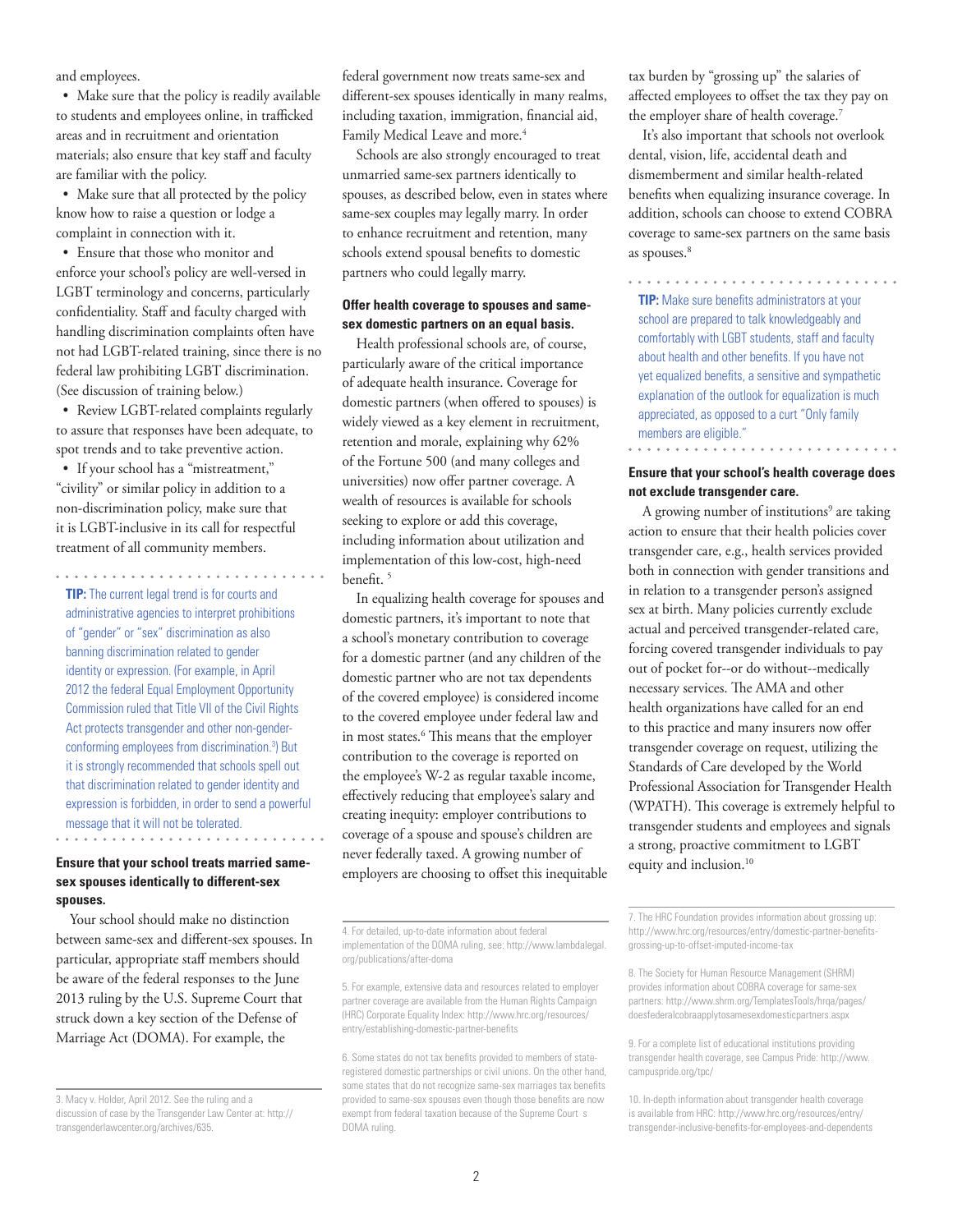#### **Allow employees to take family leave to care for seriously ill same-sex partners, just as for care of spouses.**

Your school should have policies that provide employees the same leave for care of a seriously ill same-sex domestic partner as the leave provided for care of a spouse.<sup>11</sup> Likewise, if your school permits leave to be used to care for ill family members, make sure that samesex domestic partners and their children are considered "family" for this purpose.

#### **Ensure that retirement plans treat spouses and same-sex domestic partners equally.**

Some institutions' retirement plans offer survivor and/or continuation benefits to spouses on a more favorable basis than same-sex domestic partners. These plans can be changed to extend the same treatment to partners as to spouses—a change that is particularly meaningful during the retirement years.

Extend all institutional benefits—discounts, memberships, insurance, loans, fee waivers and more--to spouses and same-sex domestic partners on an equal basis.

Most institutions provide benefits like these to students, staff, faculty and their families. It is both a financial and emotional blow when a same-sex-partnered employee's family members are refused benefits because they are not considered "family." Schools should make sure that all benefits, large and small, extended to "family members" are fully available to partners and partners' children.

. . . . . **TIP:** After equalizing benefits like these, be sure to update online and print information about them and notify administering staff. All too often, staff learn that they have mistakenly denied a benefit after full price has been paid or a deadline has been missed. 

#### **Ensure that your school's parenting policies and benefits acknowledge and support those who become parents through adoption, fostering and surrogacy.**

LGBT people are among the many student, staff and faculty who deeply appreciate broadened support for parenting. Although there have been—and still exist in some areas barriers for LGBT people who wish to foster or adopt, many agencies now do special outreach

to them in seeking good placements for youth in need.<sup>12</sup>

Support for parenting should also extend to employees who act as parents for a child with whom they may not have a legal relationship. This aids employees who co-parent a samesex partner's biological or legal child, but are prohibited by state law from establishing a legal relationship with that child.

#### **If your school offers housing to students, staff and/or faculty, ensure that it is open to LGBT people on the same basis as others.**

"Family" housing, for example, should be available to same-sex partners on the same basis as different-sex couples. In addition, a number of schools have created policies to ensure that transgender students, staff and faculty are sensitively and equitably accommodated in campus housing; some additionally offer LGBTthemed and/or gender-neutral housing.<sup>13</sup>

#### **Check the language of institutional policies and procedures for LGBT inclusion.**

One way to ensure that all benefits have been equalized is to search for references to "spouse" and "family" in academic personnel manuals, as well as student and employee handbooks, then add "domestic partner" and/or an LGBTinclusive definition of "family." This ensures that equalized benefits are spelled out in school materials and all policies and benefits offered to spouses and families are LGBT-inclusive.

. . . . . . . . . . . . . . . . . . . **TIP:** It also sends a very welcoming message to acknowledge LGBT and other "non-traditional" families on student and employee forms. For example, references to "spouse" can be changed to "spouse/partner/significant other," and references to "mother" and "father" can be changed to "parent/guardian."

 $\begin{array}{cccccccccccccc} a & a & a & a & a & a & a & a & a \end{array}$ 

#### TRANSGENDER SERVICES & SUPPORT

In the last decade or so, transgender students and employees have become much more numerous and visible in health professional schools.14 Some want to work in transgender health, others choose different focus areas; some are out, some are not. Some identify with a sex or gender other than the one entered on their birth certificate and have transitioned or plan to transition to the sex or gender with which they identify; non-gender-conforming others express their sense of their gender in ways that seem atypical or different from the gender expressions that prevail in our society.

It is absolutely critical that schools welcome and thoughtfully prepare for transgender (and other gender-non-conforming) students and employees. Preparation can do much to avoid situations in which transgender people are met with surprise, ignorance, bias, discrimination and even outright hostility and mockery. Health professional schools can and should be places where transgender people experience an equitable, knowledgeable and warm welcome.

As mentioned above, adding "gender identity and expression" to your school's nondiscrimination policy is a foundational best practice, as is transgender health coverage. Much more can and should be done, however, to ensure equity and inclusion for transgender students, faculty and staff, bearing in mind these two simple rules: the gender identity that a person chooses should always be honored and how a person expresses their sense of their gender never justifies discrimination.

#### **Provide specialized transgender training to institutional leaders and all relevant staff.**

Staff who have received training around transgender concerns will be well-positioned to develop and implement services and support for transgender students and employees. They can also model sensitive language and behavior and serve as resources for others, both transgender and not. Key training audiences include—but are certainly not limited to—deans, chairs, registrars, admissions, police and security, counselors and other advisers, student health centers, housing administrators and faculty opinion leaders.

<sup>11.</sup> The HRC Foundation provides information on family leave and FMLA coverage: http://www.hrc.org/resources/entry/family-andmedical-leave-act-fmla-equivalent-benefit-for-lgbt-workers

<sup>12.</sup> A discussion of LGBT-friendly employer adoption policies is available from HRC: http://www.hrc.org/resources/entry/adoptionbenefit-programs-lgbt-considerations-for-employers For more information about agency outreach to LGBT people, see: http://www.hrc.org/resources/entry/all-children-all-families-aboutthe-initiative

<sup>13.</sup> For a discussion of LGBT-themed and gender-neutral housing in one university system (the University of California), see: http:// www.uclgbtia.org/themehousing.html

<sup>14.</sup> One example is the creation of the UCSF Center of Excellence for Transgender Health, which provides a wealth of information: transhealth.ucsf.edu. See also this transgender overview from Campus Pride: http://www.campuspride.org/resources/transadvocacy/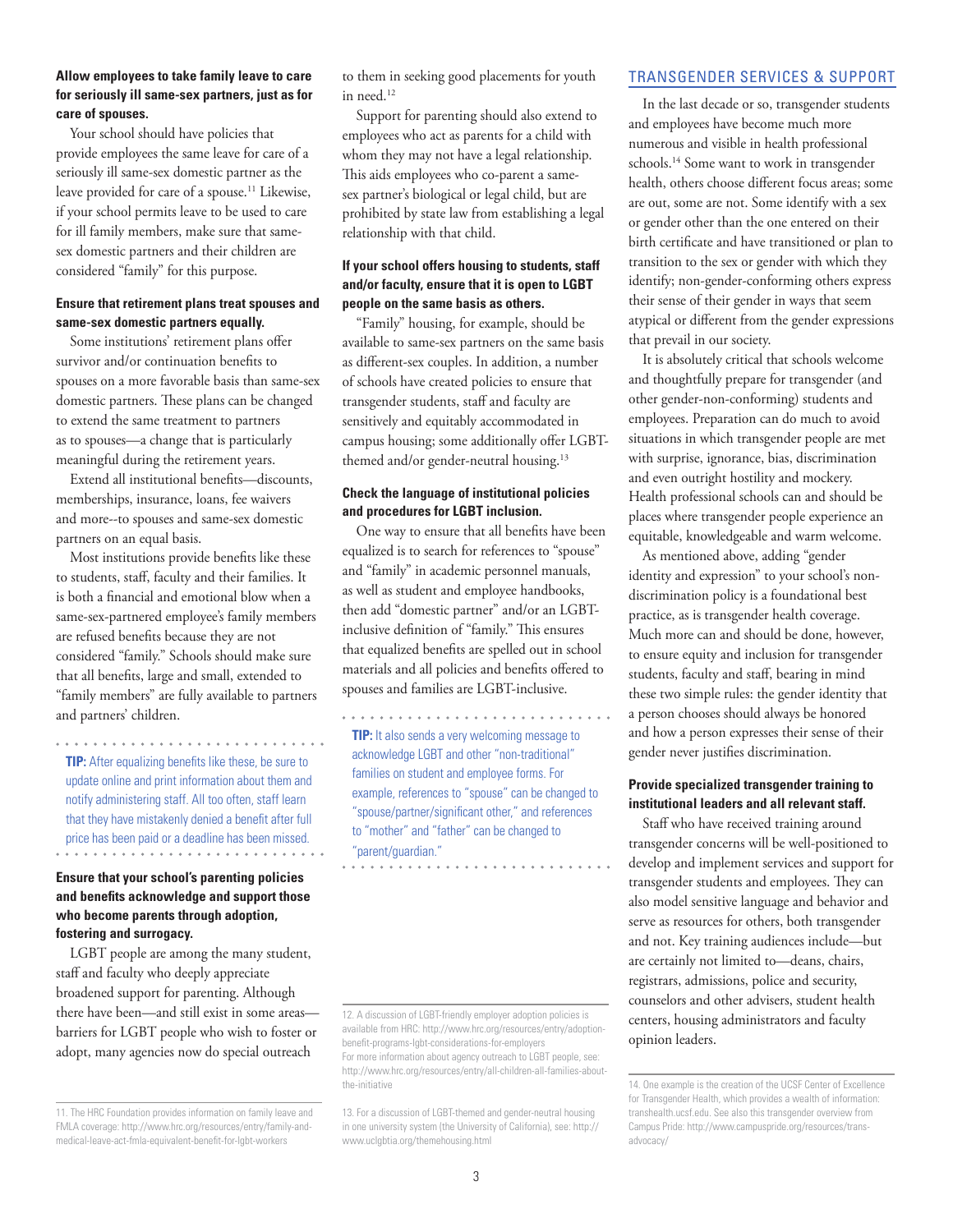**TIP:** Training may be available from an LGBT center on or near your campus (or in your community) or from an individual trainer. In-person training is strongly recommended, but a number of websites also offer helpful information.15 . . . . . . . . . . . . . . . .

#### **Develop key policies and procedures to support transitioning students, staff and faculty.**

It is essential that your school have policies and procedures in place to assist students, staff and faculty who choose to transition from the sex or gender on their birth certificate to another one. It is much harder to develop and implement these in the midst of a student or employee's transition process.<sup>16</sup>

Create a process for records to show a new gender (and new name, if any), before a legal gender (or name) change has occurred. It is important that transitioning students and employees be addressed as the proper gender and by the proper name as soon as they wish, rather than being forced to wait for a legal gender or name change. In particular, processes should be created for them to receive email in their new name and to receive an ID in their new name and with an appropriate photo; this ensures that, as they transition to a different gender, their email address and ID do not "out" them to everyone who emails and or sees them. Many schools have created a simple form for changes in records, email and IDs.

Create flexible guidelines for supporting transitions. Student affairs and human resources staff, in particular, should receive guidance and training in supporting transitions. While the needs and preferences of transitioning individuals are paramount, they often request and welcome assistance in thinking about how (and whether) to discuss their transition with classmates, roommates, colleagues and others. There are a number of excellent resources designed to help transitioning individuals and

those supporting them, with these and other questions.<sup>17</sup>

#### **Designate a point-person for transgenderrelated needs.**

This point-person, who should be publicly identified, can provide skilled ongoing support to transgender students, staff and faculty, whether they plan to transition, are transitioning or transitioned in the past. She or he can also provide assistance to staff working with transgender individuals—but it's important to note that the identification of a point-person should be a supplement to broad staff training, not a substitute for it.

#### **Identify single-stall restrooms restricted to one gender and re-sign them as unisex.**

All too often, transgender or gender-nonconforming people experience resistance when they use the bathroom. Health professional schools should never deny students, staff or faculty the right to use the bathroom of their gender, and should provide transgender education if there is resistance to this nondiscriminatory stance.

In addition, transgender groups and others recommend replacing signs limiting single-stall restrooms to only one sex with signs indicating that these restrooms may be used by anyone, as is increasingly common in restaurants and other public accommodations. This change is welcomed not only by transgender people seeking a bathroom where they will not meet resistance but also by people caring for children or adults of another sex and people waiting in long lines for the bathroom signed for their sex, hesitant to use a line-free single-stall restroom signed for another sex.

#### DIVERSITY INITIATIVES

LGBT people applaud and are often heavily engaged in institutional diversity initiatives. It can be painful and disturbing, however, when these efforts are not LGBT-inclusive, given ongoing bias and discrimination based

http://transequality.org/Resources/

on LGBT status. As more and more U.S. institutions express strong support for LGBT equity and inclusion, it is important that health professional schools not remain silent, implying either that they don't perceive or don't care about LGBT concerns. It is critical that schools include LGBT people as they work to ensure that they reflect the U.S. population and welcome groups who have historically faced discrimination and who bring enriching experiences and perspectives.

#### **Ensure that diversity statements are inclusive of LGBT people.**

It means a great deal to LGBT students, staff and faculty to be mentioned when schools announce their commitment to diversity in general and specific groups in particular. All too often, diversity materials leave out LGBT people when expressing support and concern for groups that have long faced discrimination, welcoming them to the school and indicating pride in their presence. When LGBT students and employees are not mentioned, they wonder—sometimes, sadly, with reason—whether their school appreciates their presence and is aware of and concerned about the challenges they face.

#### **When creating diversity advisory groups and/ or developing diversity plans and reports, include the perspectives, experiences and concerns of LGBT students, staff and faculty.**

When a school charges staff, faculty or a specially constituted group with examining institutional diversity and making recommendations for improvement, it's important that LGBT concerns be explicitly included in the charge, so they're not overlooked or added only as an after-thought. Likewise, in selecting those who will prepare diversity plans or reports, it is essential to include people who are well-versed in LGBT perspectives, needs and resources.

#### **Allow LGBT students and employees to selfidentify on institutional surveys and forms.**

It sends a very welcoming message to LGBT students and employees when surveys and forms requesting demographic data on a voluntary, confidential basis provide options for them to self-identify as LGBT, if they wish. By modifying the "gender" question on surveys and forms to be transgender-inclusive and also adding a question about sexual identity, schools

<sup>15.</sup> An online search will reveal a host of transgender trainers and other training options nationwide. For a map of campus LGBT centers, visit the Consortium of Higher Education LGBT Resource Professionals: http://www.lgbtcampus.org/lgbt-support-servicesmap

For a list of the 200+ LGBT community centers in the country, visit Centerlink: http://www.lgbtcenters.org/Centers/find-a-center.aspx

<sup>16.</sup> A helpful overview of transition concerns is available from HRC: http://www.hrc.org/resources/entry/workplace-gender-transitionguidelines

<sup>17.</sup> For example, see the extensive resources provided by the National Center for Transgender Equality:

Also, the HRC Foundation provides employee resources that are often useful to students:

http://www.hrc.org/resources/entry/coming-out-in-the-workplaceas-transgender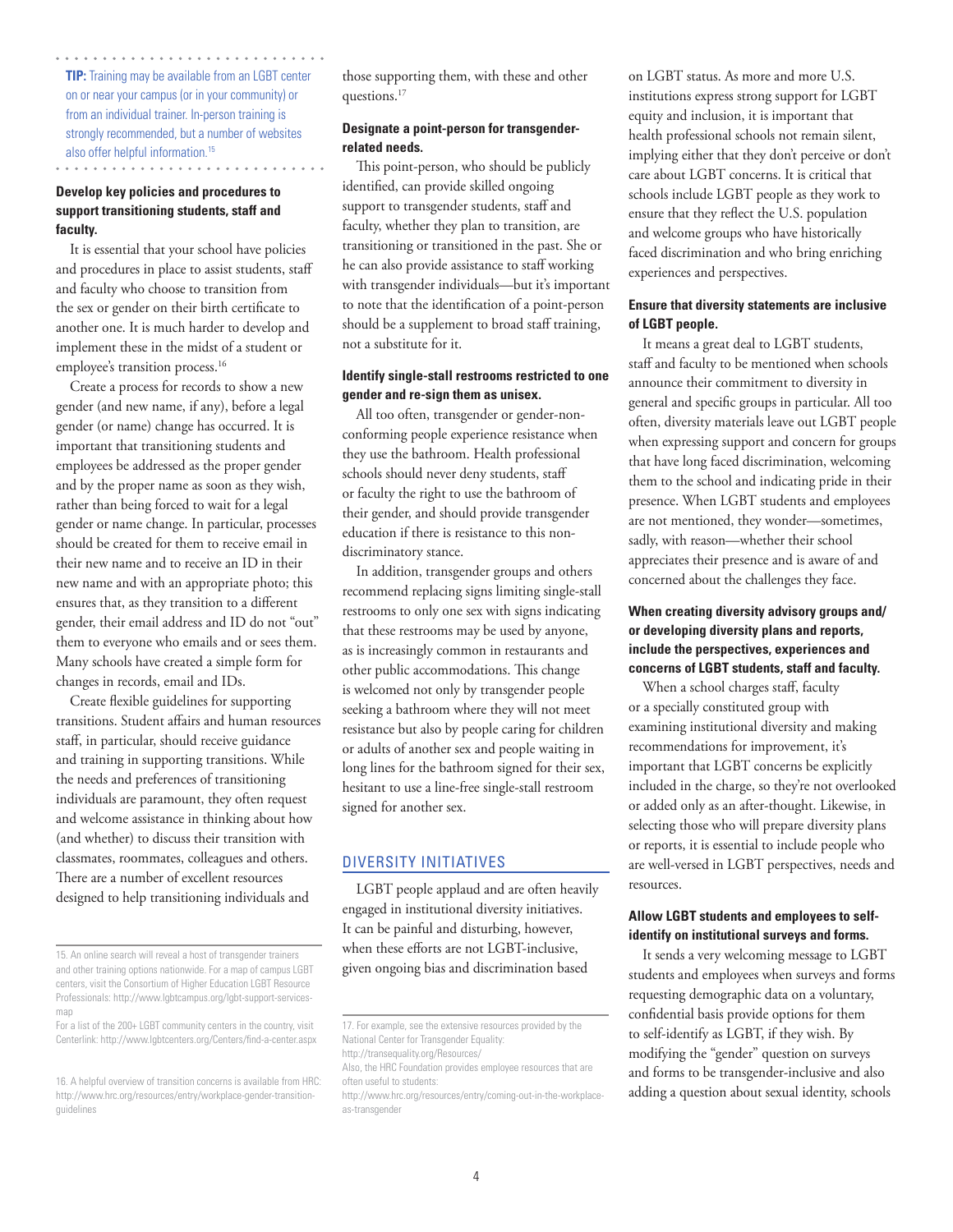can readily gather useful LGBT data.18 Not all LGBT students and employees will self-identify, even when assured of confidentiality, but important information can still be gathered.

Allowing LGBT self-identification also signals other students and employees that your school includes and welcomes LGBT people and familiarizes them with a best practice in patient data collection and health research. In addition, schools that have allowed LGBT respondents to self-identify and have added LGBT-related questions on climate surveys have gained useful insights into areas where improvement is needed.

**TIP:** Dr. Randall Sell of Drexel University documents on gaydata.org has shown that adding a question about sexual orientation does not significantly lessen survey participation. In fact, questions about sexual orientation were added to the National Health Interview Survey in 201319 and are increasingly common in surveys on health and other topics around the country.

#### **When holding celebrations of diversity or planning a calendar of diversity events, be mindful of LGBT inclusion.**

. . . . . . . . . . .

When your school plans a general diversity event, be sure that LGBT people, achievements and concerns are mentioned. It's also a good idea to review invitations to make sure they are LGBT-inclusive--for example, that they mention "partners" as well as "spouses."

In addition, like other groups that have faced discrimination, LGBT people have particular points in the year when they take pride in their accomplishments, commemorate those who have been lost and invite others to join them in working toward equality. These

http://williamsinstitute.law.ucla.edu/research/census-lgbtdemographics-studies/best-practices-for-asking-questions-aboutsexual-orientation-on-surveys/

19. See http://www.hhs.gov/news/press/2013pres/06/20130603a. html

excellent opportunities for schools to show their commitment to equity and support for LGBT students, faculty and staff include:

**• National Coming Out Day**, October 11 (celebrated since 1988; also the anniversary of college student Matthew Shepard's murder in Wyoming in 1998)

**• LGBT History Month**, October

**• Transgender Day of Remembrance**, November 20 (a commemoration of transgender people who have died in hate crimes that has been expanded into a day or week of transgender awareness)

**• National LGBT Health Awareness Week**, generally last week in March

**• Pride Month**, usually June, but July, August or other months in some areas

**TIP:** Make sure that your diversity celebration is taking place in a venue that is safe and welcoming for LGBT students and employees. For example, a gala shouldn't be held in a location where same-sex couples are likely to be looked at askance if they dance together or where transgender people are likely to be confronted if they use their gender's bathroom.

#### ADMISSIONS

Needless to say, it is critical that LGBT students, staff and faculty be welcomed into health professional schools and protected from bias and discrimination in admissions and recruitment. Your school can do much to ensure that LGBT people experience a level playingfield and as warm an invitation as all other applicants.

Sadly, LGBT student applicants can face particular challenges in making their way to the health professions. Although there is not yet reliable data about their prevalence in the general population, allowing a determination of whether they are underrepresented among health professional students, there are certainly indications of the special difficulties they may experience.

For example, the 2010 University of California Undergraduate Experience Survey, asked UC undergraduates on all campuses about their career aspirations, while also allowing them to self-identify as LGBT. Of the 61,800 students who responded, 24% of heterosexual-identified respondents indicated they were interested in

a health professions career, while only 15% of LGB-identified undergraduates said they aspired to a health career.<sup>20</sup> No follow-up questions were posed, but possible explanations for this significant difference (which might well be even more marked in other areas of the country) include:

• Awareness of public resistance to LGBT people in the health professions. In a 2005 Gallup poll of the general public about their "attitudes toward homosexuality," 19% said that lesbians and gay men should not be permitted to be physicians.<sup>21</sup> In another survey, 36% of respondents indicated that they would not knowingly see a lesbian or gay health professional.<sup>22</sup> (Neither survey asked about bisexual or transgender health professionals.) While LGBT youth are unlikely to know of these specific surveys, they are likely to sense resistance to LGBT people in general in the health professions.

• As much research has found, considerable resourcefulness and resilience are required for many LGBT youth to negotiate their adolescent and college years. For example, the process of deciding whether, when and how to come out to family, friends and other adults and peers adds a daunting layer of complexity to the lives of LGBT youth as they juggle academics and other commitments. And they may have to negotiate additional challenges: as a group, LGBT youth have been shown to experience extraordinarily high rates of bullying, parental abuse, homelessness, depression, alcohol use, substance use and more.<sup>23</sup> All of these challenges can threaten the degree of academic success needed to be a strong candidate for the health professions.

• The limited availability of role models may also influence LGBT students' sense of themselves as future health professionals. They may even hear LGBT health professionals

20. Unpublished data, 2010 University of California Undergraduate Experience Survey. Available from the Office of the President, University of California.

21. Saad, Lydia, Gay Rights Attitudes a Mixed Bag, in Gallup, A. & Newport, F., eds., The Gallup Poll: Public Opinion 2005 (The Gallup Poll: 2005).

22. Lee, Rita et al. The Dilemma of Disclosure: Patient Perspectives on Gay and Lesbian Providers. J Gen Intern Med 23(2):142 7

23. Much has been written about the challenges faced and resilience shown by LGBT youth. For an overview, see Ryan, C. LGBT youth: Health concerns, services and care. Clinical Research and Regulatory Affairs, 2003, 20(2): 137-158.

<sup>18.</sup> A number of institutions have chosen to modify their gender question to offer the following options, inviting respondents to check all that apply: female, male, transgender (sometimes divided into transgender MTF/transwoman and transgender FTM/transman ) and other (inviting respondents to specify). Another approach is the two-step question recommended by the UCSF Center of Excellence for Transgender Health: http://transhealth.ucsf.edu/ trans?page=lib-data-collection. A number of institutions have also created a question regarding sexual identity, offering these options: bisexual, gay/lesbian, heterosexual/straight and other (inviting respondents to specify). UCLA s Williams Institute provides additional information at: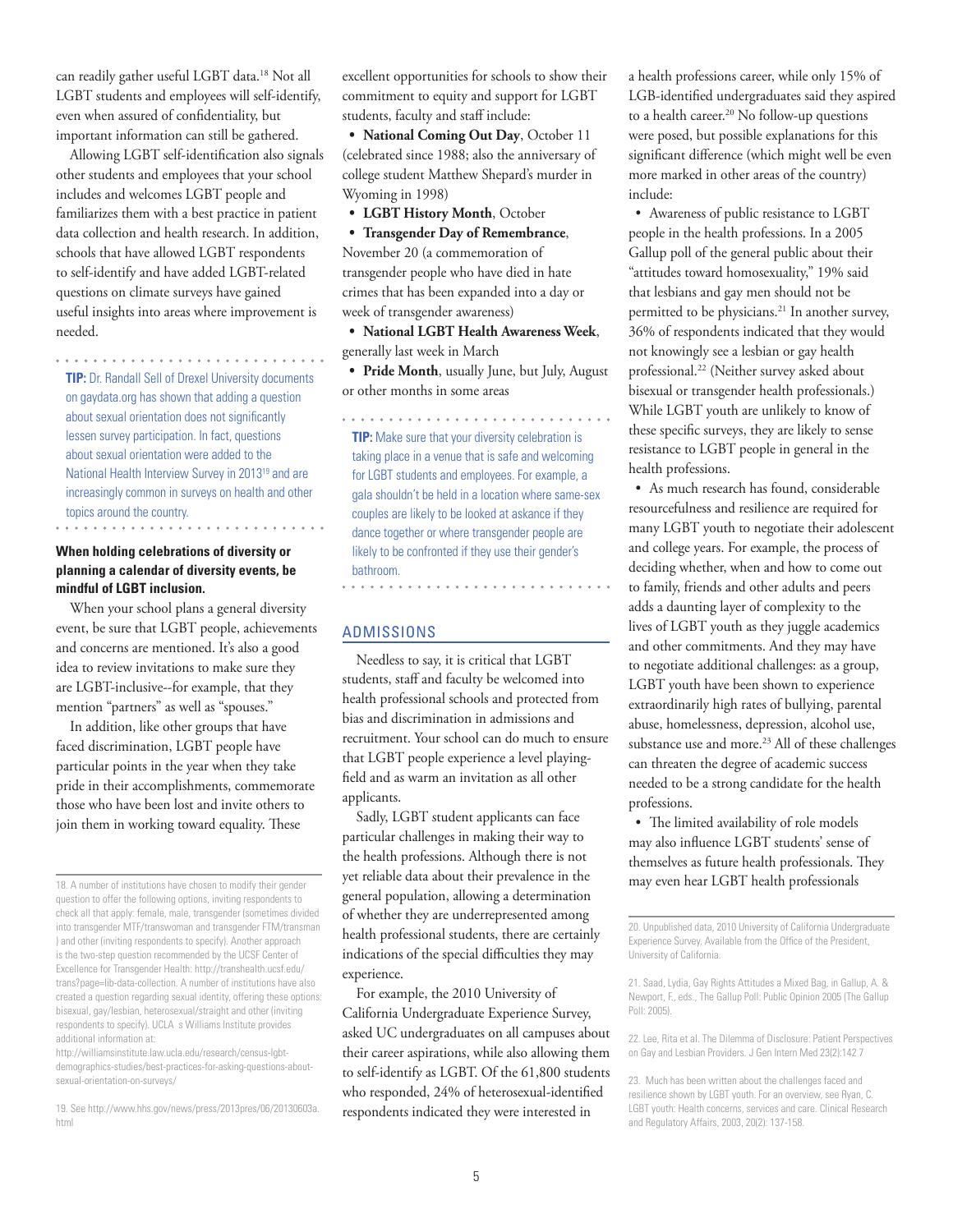mocked: for example, googling "gay dentist" brings up multiple mocking references to "the tooth fairy." Anecdotally, very few LGBT health students report being acquainted with or even knowing of an LGBT health professional- -beyond a handful of LGBT characters on medical TV shows. (See section below on mentoring.)

• Undergraduate career advisers may not be prepared to answer LGBT students' questions about whether and how to mention their LGBT status, LGBT-related studies and/or LGBT cocurricular activities on graduate applications.

• Targeted outreach to potential LGBT students in print or in person is rare. In fact, LGBT people looking at a health professional school's website or print materials may find no explicit mention or other indication of an LGBT presence or welcome, even in sections on diversity. This may lead, rightly or wrongly, to the conclusion that the school is not LGBTinclusive or -supportive.

Fortunately, all of these admissions challenges can be addressed by health professional schools by using the recommendations below to send a message of equity and inclusion to actual and potential LGBT applicants.

#### **Develop targeted LGBT outreach materials, including text on your admissions website and/or a brochure or one-pager for use in general or LGBT-oriented recruitment activities.**

These materials can highlight the ways in which your school extends institutional equity (see above), mention any LGBT group(s) or initiatives, feature an LGBT-related image (like a rainbow flag-draped table at a student event), include a quote from LGBT students, reprint your school's LGBT-inclusive nondiscrimination policy and showcase a statement from leadership welcoming LGBT applicants.

. . . . . . . . . . . . . . . . . . . .

**TIP**: If you develop an LGBT brochure or one-pager, be sure to include it if you send applicants and information-seekers packets of materials geared to other groups representing diversity. Likewise, if you offer applicants and interested others a checklist of informational materials they can receive, include your LGBT brochure or one-pager. . . . . . . . . . . . . . .

#### **Make outreach and admissions materials that highlight diversity LGBT-inclusive.**

If your materials feature images of students from groups that have historically faced discrimination, consider adding a photo of

an LGBT event poster, a student wearing a rainbow sticker on her ID badge or a group staffing an LGBT table. Likewise, if student groups representing diversity are listed, add the LGBT group at your school, if there is one. If students are quoted praising the climate for diverse groups, add a quote about your school's LGBT inclusiveness.

#### **If you list online or in print individual students or student groups who can be contacted for information about your school, include a person or organization who can provide LGBTrelated insights.**

If your school lacks a student volunteer or group, try to identify a faculty or staff member who can describe your school's LGBT climate and answer questions. But be sure they are well-prepared and sensitive to confidentiality concerns—a well-meaning but ill-prepared contact can unintentionally undo your school's LGBT outreach!

#### **Make activities for information-seekers, applicants and admitted-but-undecided students LGBT-inclusive.**

LGBT students often mention how meaningful it is to visit a potential school and hear an LGBT person on a panel about student life or a presentation about LGBT-related faculty research or a mention of innovative LGBT curriculum. These inclusion efforts can seem small, but make a real difference.

#### **Recruit LGBT and LGBT-knowledgeable students and employees to be admissions reviewers and interviewers.**

If your school tries to ensure that admission reviewers and interviewers include people from groups that have historically faced discrimination (and people knowledgeable about the challenges faced by these groups), consider doing similar outreach to potential reviewers and interviewers who are LGBT and LGBT-knowledgeable.

#### **Train admissions staff and interviewers to be knowledgeable and sensitive around LGBT concerns.**

Admissions training is essential for LGBT applicants to experience equity and inclusion and, more generally, for the health professions to represent the U.S. population in all its diversity. LGBT training significantly increases the likelihood that LGBT applicants will be reviewed--and interviewed--in an unbiased, knowledgeable way. It also reinforces the

message that LGBT diversity is prized along with other forms of diversity.

To achieve these purposes, admissions training should include a careful, thorough discussion of the challenges faced by LGBT people in the health professions and beyond, not just information about your school's climate, curriculum and resources. This approach educates and engages attendees who may feel hesitant about LGBT inclusion in the health professions or even about LGBT equity, allowing them to air their concerns and receive thoughtful responses. If training doesn't skillfully address underlying misconceptions, stereotypes and prejudices, interviewers may merely be left with information that they are reluctant to deliver or that they convey with discomfort or disapproval. Your school should respond to persistent LGBT bias among reviewers and interviewers just as it would to bias in relation to other groups that have historically faced discrimination.

With training, staff and interviewers can knowledgeably and comfortably answer questions on key topics like same-sex partner health coverage, transgender health benefits, LGBT inclusion in the curriculum, LGBT health research, LGBT student and faculty groups and the LGBT climate on campus and locally (which can be readily ascertained through informal and/or focus-group meetings with LGBT students and employees). Without training, they run the risk of giving LGBT applicants an incomplete or misleading picture or even having their lack of preparation mistaken for individual or institutional bias in relation to LGBT people. Anecdotes abound of interviewers showing embarrassment or changing the subject when asked about LGBT topics—and, conversely, of applicants being impressed and touched by interviewers who, while not LGBT themselves, were clearly prepared for LGBT questions. Until all staff and interviewers are up to speed, it is wise to publicly identify a particular person who can answer LGBT applicants' questions fully and empathetically, although this is not a substitute for broad training.

#### **Consider allowing LGBT applicants to identify as such, if they wish, in the "demographics section" of admissions forms you generate or control.**

As discussed above, in relation to institutional equity, schools gather useful data and send a powerful message of equity and inclusion when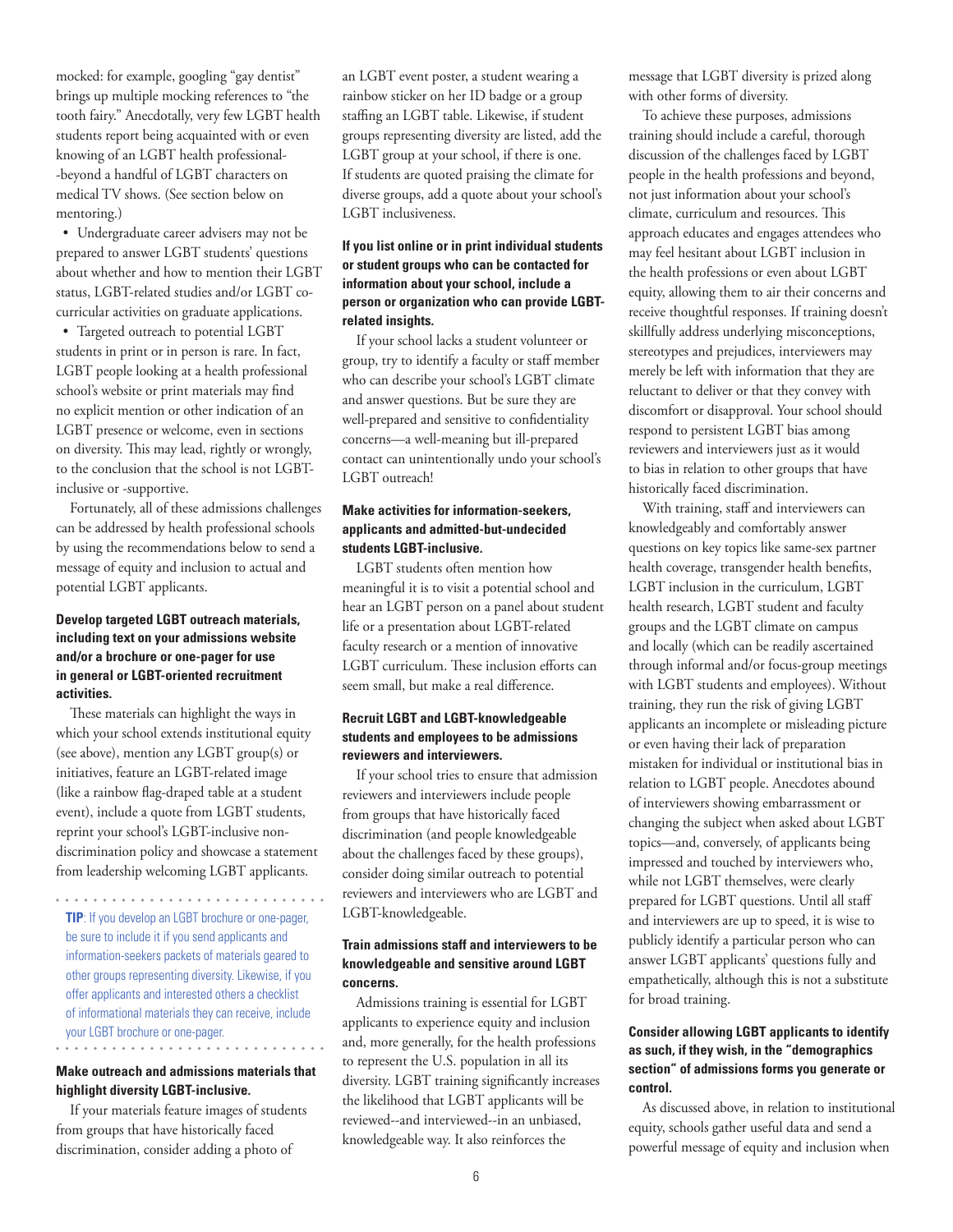they give LGBT people the opportunity to selfidentify on forms and surveys. Not all LGBT people will take advantage of this opportunity, but it has real statistical and symbolic meaning. (Specific self-identification approaches are discussed above in connection with institutional equity.)

Institutions that allow LGBT selfidentification in other contexts sometimes hesitate to provide them in admissions materials, concerned that this may make their school's admissions process seem more LGBT-inclusive and -equitable than it really is, and may engender biased responses to self-identifying applicants. This possibility underscores the importance of training admissions staff and interviewers, as described above, to respond the same way to LGBT admissions bias as to any other form of bias. If a school feels that self-identification options would put applicants at serious risk of rejection, it should embark on admissions training as soon as possible, since applicants may well come out regardless of whether forms specifically allow LGBT self-identification, in the course of describing meaningful extra-curricular activities and /or community service. Concern about the consequences of self-identification should lead to training, rather than indefinite postponement of self-identification opportunities.

**TIP:** Some colleges and universities now offer LGBT self-identification options in their undergraduate admissions materials, $24$  as do some law schools. $25$ There has also been preliminary exploration of LGBT self-identification in the common medical school application. . . . . . . . . . . .

#### STAFF & FACULTY RECRUITMENT AND **RETENTION**

It is important to assure LGBT people that they are welcome at your school and to afford them unbiased treatment in the employment process. LGBT staff and faculty bring a wealth of benefits to health professional schools, allowing them to mirror the population as a

whole, offering them diverse experiences and perspectives, helping create an LGBT-friendly and -knowledgeable climate and assisting with LGBT mentoring, curriculum development, health research, patient care and more.<sup>26</sup>

LGBT–related bias or discrimination in recruitment may or may not resemble bias or discrimination vis-à-vis other groups. For example, LGBT prejudice may be expressed in a comment like one all too often made about candidates from other groups that have historically faced discrimination: "I just don't think this person is a fit for us." Whenever this kind of remark is made, it's important to follow up, asking about the position-related reasons for it and assessing their validity.

LGBT bias is not always expressed covertly, however. People involved in search processes may feel comfortable expressing it openly and may even consider it justifiable. They may also feel, in states or at schools where there is no prohibition against LGBT discrimination, that there will be no consequences if they downgrade a candidate for being or seeming LGBT. It's not uncommon for LGBT candidates to engender comments like, "I don't think our students would be comfortable with someone like this," "I don't want one of these people sitting at our front desk," or "The other staff will be upset if they have to work with a person like this."

Employment equity and diversity can never be achieved, of course, if these kinds of comments about prospective staff and faculty from groups that have historically faced discrimination prevent them from being hired. When qualified candidates are turned away due to discomfort or other bias, a school not only loses their skills and experience but also misses an opportunity to deepen mutual understanding and respect in the workplace.

The presence of LGBT employees, far from engendering discomfort, often promotes acceptance. Research has shown that being acquainted with someone LGBT is the leading factor in acceptance of LGBT people<sup>27</sup>—and workplaces always benefit when employees reach across and learn from difference.<sup>28</sup> As so many have observed over the years, workplace equity isn't "just" the right thing to do—it's the smart thing to do.

#### **Provide LGBT training to human resources staff involved in recruitment and hiring.**

It's important that HR staff involved with hiring, compensation and benefits be knowledgeable not only about your school's LGBT-related policies, benefits and resources but also about general LGBT workplace concerns, particularly bias and discrimination. This enables them not only to answer candidates' questions and provide information to hiring managers and search committee chairs but also to identify statements or practices that may convey bias or constitute discrimination. As in the admissions realm, it can be helpful to identify a point-person in HR to provide LGBT information and training, although all key HR staff should be up to speed on LGBT recruitment concerns.

#### **If your school provides materials and/or trainings to strengthen recruitment practices, make them LGBT-inclusive.**

This alerts hiring faculty and managers to your school's LGBT-related policies, benefits and resources. LGBT inclusion in trainings is a particular boon to faculty and staff involved with recruitment, who often appreciate the opportunity to discuss how to respond to a biased comment about an LGBT applicant or to a question from a candidate about partner health coverage or other aspects of school climate.

#### **Make your school's "equal employment opportunity employer" notifications LGBTinclusive.**

If your school declares via advertising, job postings, human resources webpages or other materials that it does not discriminate on the basis of specific identities, characteristics or experiences, add "sexual orientation" and "gender identity and expression" (or "LGBT status") to the list. You may also want to add "LGBT individuals" to taglines indicating that certain groups "are encouraged to apply." Needless to say, LGBT people respond very positively when they see these assurances.

<sup>24.</sup> For an overview of undergraduate self-identification initiatives, see this post by Shane Windmeyer of Campus Pride: http://www.huffingtonpost.com/shane-l-windmeyer/collegeadmission-forms-sexual-orientation\_b\_1346593.html

<sup>25.</sup> The Law School Admission Council has created webpages to provide information and advice to LGBT applicants: http://www. lsac.org/jd/diversity/lgbt-overview.asp

<sup>26.</sup> Extensive information about recruiting and supporting LGBT faculty in schools of medicine is available on pages 25-32 of the Association of American Medical Colleges (AAMC) Group on Faculty Affairs (GFA) New Members Toolkit: https://www.aamc.org/download/53522/data/gfatoolkit.pdf

<sup>27.</sup> See, for example, Inside-OUT: A Report on the Experiences of Lesbians, Gays and Bisexuals in America and the Public s Views on Issues and Policies Related to Sexual Orientation, note 1 above.

<sup>28.</sup> See Degrees of Equality, Human Rights Campaign, 2009: http://www.hrc.org/resources/entry/degrees-of-equality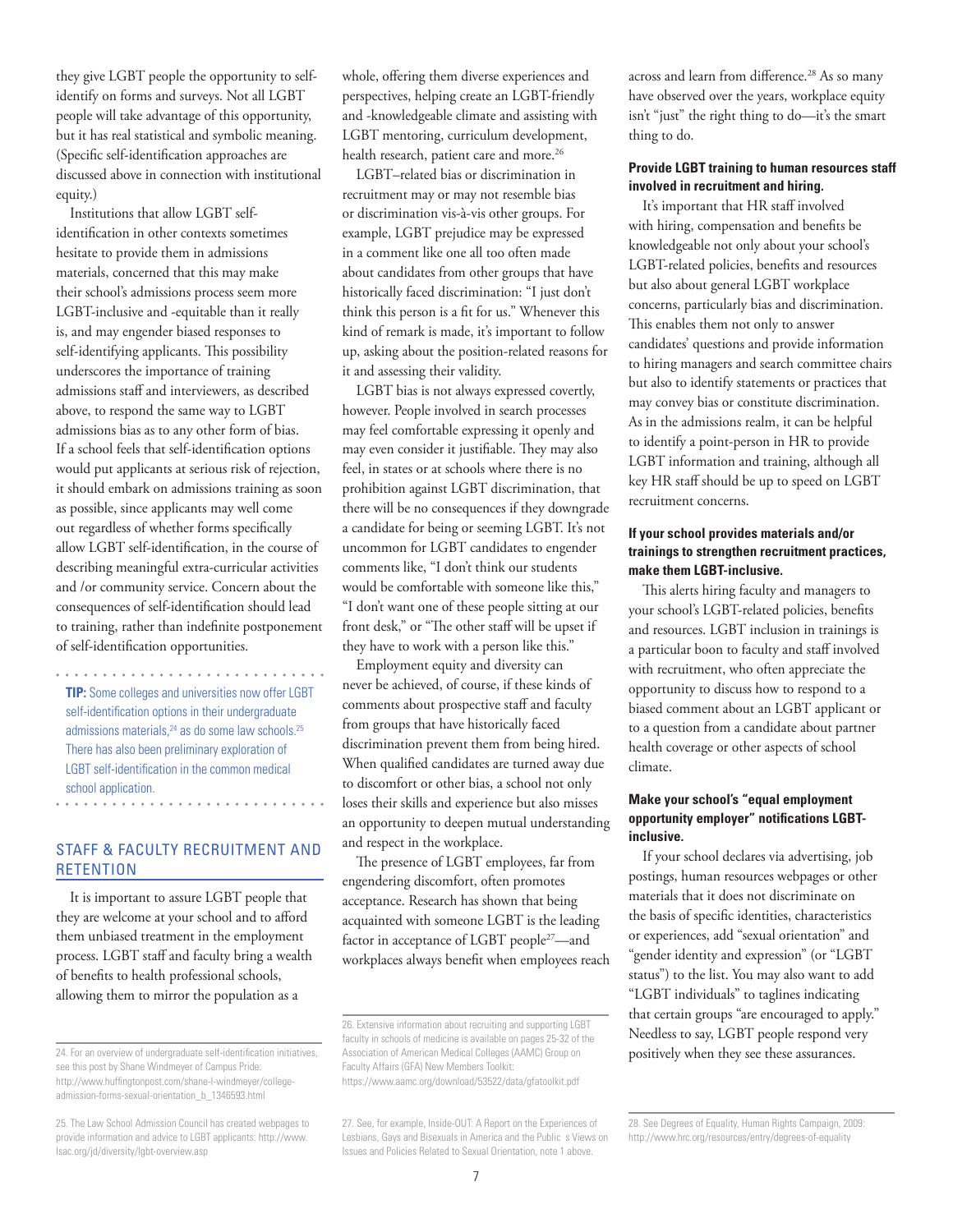#### **Consider adding LGBT groups, meetings and publications to your recruitment efforts.**

If your school does targeted outreach to groups that have historically faced discrimination, consider adding LGBT people to the list. There are LGBT groups in most of the health professions, with listservs and regular meetings and GLMA is an interprofessional organization with a well-attended annual conference.29 In addition, most major cities have an LGBT publication with employment advertising and there are several national LGBT publications online and in print. If your recruitment staffing and budget are limited, even one posting or ad can send a welcoming message to potential LGBT candidates.

**TIP:** For information about LGBT health professional groups, contact GLMA. To learn about LGBT publications locally or nationally, just do an online search—or ask an out LGBT student or employee for help. 

STAFF & FACULTY TRAINING

 $\begin{array}{cccccccccccccc} \bullet & \bullet & \bullet & \bullet & \bullet & \bullet & \bullet & \bullet \end{array}$ 

As already noted in the context of admission and recruitment, training is a must for a school to live out its policies and intentions around LGBT equity and inclusion. Interestingly, LGBT training often receives exceptionally positive evaluations from attendees, who often feel they have received "news they can use." Because LGBT visibility was so low for so long and because LGBT myths and stereotypes still abound, training that provides an LGBT overview, lets participants ask questions they might hesitate to raise in other settings and offers advice and resources for relating comfortably to LGBT classmates and colleagues is often highly valued. Although more extensive training is ideal, a 90-minute session covering these basics, if done well, can leave participants with heightened empathy for LGBT people and a personal commitment to ensuring that they experience equity and inclusion.

Fortunately, good LGBT training is widely available. For example, many campus LGBT centers, along with other LGBT groups and individual trainers, offer "Safe Zone" and "Ally" trainings that health professional schools have found useful, particularly if tweaked to meet

their particular needs.<sup>30</sup> These trainings often focus on strategies for Counseling staff may want information and resources to enhance their work around coming out, depression, anxiety and other challenges experienced by LGBT people as a group.

International student services should gather information about the treatment of same-sex partners and spouses under federal immigration and citizenship laws and regulations,<sup>31</sup> and about how best to support students from countries that are hostile—often openly so—to LGBT people.

Campus police should discuss strategies for responding sensitively to situations involving LGBT students, staff and faculty (such as a call about "a man using the women's bathroom" after a transgender woman has used the facility reflecting her gender identity) and for generally enhancing their relationship with LGBT community members.

Student health center staff should ensure that they have up-to-date information about key topics (including transgender health needs, sexual health risk assessment, HIV/STI screening and treatment, hepatitis among men who have sex with men (MSM), pap smears for MSM and women sexually active with women and pre- and post-exposure prophylaxis for MSM), as well as referrals to LGBT-sensitive local health resources.<sup>32</sup>

Financial aid offices should gather information about the treatment of students who have a same-sex spouse or registered partner, which may differ under state and federal laws supporting LGBT students, but their content can also be helpful in resolving

31. For example, see UCSF s webpage for LGBT students: http://isso.ucsf.edu/resources/lgbt-resources

32. A number of student health centers offer webpages designed for LGBT students. For example, see:

http://studentaffairs.psu.edu/health/services/clinicalServices/ lghtHealth shtml

http://www.health.umd.edu/healthpromotion/lgbthealth http://www.princeton.edu/uhs/healthy-living/hot-topics/lgbt-atprinceton/

workplace challenges. Participants in trainings like these often receive a pin, sign or sticker that allows them to make known their support for LGBT equity and identifies them as resources.

Health professional schools may want to make a point of arranging training that incorporates information about LGBT health challenges, which can draw additional attendees and underscore the importance of creating a welcoming and supportive climate for LGBT students, staff and faculty. Schools may also want to add content for particular internal audiences:

While audiences like these are often very receptive to LGBT training, health professional schools sometimes worry that others—for example, deans, department chairs and other senior faculty—will not make themselves available for training. This may be a realistic fear, yet it is still important to offer them the opportunity. A number of schools have been pleasantly surprised when very busy faculty have nonetheless made a point of attending an LGBT training, with explanations like, "I've never gotten this information before," "I have an LGBT relative," "I've seen the new reports on LGBT health," or "I wanted to let other faculty and staff know that this really matters."

**TIP:** Many LGBT trainers feel that the ideal training approach combines personal storysharing, factual information, a "no dumb questions" period and an opportunity for participants to brainstorm solutions to common LGBT workplace and classroom challenges. But balance among these is critical. Training that consists solely or primarily of a speaker panel can leave participants without information about your school's resources and panelists who are not carefully vetted may offer very idiosyncratic perspectives that can be misleading or confusing. On the other hand, a presentation that is dry and factual can fail to generate interest and empathy, leaving attendees bored and resistant to further diversity training. Likewise, a "no dumb questions" period, while always advisable, needs to be skillfully facilitated so that it doesn't crowd out other aspects of training or revolve around a particularly persistent questioner or obscure query. Brainstorming, too, calls for careful guidance, lest attendees unfamiliar with LGBT concerns come up with ideas that would actually create more problems than they would solve. 

<sup>30.</sup> These trainings are often available from a campus or community LGBT center, as described in note 12 above. For examples of Safe Zone training provided by schools of medicine, see these materials developed by the Boston University School of Medicine and the Feinberg School of Medicine:

http://www.bumc.bu.edu/facdev-medicine/diversity/lgbt/safespace-training/

http://www.feinberg.northwestern.edu/diversity/programs/safespace/

<sup>29.</sup> For more information about GLMA, visit www.glma.org.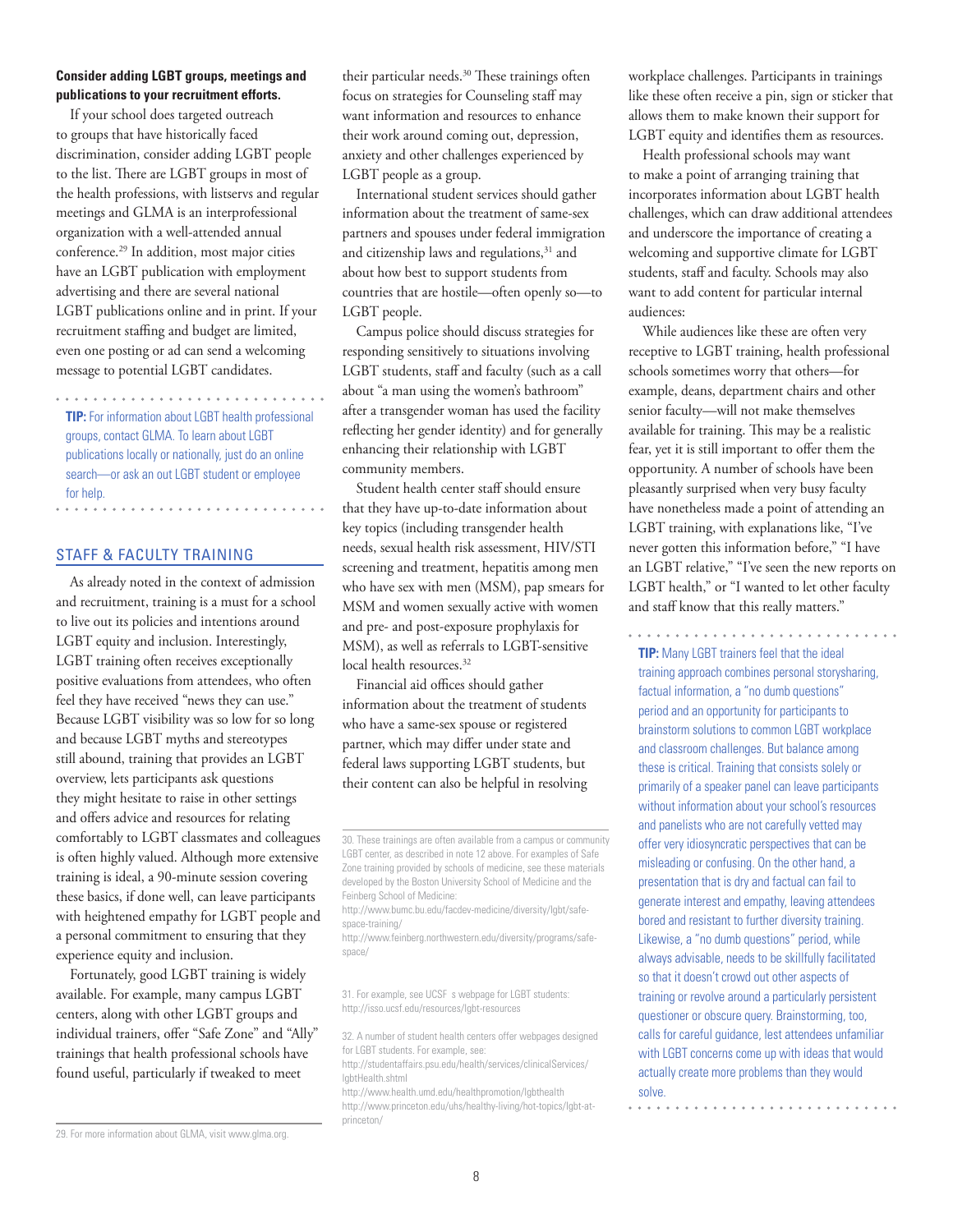#### TARGETED PROGRAMS FOR LGBT STUDENTS & EMPLOYEES

Programs targeted to the particular needs of LGBT students, faculty and staff are tremendously helpful, both for the information they provide and the supportive message they send. Not all LGBT people will have a need for all programs, but all will appreciate the fact that they are offered.

LGBT people at your school can be surveyed formally or informally to pinpoint topics of greatest interest. Topics like these typically rise to the top of the list:

**• Navigating "outness" as a healthcare professional.** No topic is of greater interest than this. One effective approach is to assemble a panel of out faculty (and/or hospital- or community-based professionals) to discuss their personal coming out process and their thoughts about being out to classmates/colleagues, "authority figures," and patients. The Q&A following is always lively and a reception or meal after the panel provides opportunities for follow-up and informal discussion.

**• Being out when applying for jobs or residencies.** A workshop, dedicated speaker or panel on this specific outness topic is extremely useful. Students, in particular, appreciate guidance in thinking about whether, when, where and how to come out in their professional journeys. 33 While, of course, no one answer fits all people and all situations, it is very helpful to discuss possible approaches to being out in personal essays, in responding to questions like "Tell us more about yourself," in resumes/CVs and in interviews. It is important that a session like this also cover situations in which applicants are "automatically out," for example, when they are seeking a same-sex partner match or when their records are in a different name and/or gender.

**• Legal and financial challenges.** It's very helpful to provide information about the particular legal and financial challenges of being LGBT. For example, the patchwork of state and federal relationship recognition means that married and state-registered same-sex partners face special tax filing requirements and employees providing same-sex partner health

coverage through their employer need to plan for income tax on their employer's contribution to the coverage. Limited legal relationship recognition also means that same-sex partners need to make a point of preparing powers of attorney and advance directives and need to approach estate planning thoughtfully.<sup>34</sup> In addition, people planning a gender transition need to do careful financial planning, given the rarity of transgender health coverage and need reliable information about changing their name and gender in various systems.<sup>35</sup> And LGBT people as a group need information about how to respond to discrimination they experience, both in settings where it is prohibited and where it is not.

#### INCLUSIVE PROGRAMS

When programs designed to help your students negotiate particular challenges are made LGBT-inclusive, they not only assist LGBT students but also acquaint other students with LGBT experiences. It means a tremendous amount to LGBT students when they see themselves and their concerns reflected in general programming. Possibilities for this include:

**• Welcome and orientation events.** These programs typically include a panel of students talking about how they negotiated their first months of health professional school or a panel of faculty offering advice about that critical time. Inclusion of an out LGBT panelist can be very helpful in reassuring LGBT newcomers that they are seen and supported. In addition, when orientation speakers welcome specific groups—students who may have faced particular obstacles in getting to health professional school—it is very meaningful to LGBT students to be included and for others to learn that they face some special challenges, as described above.

**• Student life panels and workshops**. More and more schools are offering programs to help students combine intensive academic work with relationships and parenting duties and to help

them cope with challenges ranging from anxiety and depression to eating disorders and substance use. In designing these programs, it is important to ensure that presenters acknowledge and encompass LGBT people's existence and experiences. LGBT students often report feeling unseen when, for example, couples are always mentioned as heterosexual, parents are referred to only as mother-father pairs, the toll taken by social stigma on emotional wellbeing is not discussed and other challenges faced by LGBT people are not acknowledged.

**• Professional development workshops and speakers.** As mentioned above, targeted programs to assist LGBT students with career challenges are critical. But it is also important to acknowledge LGBT concerns in general offerings that help students decide where to apply, craft their resumes, prepare for interviews, cultivate referrals, learn managerial skills and maximize advancement opportunities. All of these aspects of career development hold particular challenges for LGBT people and while targeted activities allow them to be explored in depth, they should not be overlooked in broader programs. When other students become acquainted with LGBT workplace challenges, they often report being surprised by them and wanting to minimize them as their own careers unfold.

**• Social activities.** LGBT students sometimes avoid (or shorten their stays at) school social activities, even in this day and age. If not out, they may worry that it will be difficult to navigate the event comfortably. And if out and coupled, they may feel, unlike other students, that it would be unwise to bring their partner that dancing together or publicly showing affection in any way might cause problems they don't want to have to negotiate. Schools and student groups can ease dilemmas like these by holding social events in venues where same-sex couples will be as comfortable as possible and by making publicity LGBT-inclusive both in wording ("all partners welcomed") and in any images used.

<sup>33.</sup> Ming Chan, MD, PhD, has authored a Guide for LGBT Medical Students Applying for Residency which is useful across professions: http://lgbt.ucsf.edu/services\_health.html#education

<sup>34.</sup> Lambda Legal has prepared a toolkit for same-sex partners: http://www.lambdalegal.org/publications/take-the-power

<sup>35.</sup> Information about gender and name changes in - and state systems is available from Lambda Legal: http://www.lambdalegal.org/sites/default/files/publications/ downloads/trt\_transgender\_id.pdf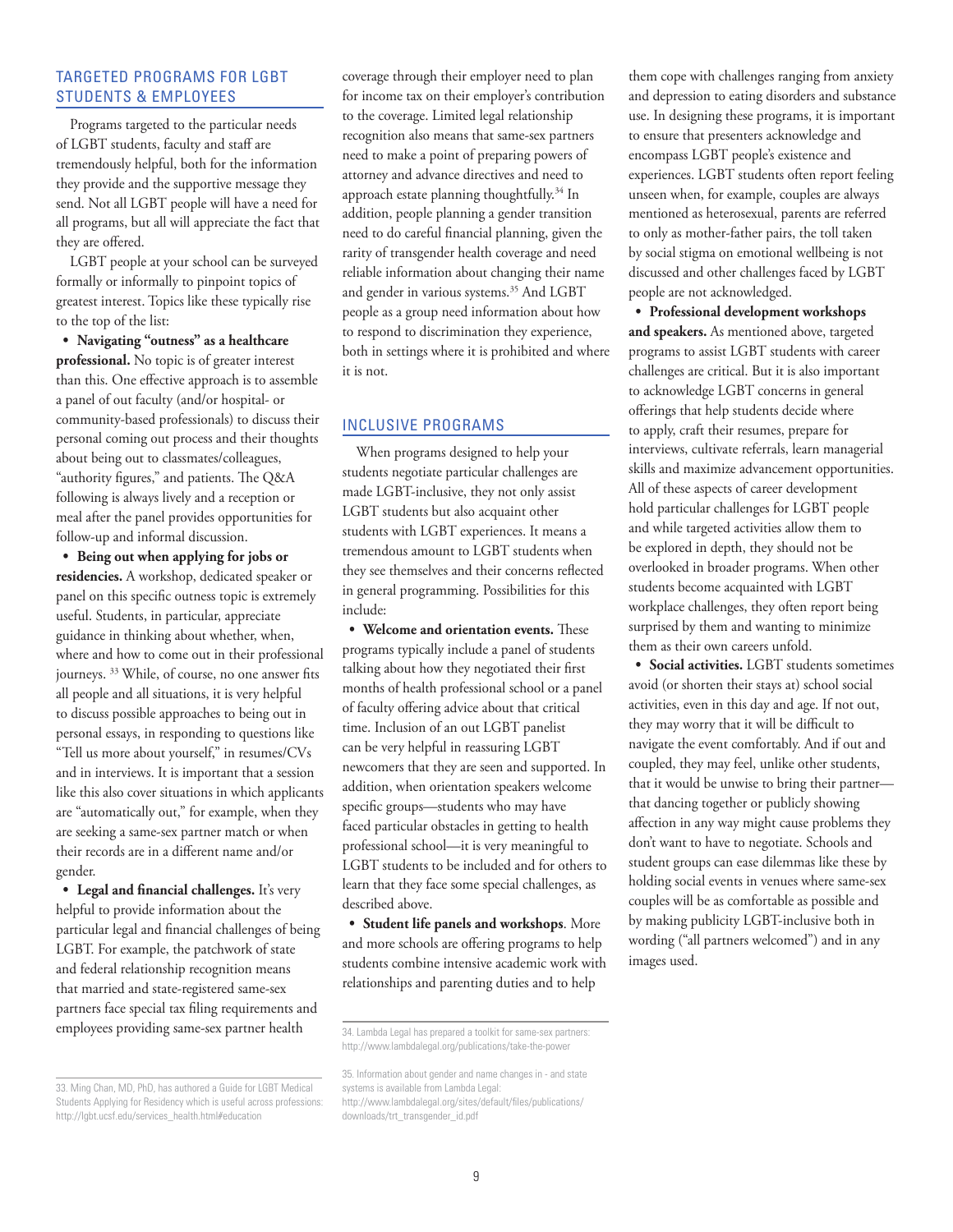#### AWARENESS-BUILDING ACTIVITIES

In addition to targeted and inclusive programs like those described above, schoolwide activities designed to enhance LGBT awareness and acceptance do a tremendous amount to ensure a welcoming environment. In fact, all of these efforts reinforce and amplify each other to warm up a school's LGBT climate. Many schools have had success with campuswide awareness-building activities like these:

**• Prominent speaker on LGBT equality.** A well-publicized event featuring a nationally known speaker can be a great opportunity for students, staff and faculty to come together in a show of support for LGBT equity and inclusion. The catalogues of both general and LGBT-focused speakers bureaus can be consulted to identify speakers who would draw a crowd at your school. For example, you may want to bring a speaker who speaks to intersectionality, as someone who is both LGBT and a member of another group that has faced historic discrimination or a speaker who has achieved a notable breakthrough, like the first out legislator in your state.

. . . . . . . . . .

**TIP:** Consider speakers who may not be LGBT themselves but nonetheless do much to enhance understanding of LGBT people and advance LGBT equality. One example is Judy Shepard, mother of Matthew Shepard, the gay University of Wyoming student who was murdered in 1998, who says she was "an average homemaker" until her son's death led her to become a powerful voice against hate crimes of all kinds.

**• "LGBT 101" talk.** An event like this provides detailed information about LGBT identities, nomenclature, demographics and more, answering the basic questions that people who are not LGBT often want and need to ask, but may hesitate to raise with an LGBT peer.

**• "Ally" or "Safe Zone" training.** This can be offered not only to staff and faculty, as mentioned above, but also in open sessions, to anyone interested in being an ally to LGBT people. These trainings typically begin by providing LGBT 101 information, then explore LGBT concerns in depth, often offering opportunities for problem-solving and roleplaying. Attendees generally receive a sticker, sign or pin that identifies them as having taken LGBT training. As preparation for training or for general information, students and

employees interested in being LGBT allies may want to review the online materials provided by the national project Straight for Equality in Healthcare.<sup>36</sup>

**TIP:** Staff and faculty who are LGBT (or who are LGBT-knowledgeable, thanks to training and experience) may want to wear or display a pin, post a card or sign or add a rainbow stripe to their ID card to indicate that they re LGBT-supportive.<sup>37</sup> This does much on an informal level to warm up the climate for LGBT students and colleagues. . . . . . . . . . . . . . . . . . .

**• LGBT Health 101 talk.** Many health professional schools have drawn sizeable audiences for presentations that describe the health disparities and inequities experienced by LGBT people, together with strategies for addressing them. In fact, a number of schools have scheduled follow-up talks on the topics covered, such as the particular health concerns of transgender people and LGBT youth, elders and parents.

**• Timely topic talk.** When an LGBT-related incident has been in the news, there may be particular interest in awareness-building events. For example, after gay Rutgers student Tyler Clementi committed suicide, a number of schools invited speakers to discuss topics like the challenges faced by LGBT youth, depression among LGBT people and how to support a friend or family member who is coming out.

**• Films and exhibits.** Movies whether dramas, comedies or documentaries can be very powerful ways to engender greater awareness and empathy vis-a-vis LGBT people. Students and employees who might not attend events like those above will often show up for a film. Likewise, an LGBT-related exhibit in a hightraffic location can move and inform people who wouldn t necessarily set other time aside to learn more about LGBT people.<sup>38</sup>

http://www.pflag.org/zen/index.php?main\_page=index&cPath=10

38. One source of LGBT-related exhibits is the non-profit Family Diversity Project:

http://familydiv.org/host-an-exhibit/

**TIP:** There is a huge variety of LGBT films available for sale and rent. Several national film distributors (like Frameline, affiliated with San Francisco s annual LGBT film festival) specialize in LGBT releases, lists of outstanding LGBT-related films can be found online and some non-profits produce movies and displays specially designed to educate the public about LGBT people and issues. $39$ 

**• Holiday commemorations.** As mentioned in connection with inclusion in diversity initiatives, LGBT people have designated particular points in the year to celebrate accomplishments, honor those who have been lost and invite others to join the movement toward equality. While, as noted, several such holidays occur during the traditional school year, National Coming Out Day, celebrated on October 11 annually, is a particularly good opportunity for institutional awarenessbuilding, since it falls relatively early in the typical year and revolves around LGBT visibility. It can be an excellent time to present a speaker, workshop, film or exhibit, to reaffirm your school s commitment to LGBT equity and inclusion via a public statement or to announce the extension of equal benefits or a similar breakthrough.

**• LGBT self-identification initiatives.** Just as allies may want to publicly show their support for LGBT colleagues and students, as described above, LGBT students and employees increasingly want to self-identify, further warming up the school climate for LGBT people. Popular options include a rainbow stripe on ID cards and rainbow caduceus pins.<sup>40</sup>

39. Schools are encouraged to explore the many LGBT-related films now available. Two that have been recently been shown in a number of hospitals and health professional schools and can be ordered online, are Transgender Tuesdays (about an early San Francisco clinic serving transgender patients) and Gen Silent (about the healthcare and other challenges faced by LGBT elders); many other excellent films are now available.

40.Many online vendors offer LGBT-themed items, including rainbow stickers the length of an ID card or work with LGBT students and employees to design custom items. In addition, the American Medical Students Association sells a rainbow caduceus pin:

<sup>36.</sup> See brochure, FAQs and other resources from Straight for Equality in Healthcare:

http://www.straightforequality.org/Healthcare

<sup>37.</sup> Some LGBT-supportive students and employees have turned to online vendors to design their own LGBT-supportive items (e.g., pins saying Straight But Not Narrow ). Straight for Equality in Healthcare sells cards and other items indicating support for LGBT people in healthcare:

https://online.amsa.org/amsassa/ecssashop.show\_product\_ detail?p\_product\_serno=275&p\_mode=detail&p\_cust\_id=&p\_ session\_serno=&p\_trans\_ty=&p\_order\_serno=&p\_promo\_cd=&p\_ price\_cd=#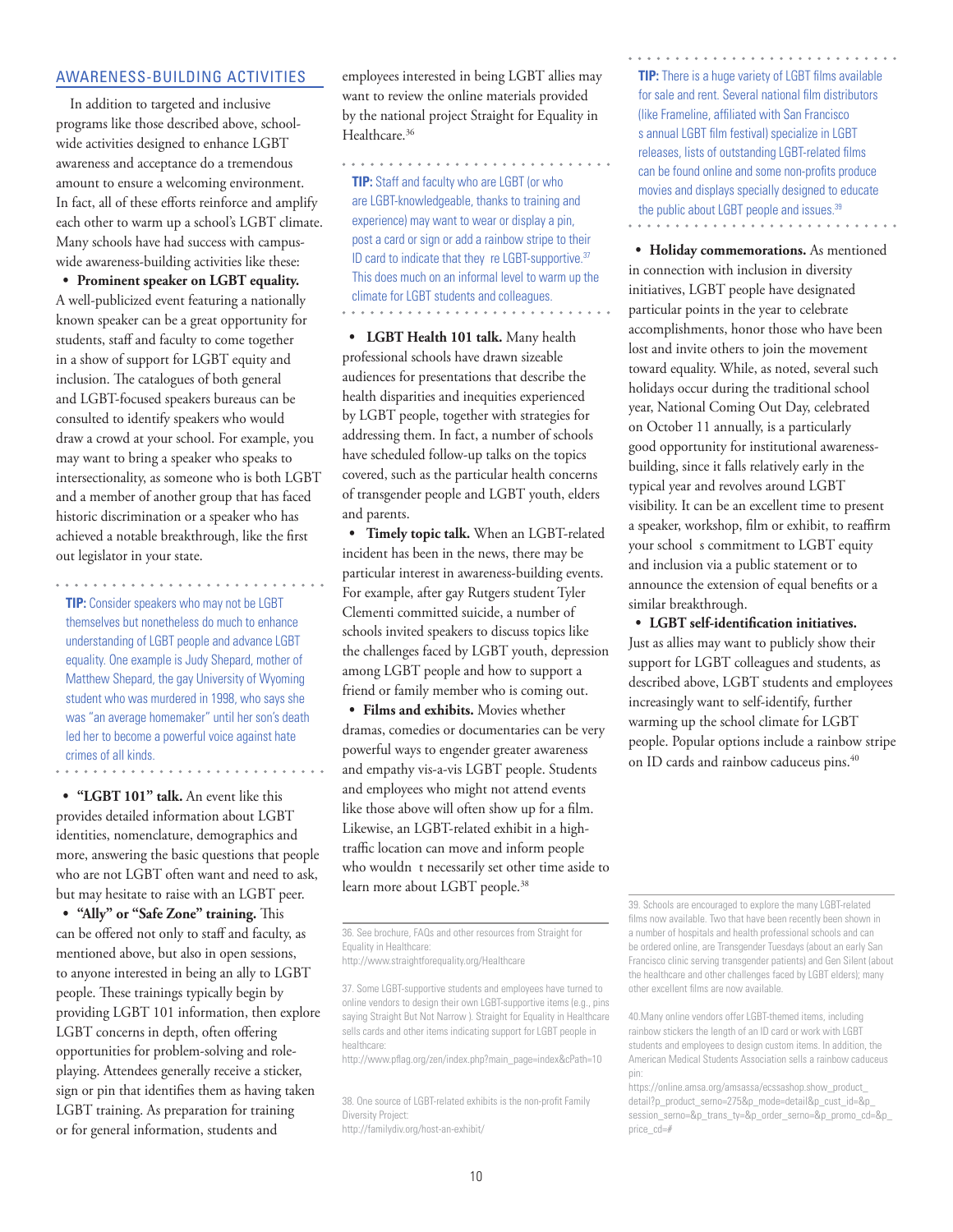#### MENTORING & NETWORKING

Mentoring and networking are critical for LGBT students, staff and faculty to maximize their success in health professional schools. Fortunately, there is a host of ways in which your school can facilitate the connections that are so important for professional and personal support.

#### **Create (or encourage creation of) a listserv for LGBT students, staff and faculty.**

If your school offers listservs for particular groups, it can be very helpful to create one for LGBT students, staff and faculty, so that LGBTrelated information is widely distributed and signaling that LGBT concerns are an accepted part of institutional life. A listserv ensures that, as people come and go, there is an ongoing, institutional means of information-sharing that is available at the same address, year in and year out. The listserv can be used for event and position announcements, updates about school policies and practices, subscriber queries about school- and LGBT health-related topics, etc. Potential subscribers can be invited via word of mouth, flyers and existing lists for students, staff and faculty.

#### **Encourage use of social media for mentoring and networking.**

If your school does not offer institutional listservs or to supplement an institutional listserv, Facebook, Google, Yahoo and other social media can be used to ensure that LGBT students, staff and faculty are well-connected and stay abreast of LGBT-related activities and developments at your school. Is it important that LGBT-related pages and lists created by a school s students, staff or faculty be treated identically to similar resources created by campus community members vis-a-vis other groups, needs and concerns, with no additional requirements or scrutiny.

#### **Provide an Out List of LGBT students, staff, faculty and alumni/ae.**

There is no more helpful resource for LGBT mentoring and networking than a readily available Out List of your school s LGBT students, staff, faculty and alums, since it can be difficult to identify them otherwise.<sup>41</sup> An Out List serves several important purposes:

• Identifying LGBT students, staff, faculty and alums who can be contacted for information and mentoring, not only by other LGBT people but also by staff and faculty who may be seeking information about a particular LGBT topic, panelists for an event, lecturers for a course or mentors for a student;

• Allowing LGBT students, faculty, staff and alums to come out publicly, if they wish a process that can have great personal meaning; • Making visible your school s support for LGBT equity and inclusion in general and for LGBT individuals within the campus community.

An Out List is most useful in online form, particularly when linked to email addresses and can be hosted by a student affairs or diversity office. It can also be published in print, with copies made widely available to student affairs and HR staff, although print lists are harder to update and involve more time, labor and expense. Publishing an online Out List in print periodically, however, is very helpful in making the list s existence widely known and showing support for LGBT equity and inclusion; for example, it can be included in the issue of a school s newspaper or newsletter closest to October 11, National Coming Out Day.

Like potential listserv subscribers, potential Out List members can be reached by word of mouth, flyers and email announcements via existing lists and channels. No matter how big a school s Out List is initially or ongoingly, it is a vital source of information and a very welcome sign of an LGBT-inclusive climate.

. . . . . . . . . . . . . . . . . . . .

**TIP:** Your school may also want to provide a list of LGBT allies for students and others seeking support. An Ally List can draw on those who have completed an Ally or Safe Zone training or who have otherwise accumulated demonstrated knowledge of LGBT concerns, support strategies and key resources. It s recommended that an Ally List be separate from an Out List, to avoid confusion and because of the significance of the coming out process for LGBT people.

41. At this writing, examples of online Out Lists at health professional schools include these (many undergraduate campuses also offer Out Lists): http://lgbt.ucsf.edu/out\_outlist.html

. . . . .

http://www.bumc.bu.edu/oma/out\_and\_ally\_list/ https://lgbt.hms.harvard.edu/outlist.html http://queersandalliesuic.wordpress.com/out-list/

#### **Encourage formation of an LGBT student, staff and/or faculty group and meet with its members or representatives regularly.**

Needless to say, an LGBT group is an invaluable resource for LGBT people at health professional schools and for that very reason may form on its own. At some schools, however, institutional encouragement may be helpful. For example, LGBT students, staff or faculty can be asked whether there is an LGBT group and how the school might assist in creating one or supporting an existing one. It is important that LGBT groups or people considering forming them, know that they will not face any institutional barriers or heightened scrutiny and that they will have the same access as other groups to resources like funding and publicity mechanisms. They may also need some special institutional assistance, especially when first established; for example, LGBT groups at some schools may need help reserving a room which will offer privacy to members who may not be out.

An LGBT group is also an invaluable source of information for schools seeking to offer an LGBT-welcoming climate. Regular meetings with your LGBT group can ensure that your school is aware of existing and emerging needs and concerns, allowing you to be proactive around LGBT equity and inclusion. Connections made in these meetings can also be very helpful when problems arise.<sup>42</sup>

#### **Hold a welcome event for LGBT campus community members and support ongoing LGBT gatherings at your school.**

<sup>42.</sup> A number of health professional schools primarily schools of medicine and dentistry have LGBT groups with websites and Facebook pages. They can be readily found online; examples include: http://www.dent.umich.edu/academicaffairs/dental-lesbian-gaybisexual-transgender-alliance-lgbta http://dental.tufts.edu/about/student-gateway/studentorganizations/gay-lesbian-bisexual-transgender-and-allies-studentorganization-glbta/ https://www.facebook.com/PennLGBTQAlliance https://www.facebook.com/GSDAUCSF http://www.med.unc.edu/qsa/about-qsa https://medschool.vanderbilt.edu/gsa/ http://lgbthealth.wustl.edu/ http://www.bumc.bu.edu/facdev-medicine/diversity/lgbt/ http://www.med.upenn.edu/lgbt/ http://medstation.yale.edu/gsma/www/ http://www.ucdmc.ucdavis.edu/diversity/lgbt2.html https://lgbt.hms.harvard.edu/ http://lgbtpm.uchicago.edu/ http://www.hopkinsmedicine.org/som/students/diversity/LGBT%20 Resources.html http://weill.cornell.edu/diversity/communities/lgbt-communities/ http://school.med.nyu.edu/student-resources/diversity-affairs/ professional-development/student-life/lesbian-gay-bisexual-and-t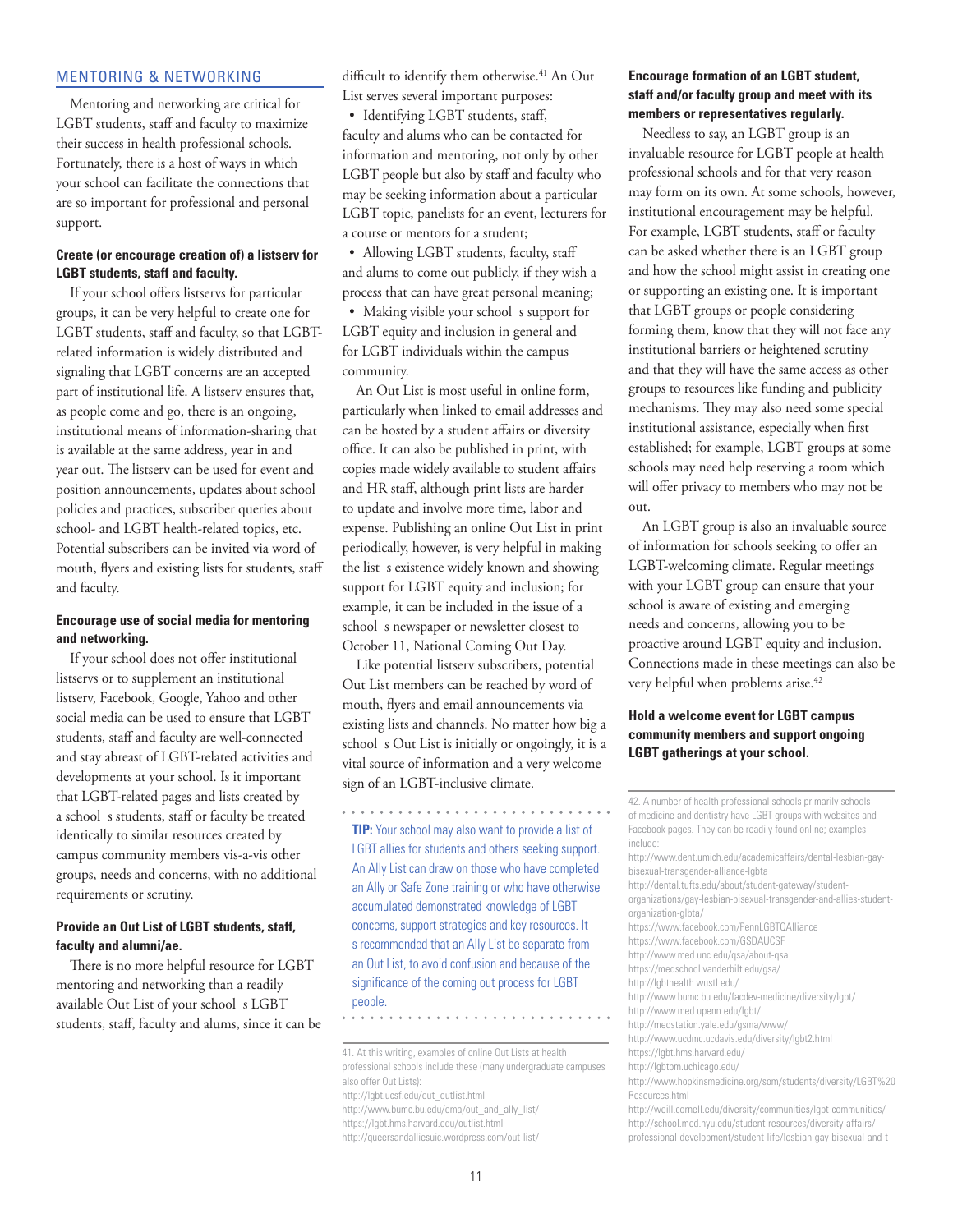The start of the school year, when welcome events abound, is an ideal time to send a strong message of LGBT equity and inclusion at your school. LGBT students, staff and faculty can be contacted to offer support for a planned event or to request assistance in planning one. Whether the gathering is held on- or offcampus, as an institutional event or not, it is important that information be made available about LGBT resources at your school; in fact, an institutional representative may want to request time to offer a welcome in person and review what your school offers. LGBT attendees often report that this kind of event makes a big difference in their comfort level going forward.

#### **Provide funding for attendance at major events for LGBT health professionals and trainees.**

If your school has earmarked or discretionary funds for students (and others) to attend important conferences, make sure they know that this support is available for them to attend key LGBT meetings. Individuals returning from these events have made contributions to their school s LGBT climate and curriculum that would otherwise have been impossible or muchdelayed and the mentoring and networking they experience can be life-changing. GLMA holds a popular and well-attended national conference annually for LGBT health professionals and students, and national LGBT health student gatherings have been convened by the University of California San Francisco, the American Medical Students Association and others. GLMA staff can provide information about upcoming events, which are also highlighted in GLMA s periodic e-newsletters.

Ensure that LGBT people are included in existing mentoring programs.

If your school offers mentoring programs, it is very helpful to have LGBT people among the mentors. LGBT mentorees will not always choose to work with them (or may not be assigned them if assignments are random), but their presence in the pool adds an important resource, for mentors and mentorees alike, and sends a welcoming message. It is also a good practice to provide LGBT information in any preparation mentors receive, so that they are equipped to provide good guidance or referrals around LGBT concerns.

#### OTHER KEY BEST PRACTICES

#### **Appoint an LGBT point person or high-level LGBT advisory group.**

Your school will find it immeasurably easier to implement and maintain these recommendations if you designate an LGBT point-person to help carry out your school s commitment to LGBT equity and inclusion. Of course, it should never fall to only one person to create a supportive and welcoming climate work to this end should never be just one person s job. But a point-person can do much to ensure that your intentions are lived out.

Ideally, an office would be created for this purpose, with at least one fulltime staff member, adequate administrative help and a programming budget. An office ensures that LGBT work at your institution is carried on regardless of the comings and goings of staff and faculty, and shows a particularly strong institutional commitment. Every recommendation in this publication is best served by the creation of an LGBT office.

If your school s budget or structure makes an office impossible, however, public designation of an LGBT point-person is enormously helpful. Again, ideally, this person would be fulltime, although your school s budget or structure may only allow for a part-time appointment, at least temporarily.

If your budget prohibits even a part-time appointment, it is extremely valuable to create an ongoing, high-level LGBT advisory group of students, staff and faculty to assess your LGBT climate, recommend improvements and help implement approved measures. To ensure its effectiveness, this group should report to and regularly meet with your school s president, dean, diversity and inclusion dean or other high-ranking official, although it will also be working with operational staff at various levels. In fact, even if your school has an LGBT office or point-person, a group like this can be very helpful in ensuring that LGBT concerns are addressed as thoroughly and successfully as possible.

#### **Create an institutional website and/or brochure with LGBT-related information and resources.**

It is critical that your school provide an ongoing source of LGBT information for students, staff and faculty, both LGBT and not. A website and/or brochure ensures, first, that LGBT community members are fully aware of the actions you have taken to provide equity and inclusion in the areas mentioned above, giving them ready access to a wide range of information important to them. In fact, the site or brochure can be structured around these recommendations, going over what your school offers in each area.

Second, and equally important, a site and/ or brochure provides very useful information to other students, staff and faculty, filling them in on your school s LGBT-related policies, benefits, training opportunities, awarenessbuilding initiatives and more. It is also helpful for an online or print resource to feature a frequently asked questions section, including links to information about, for example, the coming out process or specific LGBT health issues.

A site or brochure is not, of course, a substitute for training or the designation of an office, point-person or advisory group. But it provides an excellent follow-up to training and is usually the first project of any person or group formally charged with implementing or recommending LGBT equity and inclusion initiatives. Suggestions for web and brochure content are given above, in connection with the development of an LGBT-related admissions site or brochure.

**TIP:** Although websites are unsurpassed as information sources, your school may also want to produce a brochure to publicize your LGBT webpage(s), to reach out to employees who lack ready online access and to include in print orientation packets for students and employees, unless or until your orientation materials are available only online. A brochure is also very helpful to have at events, during tabling, at recruitment fairs and in waiting rooms.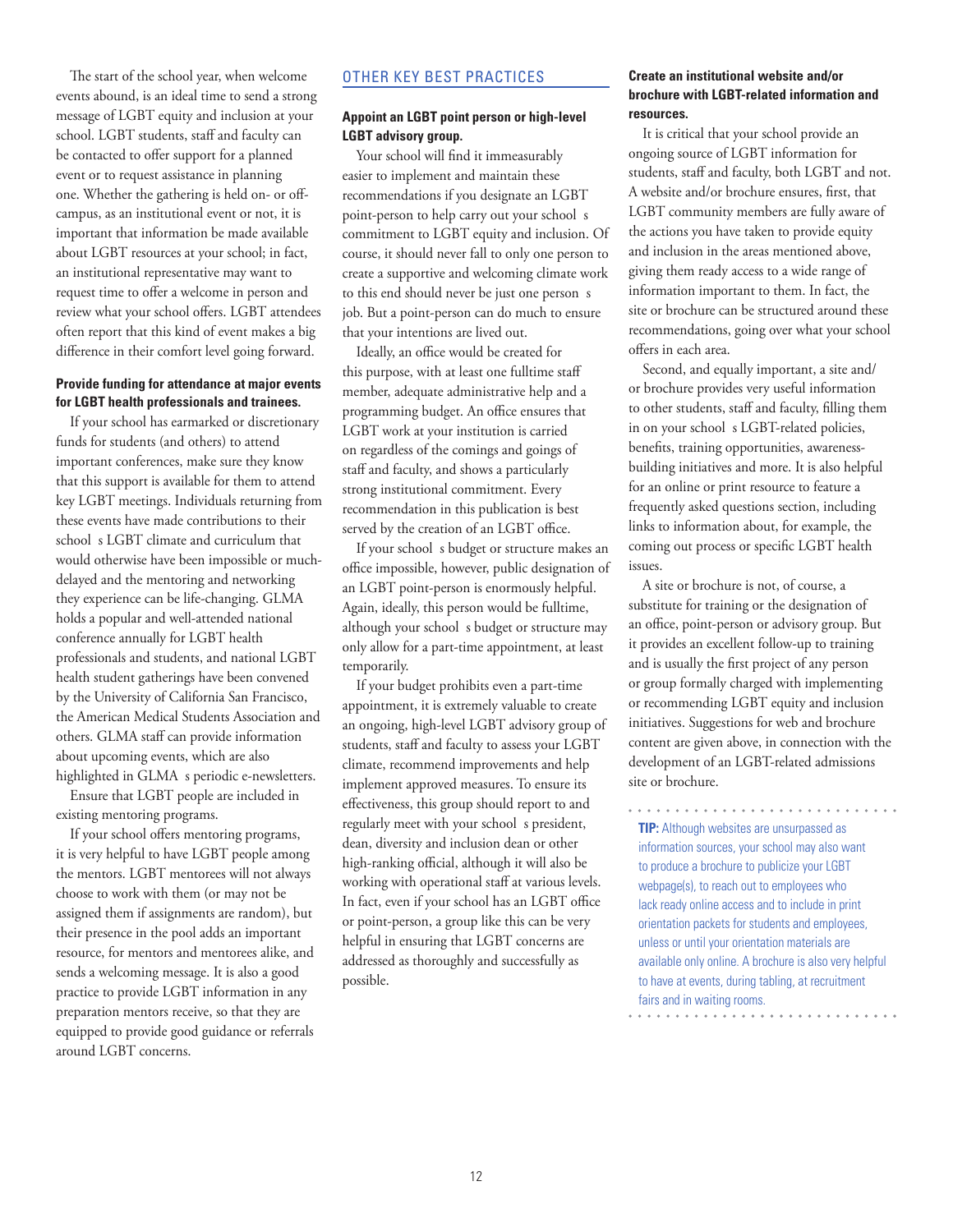#### **Consider an award or other recognition for LGBT leadership or achievement.**

If your school recognizes students, staff or faculty for leadership or achievements in diversity or other areas, it is very meaningful to extend this recognition to LGBT-related accomplishments. People recognized may or may not be LGBT themselves, since the aim is simply to celebrate contributions to LGBT equity and inclusion.<sup>43</sup>

A public event celebrating those being recognized can be a very moving occasion, bringing together both LGBT people and allies to reflect on all that has been accomplished. The presence of campus leaders at an event like this sends a powerful message and attendees often additionally appreciate hearing comments from those being honored. As they share stories of overcoming obstacles both internal and external, all present get a sense of how rewarding it is, personally and institutionally, to help make equity and inclusion possible for all.

#### CONCLUSION

While beyond the scope of this paper, it is important to note that additional opportunities exist for health professional schools and schoolaffiliated healthcare facilities to improve the health of and care environment for LGBT patients. LGBT inclusion in curriculum plays a critical role in improving health and achieving equity for LGBT patients. Climate improvements are a great first step and can even contribute to and maximize the success of curriculum changes. There are many resources available and in development from a number of organizations and academic institutions aimed at inclusion of LGBT health in curricula. Additionally, there are many resources available aimed at creating a more welcoming environment for LGBT patients in school-affiliated healthcare facilities and healthcare settings in general. Examples include the Human Rights Campaign s Healthcare Equality Index (www.hrc.org) and GLMA s Guidelines for Care of Lesbian, Gay, Bisexual and Transgender Patients (www.glma.org). Not only will implementing these changes improve the health of LGBT patients, inclusion of LGBT health in curricula and improving the care environment for patients will send a strong message to LGBT students and employees, and contribute to an improved the climate for them.

Improving the climate for LGBT students and employees is enormously important and will make a huge impact in helping all students and employees be their full, authentic selves. Whether your school is just beginning its journey toward LGBT equity and inclusion, or is well along, this paper addressed the spectrum of climate issues experienced by LGBT students and employees and offered best practices and tips to assuring fair and unbiased treatment of LGBT people within your institution. As noted at the onset of this paper, not all can be implemented immediately but each one you embrace will be a gift to all of your students and employees.



<sup>43.</sup> An example of criteria and nomination processes for an LGBT award is available from the Chancellor s Office at the University of California San Francisco: http://ucsfchancellor.ucsf.edu/awardgay-lesbian-bisexual-and-transgender-leadership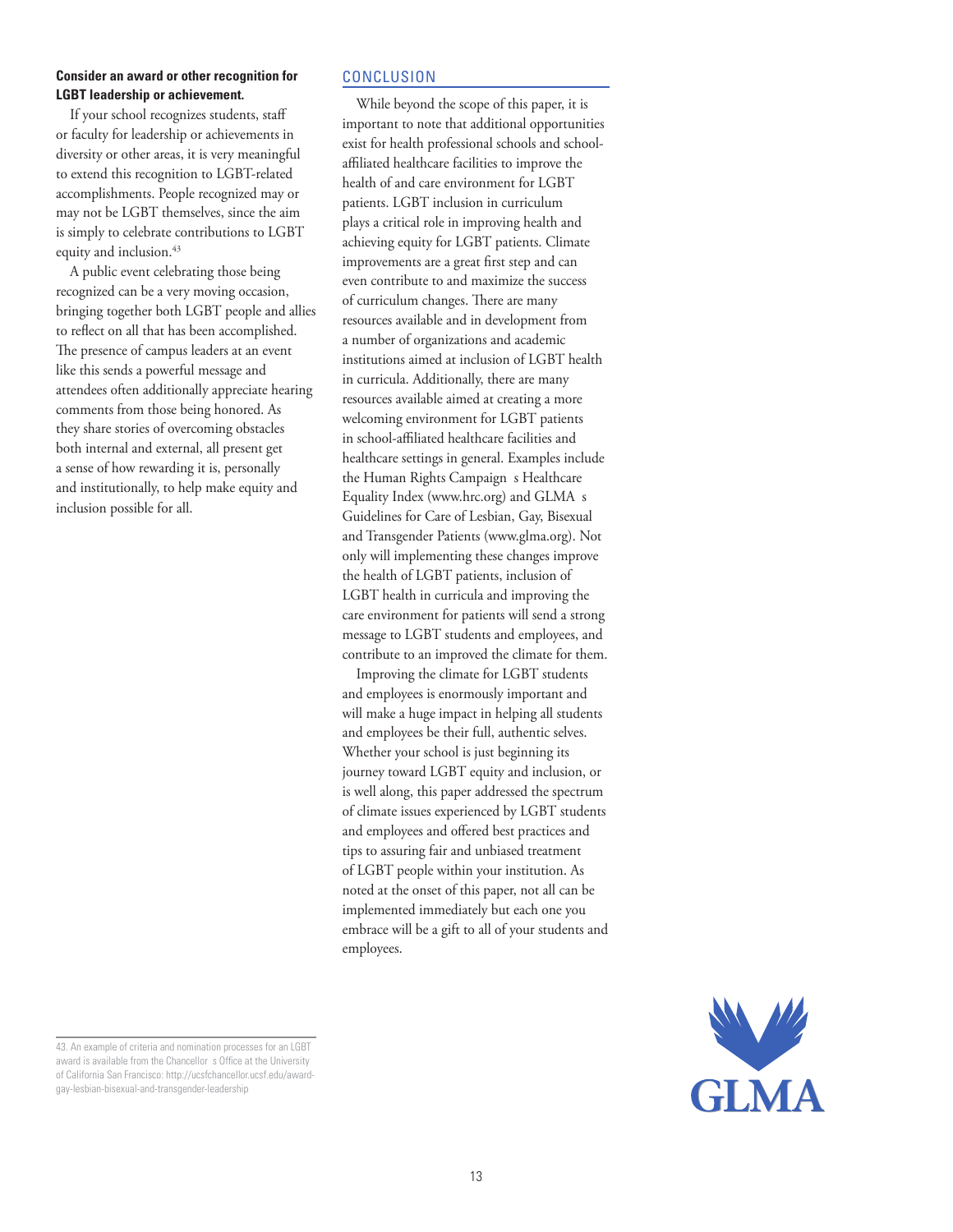### Selected Citations. **LGBT Health Issues & LGBT Health Education**

#### GENERAL ISSUES

Alper J, M.N. Feit, and J.Q. Sanders. 2012. Collecting Sexual Orientation and Gender Identity Data in Electronic Health Records: Workshop Summary. Board on the Health of Select Populations, Institute of Medicine. Available at http://iom.edu/Reports/2012/ Collecting-Sexual-Orientation-and-Gender-Identity-Data-in-Electronic-Health-Records. aspx

AMA (American Medical Association). 2010. Health care needs of the homosexual population. AMA policy regarding sexual orientation. Available at http://www.amaassn.org/ama/pub/ about-ama/our-people/ member-groups-sections/glbt-advisorycommittee/ama-policy- regarding-sexualorientation.shtml.

American Psychological Association. 2009. Report of the task force on appropriate therapeutic responses to sexual orientation. Washington, DC: American Psychological Association. Available at http://www.apa.org/ pi/lgbt/resources/therapeutic-response.pdf.

Ard K.L. and H.J. Makadon. 2012. Improving he Health Care of Lesbian, Gay, Bisexual and Transgender (LGBT) People: Understanding and Eliminating Health Disparities. The National LGBT Health Education Center, The Fenway Institute, Fenway Health. Available at http://www.lgbthealtheducation. org/wp-content/uploads/12-054\_ LGBTHealtharticle\_v3\_07-09-12.pdf

Cahill S., C. Grasso, and H. Makadon. Why gather data on sexual orientation and gender identity in clincal settings. The Fenway Institute, Fenway Health. Available at http:// www.lgbthealtheducation.org/wp-content/ uploads/policy\_brief\_why\_gather.pdf

Cahill S., C. Grasso, and H. Makadon. How to gather data on sexual orientation and gender identity in clinical settings. The Fenway

Institute, Fenway Health. Available at http:// www.lgbthealtheducation.org/wp-content/ uploads/policy\_brief\_how\_to\_gather.pdf

Cochran S. D., and V. M. Mays. 2007. Physical health complaints among lesbians, gay men, and bisexual and homosexually experienced heterosexual individuals: Results from the California Quality of Life Survey. American Journal of Public Health. 97(11): 2048-2055.

Committee on Lesbian, Gay, Bisexual, and Transgender Health Issues and Research Gaps and Opportunities; Board on the Health of Select Populations; Institute of Medicine. The Health of Lesbian, Gay, Bisexual, and Transgender People: Building a Foundation for Better Understanding. Washington, DC: Institute of Medicine; 2011. Available at http://www.nap.edu/catalog.php?record\_ id=13128.

Conron K. J., M. J. Mimiaga, and S. J. Landers. 2008. A health profile of Massachusetts adults by sexual orientation identity: Results from the 2001-2006 Behavioral Risk Factor Surveillance System Surveys. November. Report for Massachusetts Department of Public Health.

Egleston, B. L., R. L. Dunbrack, Jr., and M. J. Hall. 2010. Clinical trials that explicitly exclude gay and lesbian patients. New England Journal of Medicine. 362(11):1054–1055.

Gay and Lesbian Medical Association and LGBT Health Experts. 2001. Healthy People 2010 Companion Document for Lesbian, Gay, Bisexual, and Transgender (LGBT) Health. San Francisco, CA: Gay and Lesbian Medical Association.

Heck, J. E., R. L. Sell, and S.S. Sheinfeld-Gorin. 2006. Health care access among individuals involved in same-sex relationships. American Journal of Public Health. 96, 1111–1118.

Johnson CV, Mimiaga MJ, Bradford J. Health care issues among lesbian, gay, bisexual, transgender and intersex (LGBTI) populations in the United States: Introduction. 2008. J Homosex. 54(3):213-24.

King, M., and I. Nazareth. 2006. The health of people classified as lesbian, gay and bisexual attending family practitioners in London: a controlled study. BMC Public Health. 6:127.

Landers, S. J., and G. Paola. 2009. The health of lesbian, gay, bisexual and transgender (LGBT) persons in Massachusetts: A survey of health issues comparing LGBT persons with their heterosexual and nontransgender counterparts. Boston, MA: Massachusetts Department of Public Health. Available at http://archives.lib.state.ma.us/ handle/2452/112258.

Makadon HJ. Ending LGBT invisibility in health care: the first step in ensuring equitable care. Cleve Clin J Med. 2011 Apr;78(4):220-4. Review.

Makadon, H. J. 2006. Improving health care for the lesbian and gay communities. New England Journal of Medicine. 354:895-7.

Makadon H. J., K. H. Mayer, J. Potter, and H. Goldhammer, eds. 2008. The Fenway Guide to Lesbian, Gay, Bisexual, and Transgender Health. Philadelphia, American College of Physicians.

Mayer KM, Bradford JB, Makadon HJ, Stall R, Goldhammer H, Landers S. Sexual and gender minority health: what do we know and what needs to be done? AJPH. 2008;98:989-995.

Meyer I and Northridge M, eds. The Health Of Sexual Minorities – Public Health Perspectives On Lesbian, Gay, Bisexual And Transgender Populations. 2007. Springer.

Office of the New York City Public Advocate. 2008. Improving lesbian, gay, bisexual and transgender access to healthcare at New York City health and hospitals corporation facilities. New York: Office of the New York City Public Advocate. Available at http:// publicadvocategotbaum.com/policy/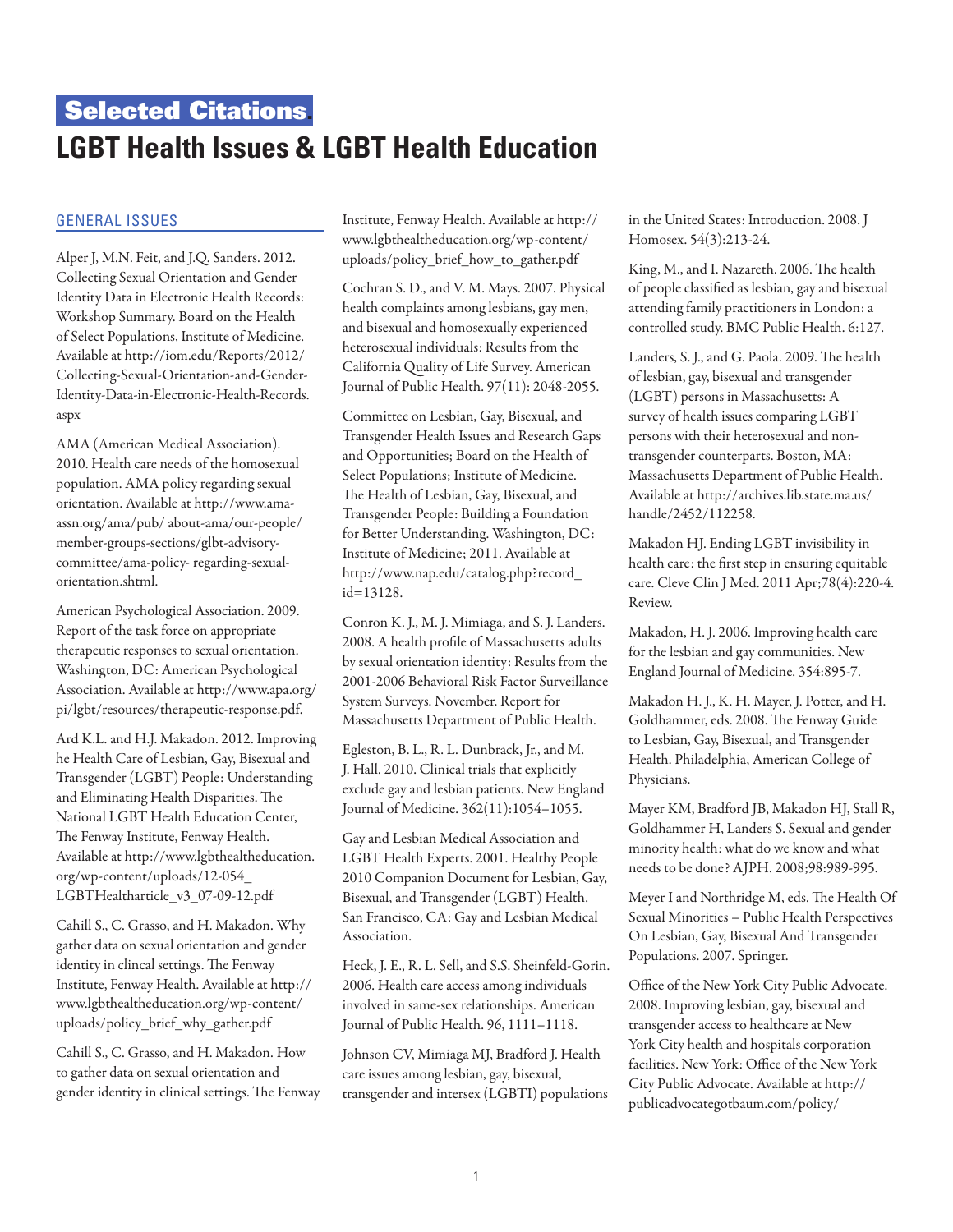documents/LGBThealthrecsreportfinal\_pdf. pdf.

Ragins, B. R., R. Singh, and J. M. Cornwell. 2007. Making the invisible visible: Fear

and disclosure of sexual orientation at work. Journal of Applied Psychology. 92(4):1103– 1118.

Sanchez, J. P., S. Hailpern, C. Lowe, and Y. Calderon. 2007. Factors associated with emergency department utilization by urban lesbian, gay, and bisexual individuals. Journal of Community Health: The Publication for Health Promotion and Disease Prevention. 32(2):149–156.

Shankle, M. 2006. The handbook of lesbian, gay, bisexual, and transgender public health: A practitioner's guide to service. New York: Haworth.

Tjepkema, M. 2008. Health care use among gay, lesbian, and bisexual Canadians. Health Reports. 19(1):54–64.

Top Health Issues for LGBT Populations Information & Resource Kit. 2012. U.S. Department of Health and Human Services Substance Abuse and Mental Health Services Administration Center for Substance Abuse Prevention. Available at http://store.samhsa. gov/shin/content//SMA12-4684/SMA12- 4684.pdf

#### LESBIANS/WSW

Austin, E. L., and J. A. Irwin. 2010. Health behaviors and health care utilization of southern lesbians. Women's Health Issues. 20(3):178–184.

Boehmer, U., D. J. Bowen, and G. R. Bauer. 2007. Overweight and obesity in sexualminority women: Evidence from populationbased data. American Journal of Public Health. 97(6): 1134–1140.

Burgard S. A., S. D. Cochran, and V. M. Mays. 2005. Alcohol and tobacco use patterns among heterosexually and homosexually experienced California women. Drug and Alcohol Dependence. 77:61-70.

Centers for Disease Control and Prevention (CDC). 2006. CDC HIV/AIDS Fact Sheet: HIV/AIDS among women who have sex with women. Available at: http://www.cdc.gov/hiv/ topics/women/resources/factsheets/pdf/wsw. pdf.

Dibble, S., and P. Robertson. 2010. Lesbian Health 101. San Francisco, CA: University of California Nursing Press.

Hughes, T. L., S. C. Wilsnack, L. A. Szalacha, et al. (2006). Age and racial/ethnic differences in drinking and drinking- related problems in a community sample of lesbians. Journal of Studies on Alcohol. 67:579-590.

Herrick, A. L., A. K. Matthews, and R. Garofalo. 2010. Health risk behaviors in an urban sample of young women who have sex with women. Journal of Lesbian Studies. 14(1):80–92.

Institute of Medicine (IOM). 1999. Lesbian health: Current assessment and directions for the future. Washington, DC: National Academy Press.

Kerker, B. D., F. Mostashari, and L. Thorpe. 2006. Health care access and utilization among women who have sex with women: Sexual behavior and identity. Journal of Urban Health. 83(5):970–979.

Koh, A. S., C. A. Gomez, S. Shade, and E. Rowley. 2005. Sexual risk factors among self-identified lesbians, bisexual women, and heterosexual women accessing primary care settings. J Am Sex Trans Dis Assn. 32: 563- 569.

Koh, A. S., and L. K. Ross. 2006. Mental health issues: A comparison of lesbian, bisexual and heterosexual women. Journal of Homosexuality. 51(1):33–57.

Pinto, V.M., M.V. Tancredi, N.A. Tancredi, and C.M. Buchalla. 2005. Sexually transmitted disease/HIV risk behaviour among women who have sex with women. AIDS. 19(suppl 4):S64-69.

Seaver, M. R., K. M. Freund, L. M. Wright, J. Tjia, and S. M. Frayne. 2008. Healthcare preferences among lesbians: A focus group analysis. Journal of Women's Health. 17(2):215–225.

Singh, A., B. J. Dew, D. G. Hays, and A. Gailis. 2006. Relationships among internalized homophobia, sexual identity development, and coping resources of lesbian and bisexual women. Journal of LGBT Issues in Counseling 1:15–31.

Wilsnack, S. C., T. L. Hughes, T. P. Johnson, W. B. Bostwick, L. A. Szalacha, P. Benson, F. Aranda, K. E. Kinnison. 2008. Drinking and drinking-related problems among heterosexual and sexual minority women. J Stud Alcohol Drugs. Jan;69:129-139.

#### GAY MEN/MSM

Bianchi, F. T., C. A. Reisen, M. C. Zea, P. J. Poppen, M. G. Shedlin, and M. M. Penha. 2007. The sexual experiences of Latino men who have sex with men who migrated to a gay epicentre in the USA. Culture, Health & Sexuality. 9(5):505–518.

Bowen, A. M., M. L. Williams, C. M. Daniel, and S. Clayton. 2008. Internet based HIV prevention research targeting rural MSM: Feasibility, acceptability, and preliminary efficacy. Journal of Behavioral Medicine. 31(6):463–477.

Carpenter, K., S. Stoner, A. Mikko, L. Dhanak, and J. Parsons. 2010. Efficacy of a web-based intervention to reduce sexual risk in men who have sex with men. AIDS and Behavior. 14(3):549–557.

California STD/HIV Prevention Training Center. 2006. A guide to sexual history taking with men who have sex with men. Available at: http://www.stdhivtraining.net/pdf/SS\_02\_ MSM%20Sexual%20History%20Taking.pdf.

Crepaz, N., G. Marks, A. Liau, M. M. Mullins, L. W. Aupont, K. J. Marshall, E. D. Jacobs, R. J. Wolitski, and HIV/AIDS Prevention Research Synthesis Team. 2009. Prevalence of unprotected anal intercourse among HIVdiagnosed MSM in the United States: A metaanalysis. AIDS. 23(13):1617–1629.

Hall, H. I., R. H. Byers, Q. Ling, and L. Espinoza. 2007. Racial/ethnic and age disparities in HIV prevalence and disease progression among men who have sex with men in the United States. American Journal of Public Health. 97(6):1060–1066.

Fessler, D, Makadon HJ, Mitty, J, Mayer, K. The 2010 Health Care Act and barriers to effective health promotion among men who have sex with men. Sexually Transmitted Diseases. 2012 Jun; 39(6):449-52.

Hatzenbuehler ML, O'Cleirigh C, Grasso C, Mayer K, Safren S, Bradford J. Effect of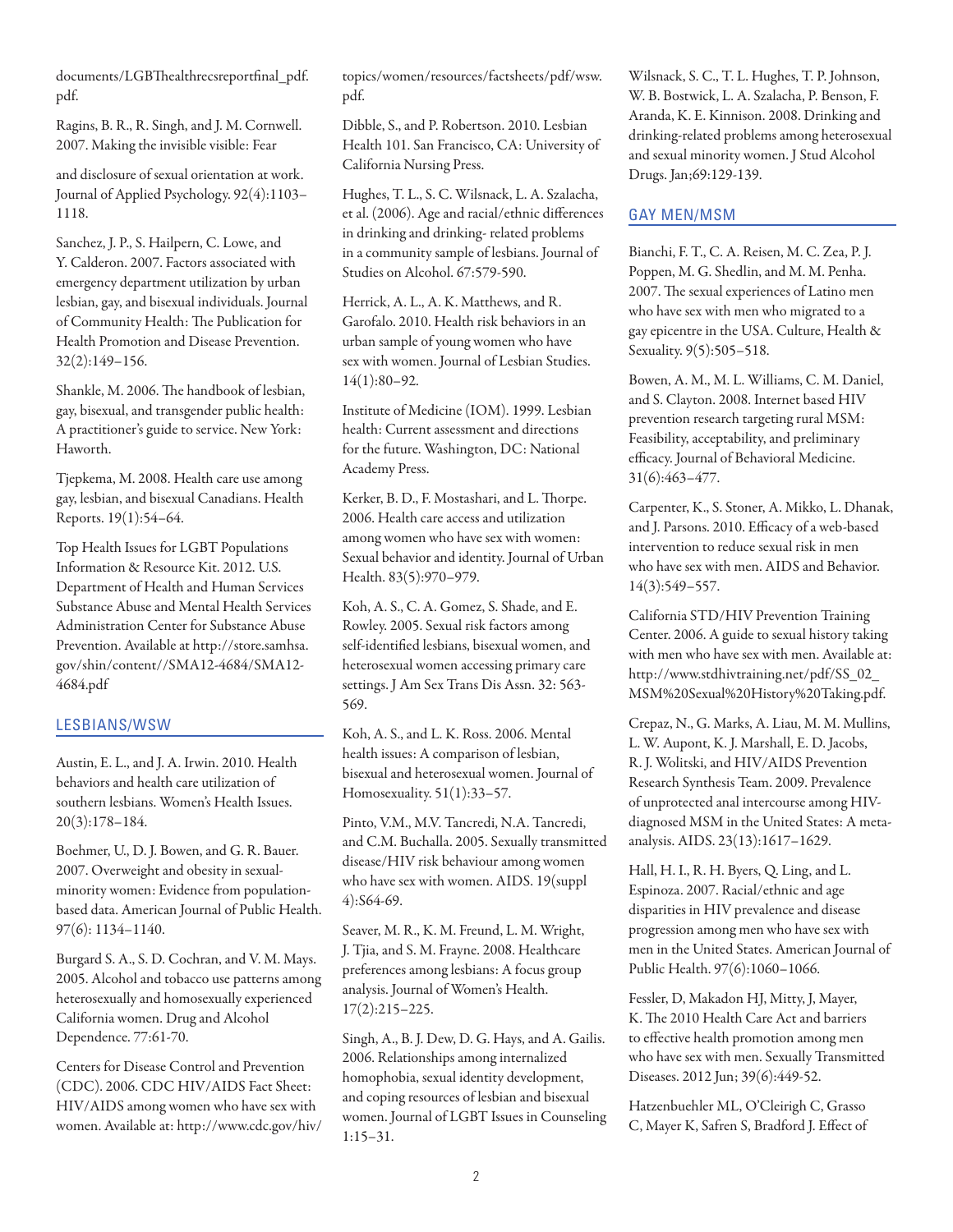Same-Sex Marriage Laws on Health Care Use and Expenditures in Sexual Minority Men: A Quasi-Natural Experiment. Am.J Public Health. 2012 Feb;102(2):285-91.

Herrick AL, Stall R, Goldhammer H, Egan JE, and Mayer KH. Resilience as a Research Framework and as a Cornerstone of Prevention Research for Gay and Bisexual Men: Theory and Evidence. AIDS Behav. 2013 Jan 16. [Epub ahead of print]

Pathela, P., A. Hajat, et al. 2006. Discordance between sexual behavior and self-reported sexual identity: a population-based survey of New York City men. Annals of Internal Medicine. 145: 416-25.

Kaminski, P. L., B. D. Chapman, S. D. Haynes, et al. 2005. Body image, eating behaviors, and attitudes toward exercise among gay and straight men. Eat Behav. 6:179-187.

Makadon HJ, Mayer KH, Garofalo R. Optimizing primary care for men who have sex with men. JAMA. 2006;296:2362-2365.

Mimiaga MJ, Goldhammer H, Belanoff C, Tetu AM, Mayer KH. Men who have sex with men: perceptions about sexual risk, HIV and sexually transmitted disease testing, and provider communication. Sex Transm Dis. 2007 Feb;34(2):113-9.

O'Leary, A., H. H. Fisher, D. W. Purcell, P. S. Spikes, and C. A. Gomez. 2007. Correlates of risk patterns and race/ethnicity among HIVpositive men who have sex with men. AIDS & Behavior. 11(5):706-715.

Purcell, D. W., S. Moss, R. H. Remien, et al. 2005. Illicit substance use, sexual risk, and HIV-positive gay and bisexual men: differences by serostatus of casual partners. AIDS. 19:S37-S47.

Safren SA, O'Cleirigh C, Skeer MR, Driskell J, Goshe BM, Covahey C, Mayer KH. Demonstration and evaluation of a peer-delivered, individually-tailored, HIV prevention intervention for HIV-infected MSM in the primary care setting. AIDS Behav. 2010 Jul;15(5):949-58.

#### BISEXUALS

Harawa, N. T., J. K. Williams, H. C. Ramamurthi, C. Manago, S. Avina, and M. Jones. 2008. Sexual behavior, sexual identity, and substance abuse among low-income bisexual and non-gay-identifying African American men who have sex with men. Archives of Sexual Behavior. 37(5):748–762.

Miller, M., A. André, J. Ebin, and L. Bessonova. 2007. Bisexual health: An introduction and model practices for HIV/STI prevention programming. New York: National Gay and Lesbian Task Force Policy Institute, the Fenway Institute at Fenway Community Health, and BiNet USA. Available at http:// www.thetaskforce.org/reports\_and\_research/ bisexual\_health.

Page, E. H. 2004. Mental health services experiences of bisexual women and bisexual men: An empirical study. Journal of Bisexuality. 4:137–160.

Saewyc, E. M., C. L. Skay, P. Hynds, S. Pettingell, L. H. Bearinger, M. D. Resnick, and E. Reis. 2007. Suicidal ideation and attempts in North American school-based surveys: Are bisexual youth at increasing risk? Journal of LGBT Health Research. 3(2):25–36.

Sheets, R. L., Jr., and J. J. Mohr. 2009. Perceived social support from friends and family and psychosocial functioning in bisexual young adult college students. Journal of Counseling Psychology. 56(1):152–163.

#### TRANSGENDER INDIVIDUALS

Affirmative Care for Transgender and Gender Non-Conforming People: Best Practices for Front-line Health Care Staff. 2013. The National LGBT Health Education Center, The Fenway Institute, Fenway Health. Available at http://www.lgbthealtheducation. org/wp-content/uploads/13-017\_ TransBestPracticesforFrontlineStaff\_v6\_02-19- 13\_FINAL.pdf

American Psychological Association. 2009. Report of the APA task force on gender identity and gender variance. Washington, DC: American Psychological Association. Available at http://www.apa.org/pi/lgbt/ resources/policy/gender-identity-report.pdf.

Bockting, W., G. Knudson, J. Goldberg. 2006. Counselling and mental health care of transgender adults and loved ones. Vancouver Coastal Health. Available at http:// transhealth.vch.ca/resources/library/.

Bockting, W. O., C. Y. Huang, H. Ding, B. B. Robinson, and B. R. S. Rosser. 2005. Are transgender persons at higher risk for HIV than other sexual minorities? A comparison of HIV prevalence and risks. International Journal of Transgenderism. 8(2):123–131.

Bockting, W. O., B. E. Robinson, J. Forberg, and K. Scheltema. 2005. Evaluation of a sexual health approach to reducing HIV/STD risk in the transgender community. AIDS Care. 17(3):289–303.

Brill, S. A., and A. Pepper. 2008. The transgender child: A handbook for families and professionals. Berkeley, CA: Cleis Press.

Brown, G. R., and E. McDuffie. 2009. Health care policies addressing transgender inmates in prison systems in the United States. Journal of Correctional Health Care. 15(4):280–291.

Cohen-Kettenis, P. T., and F. Pfafflin. 2010. The DSM diagnostic criteria for gender identity disorder in adolescents and adults. Arch Sex Behav. 39(2):499-513.

Cohen-Kettenis, P. T., H. A. Delemarre-van de Waal, and L. J. G. Gooren. 2008. The treatment of adolescent transsexuals: Changing insights. The Journal of Sexual Medicine. 5(8):1892– 1897.

de Vries, A. L., T. D. Steensma, T. A. Doreleijers, and P. T. Cohen-Kettenis. 2011. Puberty suppression in adolescents with gender identity disorder: A prospective follow-up study. Journal of Sexual Medicine. 8(8):2276- 83.

Delemarre-van de Waal, H. A., and P. T. Cohen-Kettenis. 2006. Clinical management of gender identity disorder in adolescents: A protocol on psychological and pediatric endocrinology aspects. European Journal of Endocrinology. 155(Suppl. 1):S131–137.

Elamin, M. B., M. Z. Garcia, M. H. Murad, P. J. Erwin, and V. M. Montori. 2010. Effect of sex steroid use on cardiovascular risk in transsexual individuals: A systematic review and metaanalyses. Clinical Endocrinology 72(1):1–10.

Erich, S., J. Tittsworth, J. Dykes, and C. Cabuses. 2008. Family relationships and their correla-tions with transsexual well-being. Journal of GLBT Family Studies. 4(4):419–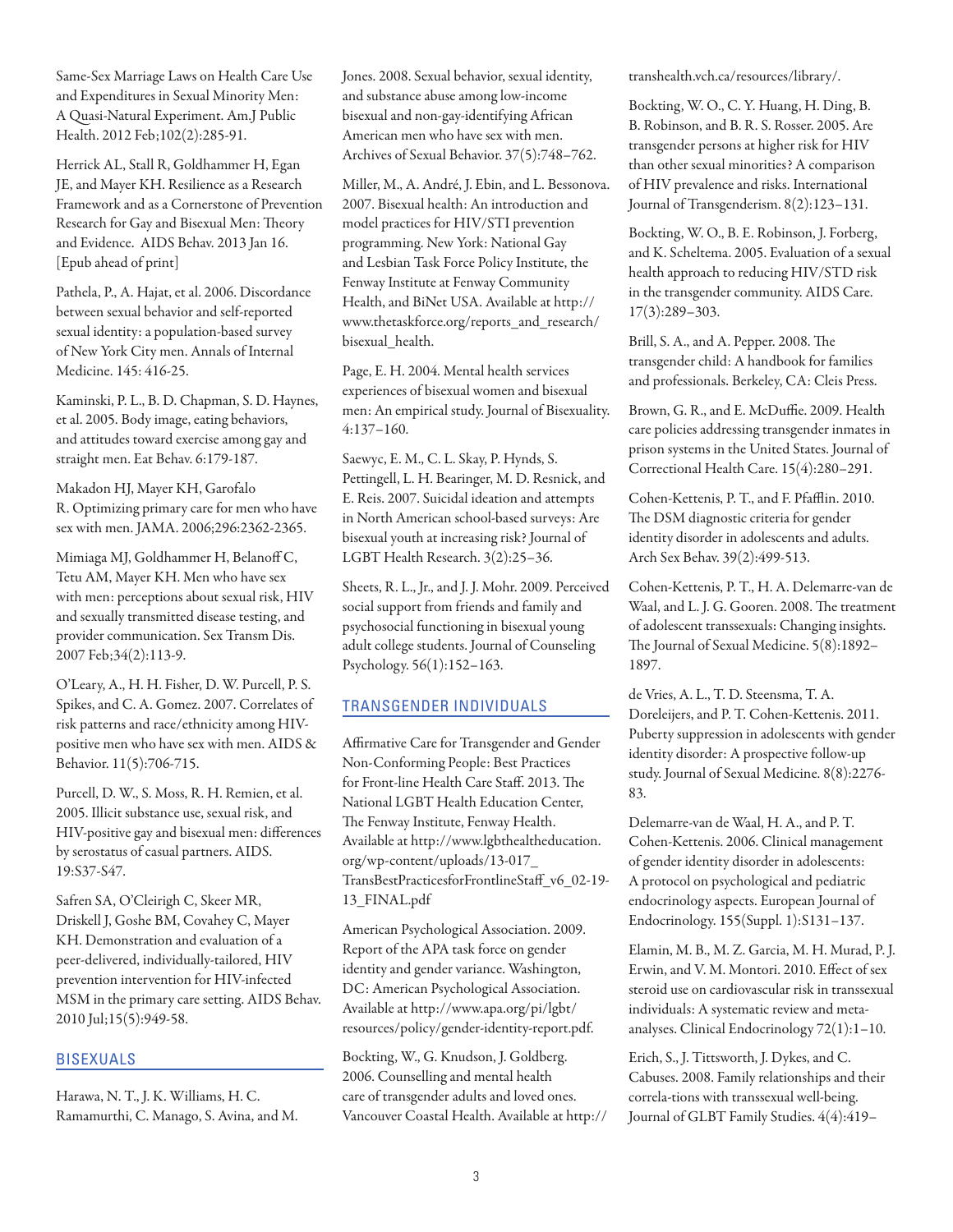#### 432.

Garofalo R., J. Deleon, E. Osmer, M. Doll, G. W. Harper. 2006. Overlooked, misunderstood and at-risk: exploring the lives and HIV risk of ethnic minority male-to-female transgender youth. J Adolesc Health. 38(3):230-6.

Gooren, L. J., and E. J. Giltay. 2008. Review of studies of androgen treatment of femaleto- male transsexuals: Effects and risks of administration of androgens to females. Journal of Sexual Medicine. 5(4):765–776.

Grant, J. M., L. A. Mottet, J. Tanis, D. Min, J. L. Herman, J. Harrison, and M. Keisling. 2010. National Transgender Discrimination Survey Report on Health and Health Care. Washington, DC: National Center for Transgender Equality and the National Gay and Lesbian Task Force.

Herbst, J. H., E. D. Jacobs, T. J. Finlayson, V. S. McKleroy, M. S. Neumann, N. Crepaz, and HIV/AIDS Prevention Research Synthesis Team. 2008. Estimating HIV prevalence and risk behaviors of transgender persons in the United States: A systematic review. AIDS & Behavior. 12(1):1–17.

Kenagy, G. P. 2005. The health and social service needs of transgender people in Philadelphia. International Journal of Transgenderism. 8(2–3):49–56.

Kenagy, G. P. 2005. Transgender health: Findings from two needs assessment studies in Philadelphia. Health & Social Work. 30(1):19–26.

Koken, J. A., D. S. Bimbi, and J. T. Parsons. 2009. Experiences of familial acceptancerejection among transwomen of color. Journal of Family Psychology. 23(6):853–860.

Lurie, S. 2005. Identifying training needs of health-care providers related to treatment and care of transgendered patients: A qualitative needs assessment conducted in New England. International Journal of Transgenderism. 8(2–3):93–112.

Nemoto, T., D. Operario, and J. Keatley. 2005. Health and social services for male-to-female transgender persons of color in San Francisco. International Journal of Transgenderism.  $8(2-3):5-19.$ 

Nemoto, T., L. A. Sausa, D. Operario, and J.

Keatley. 2006. Need for HIV/AIDS education and intervention for MTF transgenders: Responding to the challenge. Journal of Homosexuality. 51(1):183–202.

Operario, D., J. Burton, K. Underhill, and J. Sevelius. 2008. Men who have sex with transgender women: Challenges to categorybased HIV prevention. AIDS & Behavior. 12(1):18–26.

Rachlin, K., J. Green, and E. Lombardi. 2008. Utilization of health care among female-tomale transgender individuals in the United States. Journal of Homosexuality. 54(3):243– 258.

Sanchez, N. F., J. P. Sanchez, and A. Danoff. 2009. Health care utilization, barriers to care, and hormone usage among male-to-female transgender persons in new york city. American Journal of Public Health. 99(4):713–719.

Smith, Y. L. S., S. H. M. Van Goozen, A. J. Kuiper, and P. T. Cohen-Kettenis. 2005. Sex reassignment: Outcomes and predictors of treatment for adolescent and adult transsexuals. Psychological Medicine. 35(1):89–99.

Teich N. Transgender 101: A Simple Guide to a Complex Issue. Columbia University Press, 2012. Available at http://www.nickteich.com/ Transgender\_101/Home.html

Dohwenrend A. Of what am I afraid? JAMA. 2012; 307(4):371-372.

Weyers, S., E. Elaut, P. De Sutter, J. Gerris, G. T'Sjoen, G. Heylens, G. De Cuypere, and H. Verstraelen. 2009. Long-term assessment of the physical, mental, and sexual health among transsexual women. Journal of Sexual Medicine. 6(3):752–760.

Xavier, J. M., M. Bobbin, B. Singer, and E. Budd. 2005. A needs assessment of transgendered people of color living in Washington, DC. International Journal of Transgenderism. 8(2/3):31–47.

Xavier, J. M., J. Bradford, and J. Honnold. 2007. The health, health-related needs, and life-course experiences of transgender Virginians. Richmond, VA: Virginia Department of Health. Avaiable at http:// www.vdh.virginia.gov/epidemiology/ DiseasePrevention/documents/pdf/ THISFINALREPORTVol1.pdf.

Zule, W. A., G. V. Bobashev, W. M. Wechsberg, E. C. Costenbader, and C. M. Coomes. 2009. Behaviorally bisexual men and their risk behaviors with men and women. Journal of Urban Health. 86 (Suppl. 1):48–62.

#### LGBT YOUTH

Almeida, J., R. M. Johnson, H. L. Corliss, B. E. Molnar, and D. Azrael. 2009. Emotional distress among LGBT youth: The influence of perceived discrimination based on sexual orientation. Journal of Youth & Adolescence. 38(7):1001–1014.

Biegel, S., and S. J. Kuehl. 2010. Safe at school: Addressing the school environment and LGBT safety through policy and legislation. Los Angeles, CA: The Williams Institute, The Great Lakes Center for Education Research and Practice, and the National Education Policy Center. Available at http://nepc. colorado.edu/publication/safe-at-school.

Coker, T. R., S. B. Austin, and M. A. Schuster. 2010. The health and health care of lesbian, gay, and bisexual adolescents. Annual Review of Public Health. 31:457–477.

Di Ceglie, D. 2009. Engaging young people with atypical gender identity development in therapeutic work: A developmental approach. Journal of Child Psychotherapy. 35(1):3–12.

Eisenberg, M. E., and M. D. Resnick. 2006. Suicidality among gay, lesbian and bisexual youth: The role of protective factors. Journal of Adolescent Health. 39(5):662–668.

Friedman, M. S., G. F. Koeske, A. J. Silvestre, W. S. Korr, and E. W. Sites. 2006. The impact of gender-role nonconforming behavior, bullying, and social support on suicidality among gay male youth. Journal of Adolescent Health. 38(5):621–623.

Gangamma, R., N. Slesnick, P. Toviessi, and J. Serovich. 2008. Comparison of HIV risks among gay, lesbian, bisexual and heterosexual homeless youth. Journal of Youth & Adolescence. 37(4):456–464.

Garofalo R, Deleon J, Osmer E, Doll M, Harper GW. Overlooked, misunderstood and at-risk: exploring the lives and HIV risk of ethnic minority male-to-female transgender youth. J Adolesc Health. 2006; 38(3):230-236.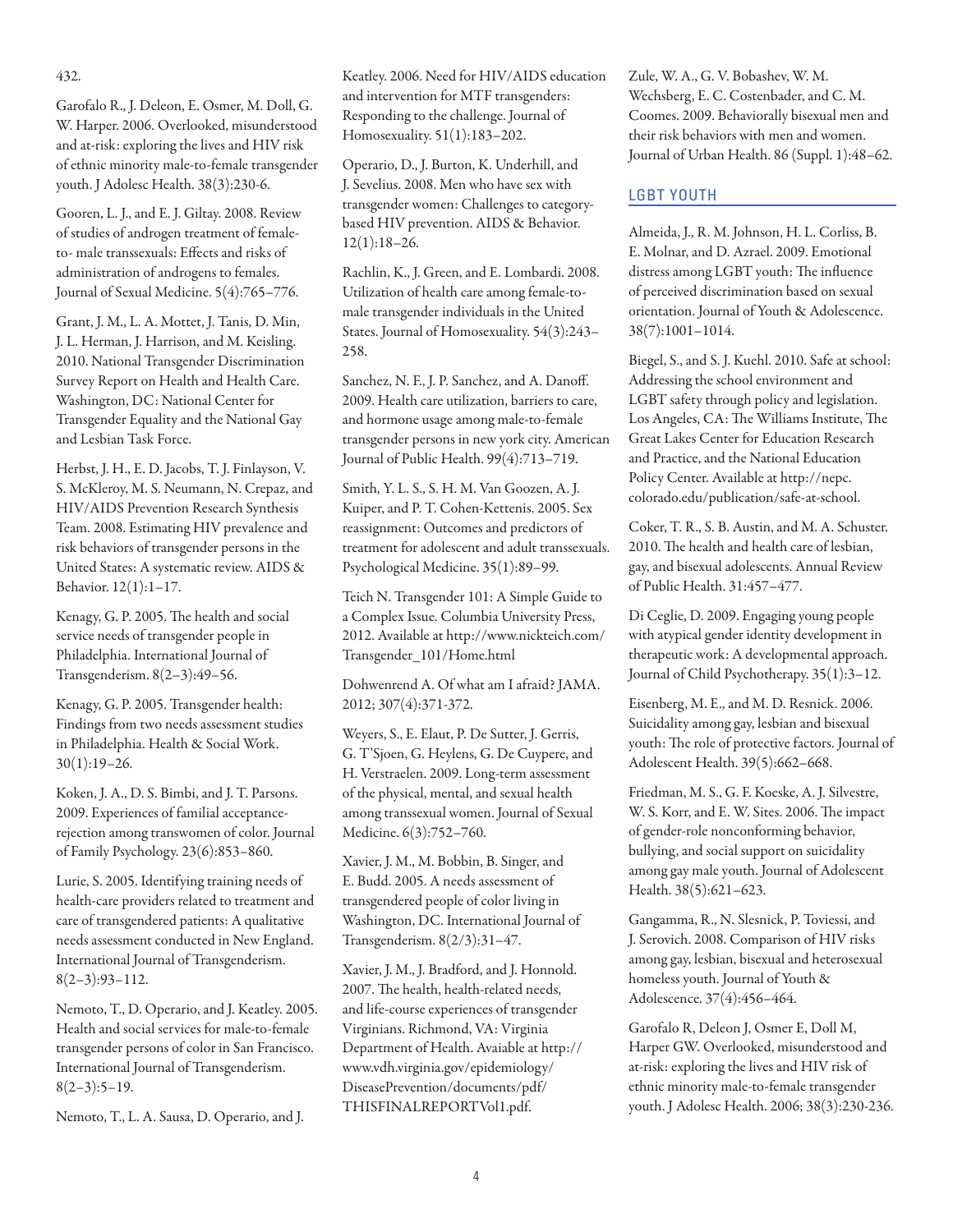Garofalo, R., B. Mustanski, and G. Donenberg. 2008. Parents know and parents matter: Is it time to develop family-based HIV prevention programs for young men who have sex with men? Journal of Adolescent Health. 43(2):201–204.

Garofalo, R., B. Mustanski, A. Johnson, and E. Emerson. 2010. Exploring factors that underlie racial/ethnic disparities in HIV risk among young men who have sex with men. Journal of Urban Health. 87(2):318–323.

Goodenow, C., L. Szalacha, and K. Westheimer. 2006. School support groups, other school factors, and the safety of sexual minority adolescents. Psychology in the Schools. 43(5): 573–589.

Goodenow, C., L. A. Szalacha, L. E. Robin, and K. Westheimer. 2008. Dimensions of sexual orientation and HIV-related risk among adolescent females: Evidence from a statewide survey. American Journal of Public Health. 98(6):1051–1058.

Grossman, A. H., and A. R. D'Augelli. 2006. Transgender youth: Invisible and vulnerable. Journal of Homosexuality. 51(1):111–128.

Grossman, A. H., and A. R. D'Augelli. 2007. Transgender youth and life-threatening behaviors. Suicide & Life-Threatening Behavior. 37(5):527–537.

Guenther-Grey, C. A., S. Varnell, J. I. Weiser, R. M. Mathy, L. O'Donnell, A. Stueve, G. Remafedi, and Community Intervention Trial for Youth Study. 2005. Trends in sexual risktaking among urban young men who have sex with men, 1999–2002. Journal of the National Medical Association. 97(Suppl. 7):S38–S43.

Hoffman, N. D., K. Freeman, and S. Swann. 2009. Healthcare preferences of lesbian, gay, bisexual, transgender and questioning youth. Journal of Adolescent Health. 45(3):222–229.

Jiang, Y., D. K. Perry, and J. E. Hesser. 2010. Adolescent suicide and health risk behaviors: Rhode Island's 2007 Youth Risk Behavior Survey. American Journal of Preventive Medicine. 38(5):551–555.

Kipke, M. D., K. Kubicek, G. Weiss, C. Wong, D. Lopez, E. Iverson, and W. Ford. 2007. The health and health behaviors of young men who have sex with men. Journal of Adolescent Health. 40(4):342–350.

Kitts, R. L. 2005. Gay adolescents and suicide: Understanding the association. Adolescence. 40(159):621–628.

Kosciw, J. G., A. Diaz, and E. A. Greytak. 2008. 2007 National School Climate Survey: The experiences of lesbian, gay, bisexual and transgender youth in our nation's schools. New York: The Gay, Lesbian and Straight Education Network.

Marshall, B. D. L., K. Shannon, T. Kerr, R. Zhang, and E. Wood. 2010. Survival sex work and increased HIV risk among sexual minority street-involved youth. Journal of Acquired Immune Deficiency Syndromes: JAIDS. 53(5):661–664.

McGuire, J. K., C. R. Anderson, R. B. Toomey, and S. T. Russell. 2010. School climate for transgender youth: A mixed method investigation of student experiences and school responses. Journal of Youth & Adolescence. 39:1175–1188.

Meckler, G. D., M. N. Elliott, D. E. Kanouse, K. P. Beals, and M. A. Schuster. 2006. Nondisclosure of sexual orientation to a physician among a sample of gay, lesbian, and bisexual youth. Archives of Pediatrics & Adolescent Medicine. 160(12):1248–1254.

Needham, B. L., and E. L. Austin. 2010. Sexual orientation, parental support, and health during the transition to young adulthood. Journal of Youth & Adolescence. 39(10):1189–1198.

Poon, C. S., and E. M. Saewyc. 2009. Out yonder: Sexual-minority adolescents in rural communities in British Columbia. American Journal of Public Health 99(1):118–124.

Saewyc, E. M., C. L. Skay, S. L. Pettingell, E. A. Reis, L. Bearinger, M. Resnick, A. Murphy, and L. Combs. 2006. Hazards of stigma: The sexual and physical abuse of gay, lesbian, and bisexual adolescents in the United States and Canada. Child Welfare. 85(2):195–213.

Rew, L., T. A. Whittaker, M. A. Taylor-Seehafer, and L. R. Smith. 2005. Sexual health risks and protective resources in gay, lesbian, bisexual, and heterosexual homeless youth. Journal for Specialists in Pediatric Nursing.  $10(1):11-19.$ 

Rosario, M., E. W. Schrimshaw, and J. Hunter. 2009. Disclosure of sexual orientation and subsequent substance use and abuse among lesbian, gay, and bisexual youths: Critical role of disclosure reactions. Psychology of Addictive Behaviors. 23(1):175–184.

Ryan, C., D. Huebner, R. M. Diaz, and J. Sanchez. 2009. Family Rejection as a Predictor of Negative Health Outcomes in White and Latino Lesbian, Gay, and Bisexual Young Adults. Pediatrics. 123(1):346-352.

Ryan, C., S. T. Russell, D. M. Huebner, R. Diaz, and J. Sanchez. 2010. Family acceptance in adolescence and the health of LGBT young adults. Journal of Child and Adolescent Psychiatric Nursing. 23(4):205–213.

Saewyc, E. M., C. L. Skay, S. L. Pettingell, E. A. Reis, L. Bearinger, M. Resnick, and A. Murphy. 2006. Hazards of stigma: the sexual and physical abuse of gay, lesbian, and bisexual adolescents in the United States and Canada. Child Welfare. 85(2):195-213.

Saewyc, E., C. Skay, K. Richens, E. Reis, C. Poon, and A. Murphy. 2006. Sexual orientation, sexual abuse, and HIV-risk behaviors among adolescents in the Pacific Northwest. Am J Public Health. 96(6):1104- 10.

Self-Assessment Checklist for Personnel Providing Services and Supports to LGBTQ Youth and Their Families. 2012. National Center for Cultural Competence, Georgetown University Center for Child and Human Development. Available at http://nccc. georgetown.edu/documents/Final%20 LGBTQ%20Checklist.pdf

Silenzio, V. M., P. R. Duberstein, W. Tang, N. Lu, X. Tu, and C. M. Homan. 2009. Connecting the invisible dots: Reaching lesbian, gay, and bisexual adolescents and young adults at risk for suicide through online social networks. Social Science & Medicine. 69(3):469–474.

Suicide Prevention Resource Center. 2008. Suicide risk and prevention for lesbian, gay, bisexual, and transgender youth. Newton, MA: Education Development Center, Inc. Available at http://www.sprc.org/library/ SPRC\_LGBT\_Youth.pdf.

Van Leeuwen, J. M., S. Boyle, S. Salomonsen-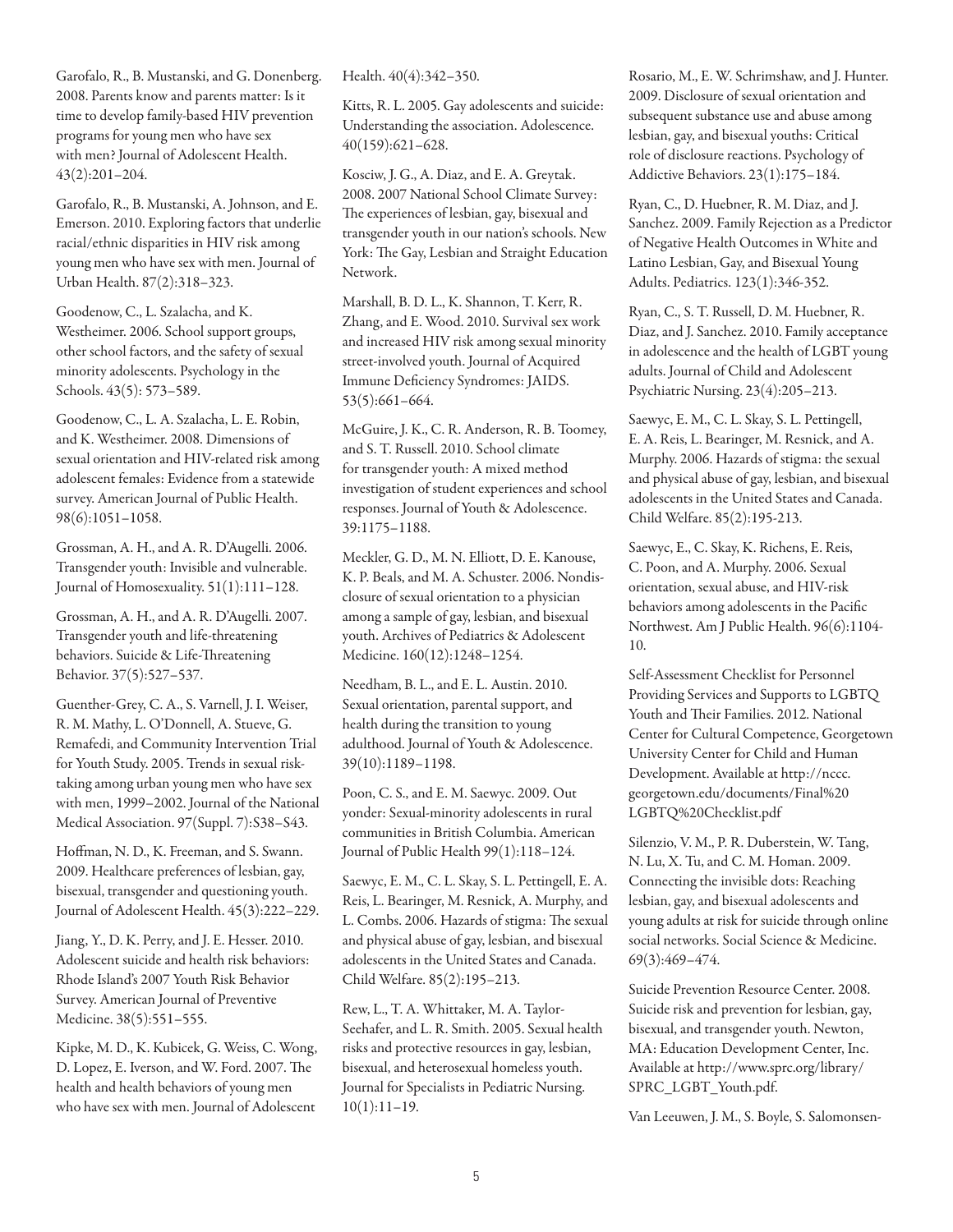Sautel, D. Baker, J. Garcia, A. Hoffman, and C. J. Hopfer. 2006. Lesbian, gay, and bisexual homeless youth: An eight-city public health perspective. Child Welfare Journal. 85(2):151– 170.

Wallien, M. S. C., and P. T. Cohen-Kettenis. 2008. Psychosexual outcome of genderdysphoric children. Journal of the American Academy of Child & Adolescent Psychiatry. 47(12):1413–1423.

Wallien, M. S. C., S. H. M. Van Goozen, and P. T. Cohen-Kettenis. 2007. Physiological correlates of anxiety in children with gender identity disorder. European Child & Adolescent Psychiatry. 16(5):309–315.

Wilbur, S., C. Ryan, and J. Marksamer. 2006. Serving LGBT youth in out-of-home care: Best practices guide. Washington, DC: Child Welfare League of America. Available at http://www.lsc-sf.org/wp-content/uploads/ bestpracticeslgbtyouth.pdf.

Williams, T., J. Connolly, D. Pepler, and W. Craig. 2005. Peer victimization, social support, and psychosocial adjustment of sexual minority adolescents. Journal of Youth and Adolescence. 34(5):471–482.

Wright, E. R., and B. L. Perry. 2006. Sexual identity distress, social support, and the health of gay, lesbian, and bisexual youth. Journal of Homosexuality. 51(1):81–110.

#### LGBT ELDERS

Barker, J. C., G. Herdt, and B. de Vries. 2006. Social support in the lives of lesbians and gay men at midlife and later. Sexuality Research & Social Policy: A Journal of the NSRC.  $3(2):1-23.$ 

Bent, K., and J. Magilvy. 2006. When a partner dies: lesbian widows. Issues Ment Health Nurs. 27:447-59.

Blank, T. O., M. Asencio, L. Descartes, and J. Griggs. 2009. Aging, health, and GLBTQ family and community life. Journal of GLBT Family Studies. 5(1–2):9–34.

Brotman, S., B. Ryan, S. Collins, L. Chamberland, R. Cormier, D. Julien, E. Meyer, A. Peterkin, and B. Richard. 2007. Coming out to care: Caregivers of gay and lesbian seniors in

Canada. Gerontologist. 47(4):490–503.

Cahill S, and Valadéz R. Growing older with HIV/AIDS: new public health challenges. Am J Public Health. 2013 Mar;103(3):e7-e15. Epub 2013 Jan 17.

Cohen, H. L., L. C. Curry, D. Jenkins, C. A. Walker, M. O. Hogstel. 2008. Older lesbians and gay men: Long-term care issues. Annals of Long-Term Care: Clinical Care and Aging. 16:33-8.

Cook-Daniels, L., and M. Munson. 2010. Sexual violence, elder abuse, and sexuality of transgender adults, age 50+: Results of three surveys. Journal of GLBT Family Studies. 6(2):142–177.

de Vries, B., and D. Megathlin. 2009. The meaning of friendship for gay men and lesbians in the second half of life. Journal of GLBT Family Studies. 5(1):82–98.

de Vries, B., A. M. Mason, J. Quam, and Aquaviva. 2009. State recognition of same-sex relationships and preparations for end of life among lesbian and gay boomers. Sexuality

Research & Social Policy: A Journal of the NSRC. 6(1):90–101.

Fredriksen-Goldsen, K. I., and A. Muraco. 2010. Aging and sexual orientation: A 25-year review of the literature. Research on Aging. 32(3):372–413.

Fredriksen-Goldsen, K. I., H. J. Kim, A. Muraco, and S. Mincer. 2009. Chronically ill midlife and older lesbians, gay men, and bisexuals and their informal caregivers: The impact of the social context. Sexuality Research & Social Policy: A Journal of the NSRC. 6(4):52–64.

Hash K. 2006. Caregiving and post-caregiving experiences of midlife and older gay men and lesbians. J Gerontol Soc Work. 47:121-38.

High, K. P., R. B. Effros, C. V. Fletcher, K. Gebo, J. B. Halter, W. R. Hazzard, F. M. Horne, R. E. Huebner, E. N. Janoff, A. C. Justice, D. Kuritzkes, S. G. Nayfield, S. F. Plaeger, K. E. Schmader, J. R. Ashworth, C. Campanelli, C. P. Clayton, B. Rada, and N. F. Woolard. 2008. Workshop on HIV infection and aging: What is known and future research directions. Clinical Infectious Diseases.

#### 47(4):542–553.

Johnson, M. J., N. C. Jackson, J. K. Arnette, and S. D. Koffman. 2005. Gay and lesbian perceptions of discrimination in retirement care facilities. Journal of Homosexuality 49(2):83–102.

Karpiak, S. E., R. A. Shippy, and M. H. Cantor. 2006. Research on older adults with HIV.

New York: AIDS Community Research Initiative of America.

Kean, R. 2006. Understanding the lives of older gay people. Nurs Older People. 18:31-6.

King, S., and H. Dabelko-Schoeny. 2009. "Quite frankly, I have doubts about remaining":

Aging-in-place and health care access for rural midlife and older lesbian, gay, and bi-

sexual individuals. Journal of LGBT Health Research. 5(1):10–21.

Lindau, S. T., L. P. Schumm, E. O. Laumann, W. Levinson, C. A. O'Muircheartaigh, and L. J. Waite. 2007. A study of sexuality and health among older adults in the United States. New England Journal of Medicine 357(8):762–774.

Masini, B. E., and H. A. Barrett. 2008. Social support as a predictor of psychological and physical well-being and lifestyle in lesbian, gay, and bisexual adults aged 50 and over. Journal of Gay & Lesbian Social Services. 20(1):91–110.

Schope, R. 2005. Who's afraid of growing old? Gay and lesbian perceptions of aging. J Gerontol Soc Work. 45:23-38.

Simone, M, and J. Appelbaum. 2008. HIV in older adults. Geriatrics. 63:6-12.

Williams, M. E., and P. A. Freeman. 2005. Transgender health: Implications for aging and caregiving. Journal of Gay & Lesbian Social Services. 18(3/4):93–108.

Witten, T. M. 2009. Graceful exits: Intersection of aging, transgender identities, and the family/community. Journal of GLBT Family Studies. 5(1/2):35–61.

#### LGBT FAMILIES

Ash, M. A., and M. V. L. Badgett. 2006.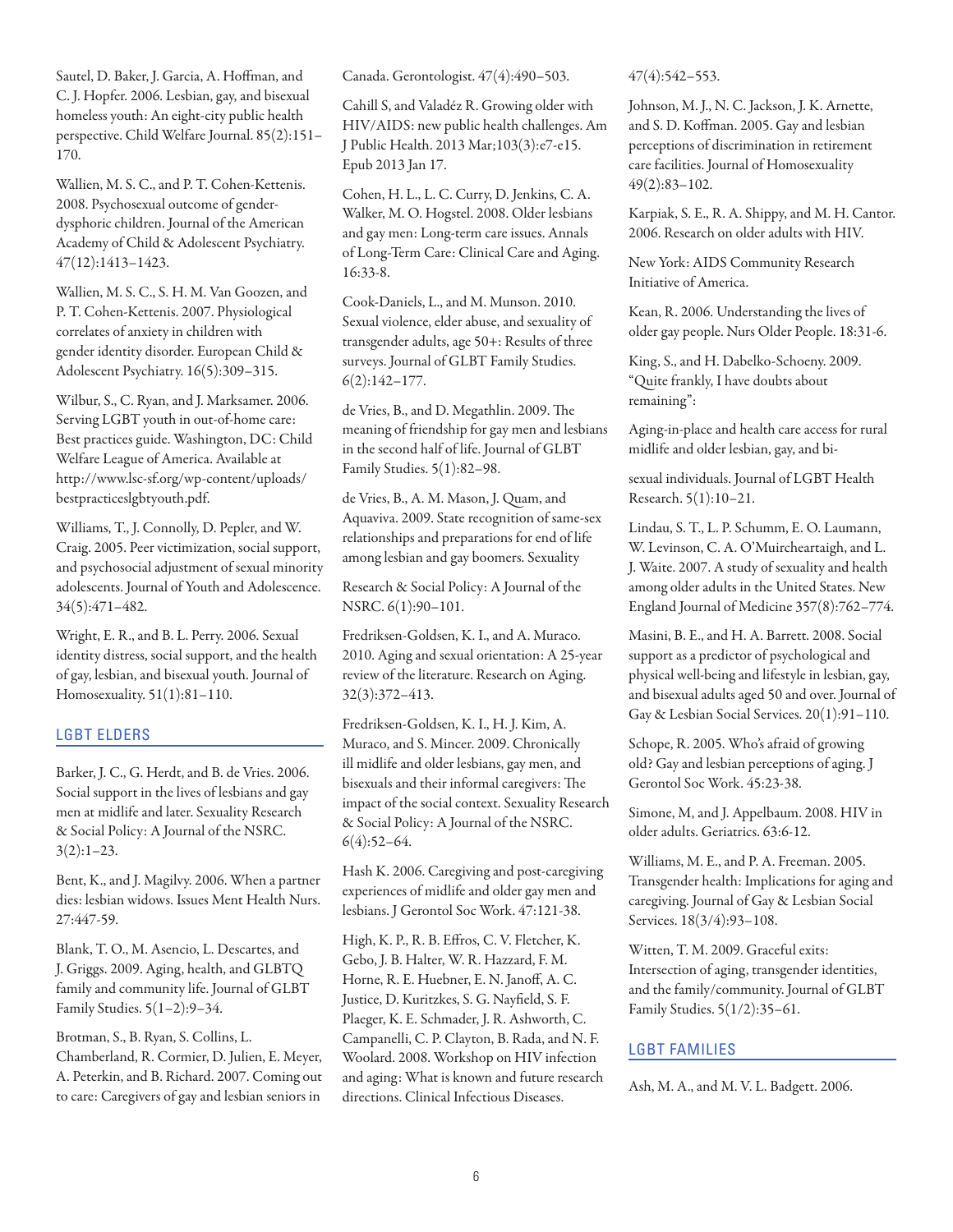Separate and unequal: The effect of unequal access to employment-based health insurance on same-sex and unmarried different-sex couples. Contemporary Economic Policy. 24(4):582–599.

Badgett, M. V. L. 2007. Unequal taxes on equal benefits: The taxation of domestic partner benefits. Echelon Magazine. 22–22.

Black, D. A., S. G. Sanders, and L. J. Taylor. 2007. The economics of lesbian and gay families. The Journal of Economic Perspectives. 21:53–70.

Buchmueller, T., and C. S. Carpenter. 2010. Disparities in health insurance coverage, access, and outcomes for individuals in samesex versus different-sex relationships, 2000– 2007. American Journal of Public Health. 100(3):489–495.

DeMino, K. A., G. Appleby, and D. Fisk. 2007. Lesbian mothers with planned families: A comparative study of internalized homophobia and social support. American Journal of Orthopsychiatry. 77(1):165–173.

Ethics Committee of the American Society for Reproductive Medicine. 2009. Access to

fertility treatment by gays, lesbians, and unmarried persons. Fertility & Sterility. 92(4):1190–1193.

Gartrell, N., and H. Bos. 2010. US National Longitudinal Lesbian Family Study: Psychological adjustment of 17-year-old adolescents. Pediatrics. 726(1):28–36.

Gates, G., M. V. L. Badgett, J. E. Macomber, and K. Chambers. 2007. Adoption and foster care by gay and lesbian parents in the United States. Los Angeles, CA: The Williams Institute. Available at http://williamsinstitute. law.ucla.edu/research/parenting/adoptionand-foster-care-by-gay-and-lesbian-parents-inthe-united-states/.

Goldberg, N. G. 2009. The impact of inequality for same-sex partners in employersponsored retirement plans. Los Angeles, CA: The Williams Institute. Available at http:// williamsinstitute.law.ucla.edu/research/ economic-impact-reports/the-impact-ofinequalities-for-same-sex-partners-in-employersponsored-retirement-plans/.

Heck, J. E., R. L. Sell, and S. S. Gorin. 2006. Health care access among individuals involved in same-sex relationships. American Journal of Public Health 96(6):1111–1118.

Klausner, J., L. Pollack, W. Wong, et al. 2006. Same-sex domestic partnerships and lower risk behaviors for STDs, including HIV infection. Journal of Homosexuality. 51:137-43.

Kurdek, L.A. 2005. What do we know about gay and lesbian couples? Current Directions in Psychological Science. 14:251-254.

Lambert, S. 2005. Gay and lesbian families: What we know and where to go from here. The Family Journal. 13:43-51.

McClennen, J.C. 2005. Domestic violence between same-gender partners. Journal of Interpersonal Violence. 149-154.

Ponce, N. A., S. D. Cochran, J. C. Pizer, and V. M. Mays. 2010. The effects of unequal access to health insurance for same-sex couples in California. Health Affairs. 29(8):1539-48.

Riggle, E. D., S. S. Rostosky, and S. G. Horne. 2010. Psychological distress, well-being, and legal recognition in same-sex couple relationships. Journal of Family Psychology 24(1):82–86.

Riggle, E. D., S. S. Rostosky, R. A. Prather, and R. Hamrin. 2005. The execution of legal documents by sexual minority individuals. Psychology, Public Policy, and Law 11(1):138– 163.

Roisman, G. I. , E. Clausell, A. Holland, K. Fortuna, and C. Elieff. 2008. Adult romantic relationships as contexts of human development: a multimethod comparison of same-sex couples with opposite-sex dating, engaged, and married dyads. Developmental Psychology, 44:91-101.

Rostosky, S., and E. D. B. Riggle. 2009. Marriage amendments and psychological distress in lesbian, gay and bisexual (LGB) adults. Journal of Counseling Psychology. 56:56-66.

Shapiro, D. N., C. Peterson, and A. J. Stewart. 2009. Legal and social contexts and mental health among lesbian and heterosexual mothers. Journal of Family Psychology.

23(2):255–262.

Tasker, F. 2005. Lesbian mothers, gay fathers, and their children: A review. J Dev Behav Pediatr. 26:224- 240.

Wainright, J. L., S. T. Russell, and C. J. Patterson. 2004. Psychosocial adjustment, school outcomes, and romantic relationships of adolescents with same-sex parents. Child Development. 75(6):1886–1898.

### **Specific Health Risks and Concerns**

#### **CANCER**

Asencio, M., T. Blank, L. Descartes, and A. Crawford. 2009. The prospect of prostate cancer: A challenge for gay men's sexualities as they age. Sexuality Research & Social Policy: A Journal of the NSRC 6(4):38–51.

Brandenburg, D.L., A. K. Matthews, T. P. Johnson, and T. L. Hughes. 2007. Breast cancer risk and screening: a comparison of lesbian and heterosexual women. Women and Health. 45(4): 109-30.

Chaturvedi, A. K., M. M. Madeleine, R. J. Biggar, and E. A. Engels. 2009. Risk of human

papillomavirus-associated cancers among persons with AIDS. Journal of the National Cancer Institute. 101(16):1120–1130.

Chin-Hong, P.V., E. Vittinghoff, R. D. Cranston, et al. 2005. Age-related prevalence of anal cancer precursors in homosexual men: the EXPLORE study. Journal of the National Cancer Institute. 97(12):896-905.

Daling, J. R., M. M. Madeleine, L. G. Johnson, S. M. Schwartz, K. A. Shera, M. A. Wurscher, J. J. Carter, P. L. Porter, D. A. Galloway, and J. K. McDougall. 2004. Human papillomavirus, smoking, and sexual practices in the etiology of anal cancer. Cancer. 101(2):270–280.

Dizon, D. S., T. Tejada-Berges, S. Koelliker, M. Steinhoff, and C. O. Granai. 2006. Ovarian cancer associated with testosterone supplementation in a female-to-male transsexual patient. Gynecologic & Obstetric Investigation. 62(4):226–228.

Hage, J. J., J. J. Dekker, R. B. Karim, R. H. Verheijen, and E. Bloemena. 2000. Ovarian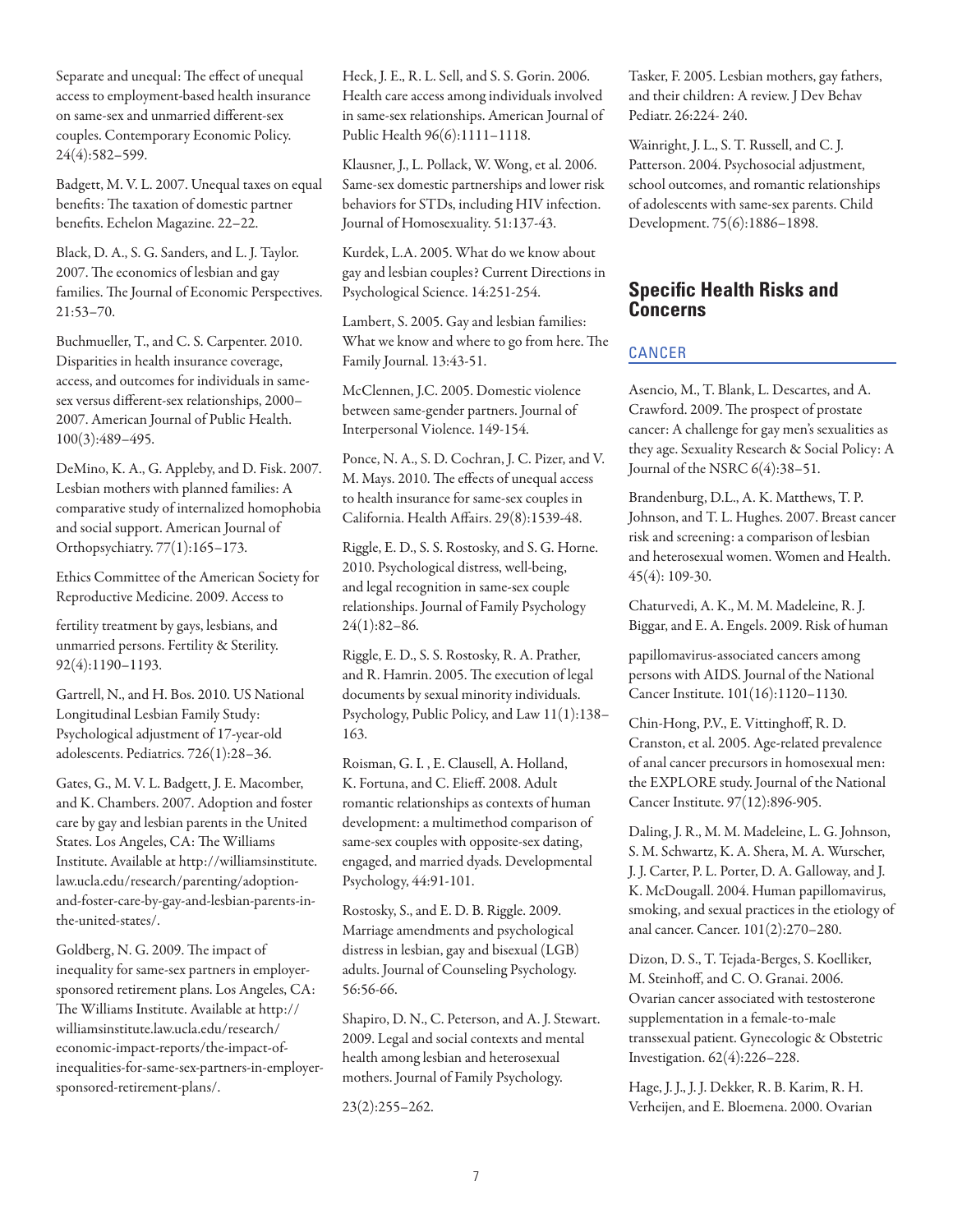cancer in female-to-male transsexuals: Report of two cases. Gynecologic Oncology. 76(3):413–415.

Newman, P. A., K. J. Roberts, E. Masongsong, and D. Wiley. 2008. Anal cancer screening: Barriers and facilitators among ethnically diverse gay, bisexual, transgender, and other men who have sex with men. Journal of Gay & Lesbian Social Services: Issues in Practice, Policy & Research. 20(4):328–353.

Park, I. U., and J. M. Palefsky. 2010. Evaluation and management of anal intraepithelial neoplasia in HIV-negative and HIV-positive men who have sex with men. Curr Infect Dis Rep. 12(2):126-133.

Zaritsky, E., and S. L. Dibble. 2010. Risk factors for reproductive and breast cancers among older lesbians. Journal of Women's Health. 19(1):125–131.

#### MENTAL HEALTH

Aaron, D. J., and T. L. Hughes. 2007. Association of childhood sexual abuse with obesity in a community sample of lesbians. Obesity. 15(4):1023–1028.

American Psychological Association. American Psychological Association's Guidelines for Psychotherapy with Lesbian, Gay, and Bisexual clients, 2011. Available at: http://www.apa. org/pi/lgbt/resources/guidelines.aspx.

Austin, S., N. J. Ziyadeh, H. L. Corliss, M. Rosario, D. Wypij, J. Haines, C. A. Camargo, Jr., and A. E. Field. 2009. Sexual orientation disparities in purging and binge eating from early to late adolescence. Journal of Adolescent Health. 45(3):238–245.

Balsam, K. F., T. P. Beauchaine, R. M. Mickey, and E. D. Rothblum. 2005. Mental health of lesbian, gay, bisexual, and heterosexual siblings: Effects of gender, sexual orientation, and family. Journal of Abnormal Psychology. 114(3):471–476.

Balsam, K. F., E. D. Rothblum, and T. P. Beauchaine. 2005. Victimization over the life span: A comparison of lesbian, gay, bisexual, and heterosexual siblings. Journal of Consulting & Clinical Psychology. 73(3):477– 487.

Balsam, K. F., and J. J. Mohr. 2007. Adaptation

to sexual orientation stigma: A comparison of bisexual and lesbian/gay adults. Journal of Counseling Psychology. 54(3):306–319.

Balsam, K. F., K. Lehavot, B. Beadnell, and E. Circo. 2010. Childhood abuse and mental health indicators among ethnically diverse lesbian, gay, and bisexual adults. Journal of Consulting and Clinical Psychology. 78(4):459–468.

Burckell, L. A., and M. R. Goldfried. 2006. Therapist qualities preferred by sexual minority individuals. Psychotherapy. 43(1):32–49.

Bostwick, W. B., C. J. Boyd, T. L. Hughes, and S. E. McCabe. 2010. Dimensions of sexual orientation and the prevalence of mood and anxiety disorders in the United States. American Journal of Public Health. 100(3):468–475.

Cahill S, Valadéz R, and Ibarrola S. Community-based HIV prevention interventions that combat anti-gay stigma for men who have sex with men and for transgender women. J Public Health Policy. 2013 Jan;34(1):69-81. Epub 2012 Nov 15.

Chae, D. H., and G. Ayala. 2010. Sexual orientation and sexual behavior among Latino and Asian Americans: Implications for unfair treatment and psychological distress. Journal of Sex Research. 47(5):451–459.

Clements-Nolle, K., R. Marx, and M. Katz. 2006. Attempted suicide among transgender persons: The influence of gender-based discrimination and victimization. Journal of Homosexuality. 51(3):53–69.

Cochran, S. D., and V. M. Mays. 2009. Burden of psychiatric morbidity among lesbian, gay, and bisexual individuals in the California Quality of Life Survey. Journal of Abnormal Psychology. 118(3):647–658.

Corliss, H. L., S. D. Cochran, V. M. Mays, S. Greenland, and T. E. Seeman. 2009. Age of minority sexual orientation development and risk of childhood maltreatment and suicide attempts in women. American Journal of Orthopsychiatry. 79(4):511–521.

D'Augelli, A. R., A. H. Grossman, N. P. Salter, J. J. Vasey, M. T. Starks, and K. O. Sinclair. 2005. Predicting the suicide attempts of lesbian, gay, and bisexual youth. Suicide & Life-Threatening Behavior. 35(6):646–660.

David, S., and B. G. Knight. 2008. Stress and coping among gay men: Age and ethnic differences. Psychology and Aging. 23(1):62– 69.

Feldman, M. B., and I. H. Meyer. 2007. Childhood abuse and eating disorders in gay and bisexual men. International Journal of Eating Disorders. 40(5):418–423.

Feldman, M. B., and I. H. Meyer. 2007. Eating disorders in diverse lesbian, gay, and bisexual populations. International Journal of Eating Disorders. 40(3):218–226.

Hatzenbuehler, M. L., K. M. Keyes, and D. S. Hasin. 2009. State-level policies and psychiatric morbidity in lesbian, gay, and bisexual populations. American Journal of Public Health. 99(12):2275–2281.

Hatzenbuehler, M. L., K. A. McLaughlin, K. M. Keyes, and D. S. Hasin. 2010. The impact of institutional discrimination on psychiatric disorders in lesbian, gay, and bisexual populations: A prospective study. American Journal of Public Health. 100(3):452–459.

Hequembourg, A. L., and S. A. Brallier. 2009. An exploration of sexual minority stress across the lines of gender and sexual identity. Journal of Homosexuality. 56(3):273–298.

Herek, G. M., and L. D. Garnets. 2007. Sexual orientation and mental health. Annual Review of Clinical Psychology. 3:353–375.

Herdt, G., and R. Kertzner. 2006. I do, but I can't: The impact of marriage denial on the mental health and sexual citizenship of lesbians and gay men in the United States. Sexuality Research and Social Policy. 3(1):33–49.

Kertzner, R. M., I. H. Meyer, D. M. Frost, and M. J. Stirratt. 2009. Social and psychological well-being in lesbians, gay men, and bisexuals: The effects of race, gender, age, and sexual identity. American Journal of Orthopsychiatry. 79(4):500–510.

King, M., J. Semlyen, S. S. Tai, H. Killaspy, D. Osborn, D. Popelyuk, and I. Nazareth. 2008. A systematic review of mental disorder, suicide, and deliberate self harm in lesbian, gay and bisexual people. BMC Psychiatry. 8:70.

McCauley H, Reisner SL,Falb K. Developmental differences in depression by sexual orientation in a sample of 2,555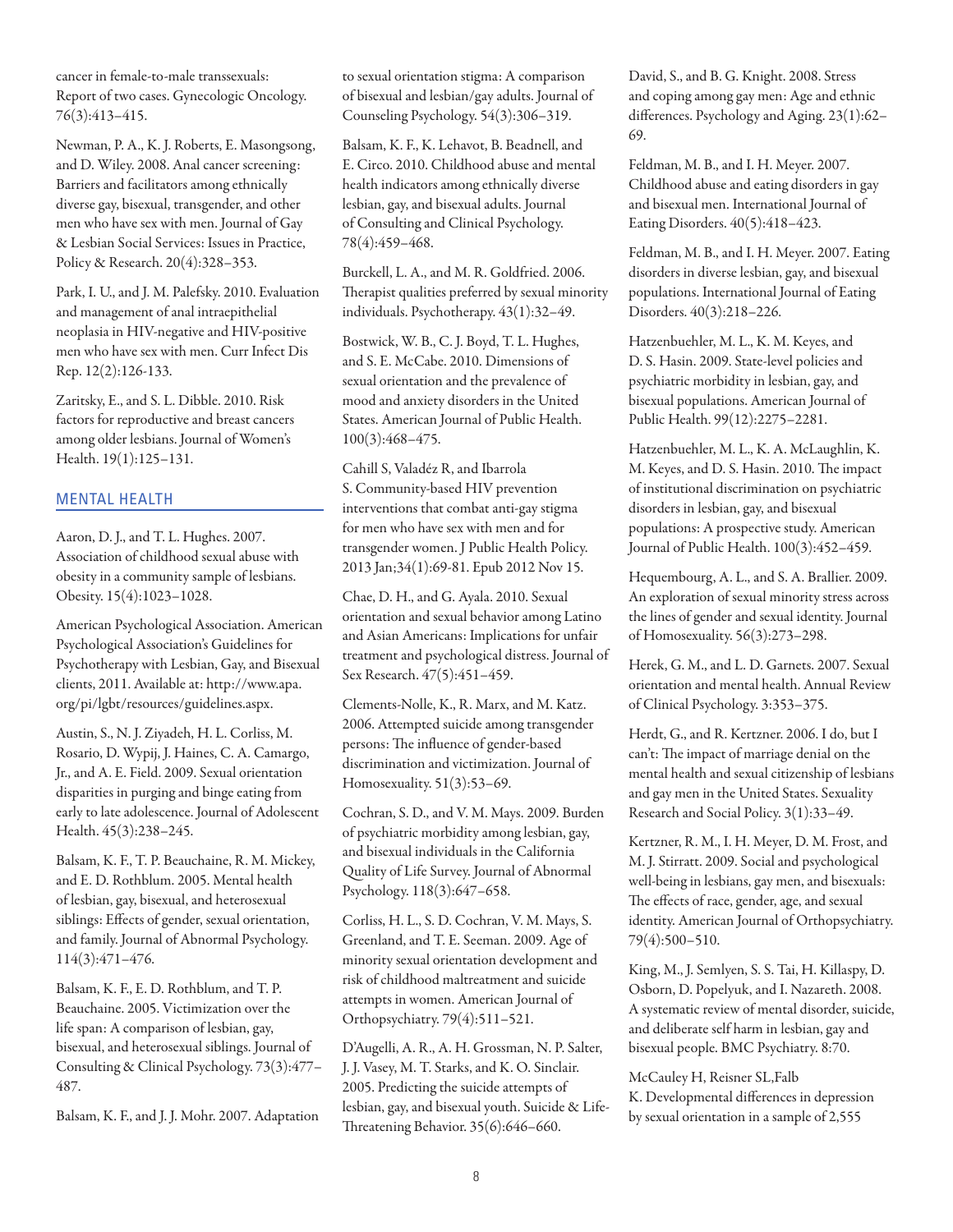high school students: Results from the 2007 Massachusetts Youth Risk Behavior Survey (MYRBS). APHA. 2011.

McLaughlin, K. A., M. L. Hatzenbuehler, and K. M. Keyes. 2010. Responses to discrimination and psychiatric disorders among black, Hispanic, female, and lesbian, gay, and bisexual individuals. American Journal of Public Health. 100(8):1477–1484.

Meyer, I. H., J. Dietrich, and S. Schwartz. 2008. Lifetime prevalence of mental disorders and suicide attempts in diverse lesbian, gay, and bisexual populations. American Journal of Public Health. 98(6):1004–1006.

Mustanski, B. S., R. Garofalo, and E. M. Emerson. 2010. Mental health disorders, psychological distress, and suicidality in a diverse sample of lesbian, gay, bisexual, and trans- gender youths. American Journal of Public Health. 100(12):2426–2432.

Nuttbrock, L., S. Hwahng, W. Bockting, A. Rosenblum, M. Mason, M. Macri, and J. Becker. 2010. Psychiatric impact of genderrelated abuse across the life course of maleto-female transgender persons. Journal of Sex Research. 47(1):12–23.

Owens, G. P., E. D. Riggle, and S. S. Rostosky. 2007. Mental health services access for sexual minority individuals. Sexuality Research & Social Policy: A Journal of the NSRC. 4(3):92–99.

Paul, J. P., J. Catania, L. Pollack, J. Moskowitz, J. Canchola, T. Mills, D. Binson, and R. Stall. 2002. Suicide attempts among gay and bisexual men: Lifetime prevalence and antecedents. American Journal of Public Health. 92(8):1338–1345.

Silenzio, V. M., J. B. Pena, P. R. Duberstein, J. Cerel, and K. L. Knox. 2007. Sexual orientation and risk factors for suicidal ideation and suicide attempts among adolescents and young adults. Am J Public Health. 97:2017– 2019.

Swim, J. K., K. Johnston, and N. B. Pearson. 2009. Daily experiences with heterosexism: Relations between heterosexist hassles and psychological well-being. Journal of Social and Clinical Psychology. 28(5):597–629.

Szymanski, D. M. 2005. Heterosexism and sexism as correlates of psychological distress in lesbians. Journal of Counseling & Development. 83(3):355–360.

Szymanski, D. M. 2009. Examining potential moderators of the link between heterosexist events and gay and bisexual men's psychological distress. Journal of Counseling Psychology. 56(1):142–151.

Trettin, S., E. L. Moses-Kolko, and K. L. Wisner. 2006. Lesbian perinatal depression and the heterosexism that affects knowledge about this minority population. Archives of Women's Mental Health. 9(2):67–73.

Willging, C. E., M. Salvador, and M. Kano. 2006. Pragmatic help seeking: How sexual and gender minority groups access mental health care in a rural state. Psychiatric Services. 57(6):871–874.

#### SEXUAL HEALTH

Bedoya CA, Mimiaga MJ, Beauchamp G, Donnell D, Mayer KH, Safren, SA. Predictors of HIV Transmission Risk Behavior and Seroconversion Among Latino Men Who have Sex with Men in Project EXPLORE. AIDS Behav. 2012 Apr;16(3):608-17.

Cahill S. 2012. Pre-exposure prophylaxis for HIV prevention: Moving toward implementation. The Fenway Institute, Fenway Health. Available at http://www. lgbthealtheducation.org/wp-content/uploads/ PolicyFocus\_PrEP\_secondedition\_web-2.pdf

CDC. 2008. Trends in HIV/AIDS diagnoses among men who have sex with men—33 states, 2001–2006. Morbidity and Mortality Weekly Report. 57(25):681–686.

CDC. 2012. HIV and AIDS among gay and bisexual men. Atlanta, GA: CDC. Available at http://www.cdc.gov/hiv/risk/gender/msm/ index.html

CDC. 2010. STDs in men who have sex with men. Atlanta, GA: CDC.

Do, T. D., S. Chen, W. McFarland, G. M. Secura, S. K. Behel, D. A. MacKellar, L. A. Valleroy, and K. H. Cho. 2005. HIV testing patterns and unrecognized HIV infection among young Asian and Pacific Islander men who have sex with men in San Francisco. AIDS Education & Prevention. 17(6):540–554.

Heffelfinger, J. D., E. B. Swint, S. M. Berman,

and H. S. Weinstock. 2007. Trends in primary and secondary syphilis among men who have sex with men in the United States. American Journal of Public Health. 97(6):1076–1083.

Introducing the "PrEP Package" for Enhanced HIV Prevention: A Practical Guide for Clinicians. 2012. The Fenway Institute. Available at http://www.lgbthealtheducation. org/wp-content/uploads/12-1.125\_ PrEPdocuments\_clinicians\_v3.pdf

Flores, S. A., R. Bakeman, G. A. Millett, and J. L. Peterson. 2009. HIV risk among bisexually and homosexually active racially diverse young men. Sexually Transmitted Diseases. 36(5):325–329.

Koblin, B. A., M. J. Husnik, G. Colfax, Y. Huang, M. Madison, K. Mayer, P. J. Barresi, T. J. Coates, M. A. Chesney, and S. Buchbinder. 2006. Risk factors for HIV infection among men who have sex with men. AIDS. 20(5):731–739.

Marrazzo, J. M., L. A. Koutsky, N. B. Kiviat, J. M. Kuypers, and K. Stine. 2001. Papanicolaou test screening and prevalence of genital human papillomavirus among women who have sex with women. American Journal of Public Health. 91(6):947–952

Mayer KH, Goldhammer H, eds. Focusing on Sexual Health Promotion to Enhance Preventive Behaviors among Gay Men and other Men Who Have Sex with Men. AIDS Behav. 2011 Apr;15:S1-S8.

Mayer KH, Mimiaga MJ, Gelman M, Grasso C. Raltegravir, Tenofovir DF, and Emtricitabine for Postexposure Prophylaxis to Prevent the Sexual Transmission of HIV: Safety, Tolerability, and Adherence. J Acquir Immune Defic Syndr. 2012 Apr;59(4):354-9.

Mayer KH. Sexually transmitted diseases in men who have sex with men. Clin Infect Dis. 2011 Dec;53 Suppl 3:S79-83.

Marrazzo, J. M., K. K. Thomas, T. L. Fiedler, K. Ringwood, and D. N. Fredricks. 2010. Risks for acquisition of bacterial vaginosis among women who report sex with women: a cohort study. PLoS One. 5(6):e11139.

Millett, G. A., S. A. Flores, J. L. Peterson, and R. Bakeman. 2007. Explaining disparities in HIV infection among black and white men who have sex with men: A meta-analysis of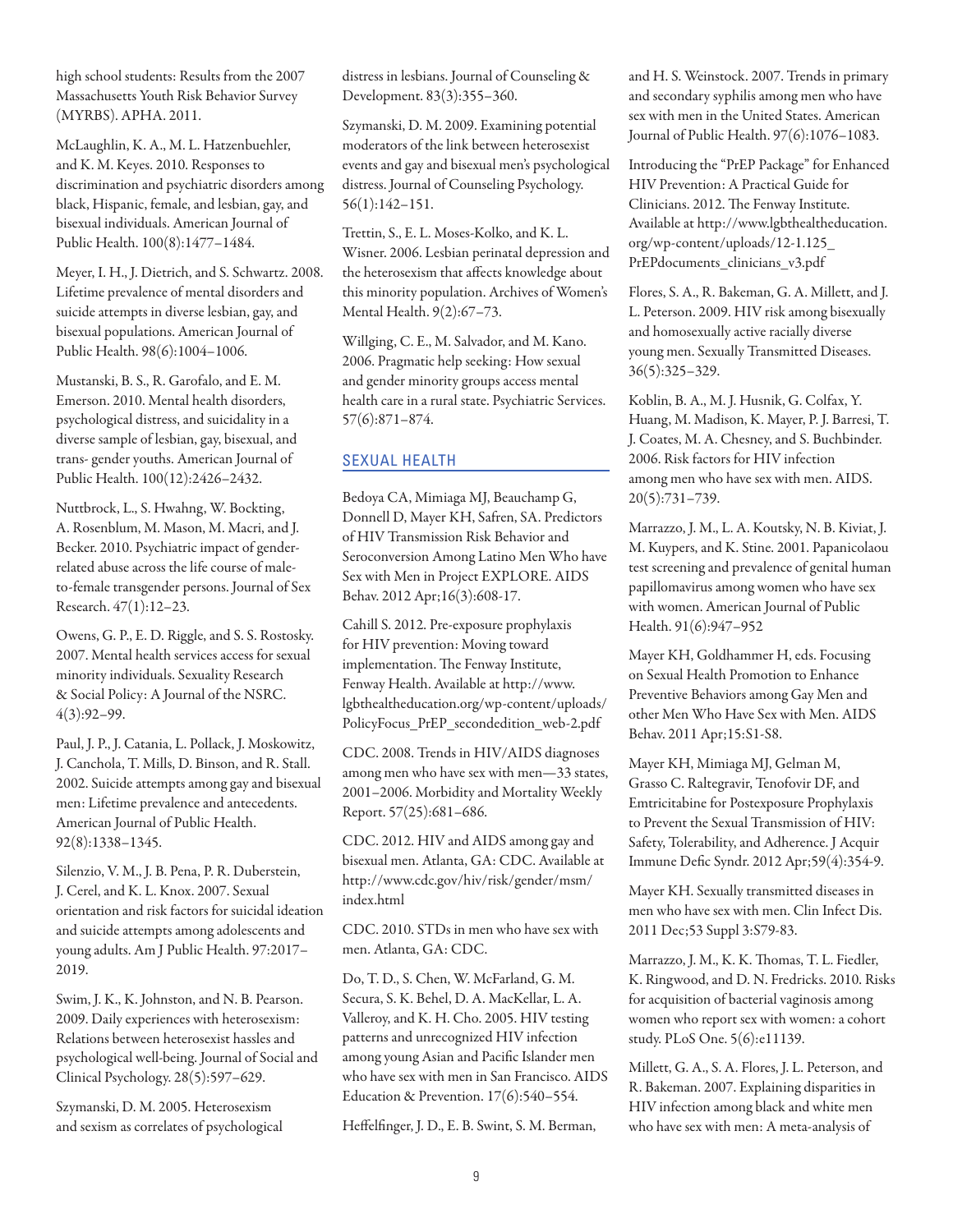HIV risk behaviors. AIDS. 21(15):2083–2091.

Munoz-Laboy, M., and B. Dodge. 2007. Bisexual Latino men and HIV and sexually transmitted infections risk: An exploratory analysis. American Journal of Public Health. 97(6):1102–1106.

Nuttbrock, L., S. Hwahng, W. Bockting, A. Rosenblum, M. Mason, M. Macri, and J. Becker. 2009b. Lifetime risk factors for HIV/ sexually transmitted infections among maleto- female transgender persons. Journal of Acquired Immune Deficiency Syndromes: JAIDS. 52(3):417–421.

Palefsky, J. 2009. Human papillomavirusrelated disease in people with HIV. Current Opinion in HIV & AIDS. 4(1):52–56.

Peterson, J. L., and K. T. Jones. 2009. HIV prevention for black men who have sex with men in the United States. American Journal of Public Health. 99(6):976–980.

Reisner S, Mimiaga M, Bland SE, Driscoll MA, Cranston K, Mayer KH. Pathways to Embodiment of HIV Risk: Black Men Who Have Sex with Transgender Partners, Boston, Massachusetts. AIDS Educ Prev 2012 Feb;24(1):15-26.

Rieg, G., R. J. Lewis, L. G. Miller, M. D. Witt, M. Guerrero, and E. S. Daar. 2008. Asymptomatic sexually transmitted infections in HIV-infected men who have sex with men: Prevalence, incidence, predictors, and screening strategies. AIDS Patient Care & STDs. 22(12):947–954.

Spikes, P. S., D. W. Purcell, K. M. Williams, Y. Chen, H. Ding, and P. S. Sullivan. 2009. Sexual risk behaviors among HIV-positive black men who have sex with women, with men, or with men and women: Implications for intervention development. American Journal of Public Health. 99(6):1072–1078.

Trinidad, J. 2012. Promoting Human Papilloma Virus Vaccine to Prevent Genital Warts and Cancers. The Fenway Institute. Available at http://www.lgbthealtheducation. org/wp-content/uploads/PolicyFocus\_HPV\_ v4\_10-09-12.pdf

Wilson, E. C., R. Garofalo, D. R. Harris, and M. Belzer. 2010. Sexual risk taking among transgender male-to-female youths with different partner types. American Journal of

Public Health. 100(8):1500–1505.

Wong, W., J. K. Chaw, C. K. Kent, et al. 2005. Risk factors for early syphilis among gay and bisexual men seen in an STD clinic: San Francisco, 2002-2003. Sex Transm Dis. 32:458-463.

#### SUBSTANCE USE AND ABUSE

Amadio, D. M. 2006. Internalized heterosexism, alcohol use, and alcohol-related problems among lesbians and gay men. Addictive Behaviors. 31:1153-1162.

Burgard, S. A., S. D. Cochran, and V. M. Mays. 2005. Alcohol and tobacco use patterns among heterosexually and homosexually experienced California women. Drug & Alcohol Dependence. 77(1):61–70.

Choi, K.H., D. Operario, S. E. Gregorich, W. McFarland, D. MacKellar, and L. Valleroy. 2005. Substance use, substance choice, and unprotected anal intercourse among young Asian American and Pacific Islander men who have sex with men. AIDS Education & Prevention. 17(5):418–429.

Clatts, M. C., L. Goldsamt, H. Yi, and M. V. Gwadz. 2005. Homelessness and drug abuse among young men who have sex with men in New York City: A preliminary epidemiological trajectory. Journal of Adolescence. 28(2):201– 214.

Cochran, B. N., K. M. Peavy, and J. S. Robohm. 2007. Do specialized services exist for LGBT individuals seeking treatment for substance misuse? A study of available treatment programs. Substance Use & Misuse. 42(1):161–176.

Cochran, S. D., V. M. Mays, M. Alegria, A. N. Ortega, and D. Takeuchi. 2007. Mental health and substance use disorders among Latino and Asian American lesbian, gay, and bisexual adults. Journal of Consulting and Clinical Psychology. 75(5):785–794.

Corliss, H. L., M. Rosario, D. Wypij, L. B. Fisher, and S. B. Austin. 2008. Sexual orientation disparities in longitudinal alcohol use patterns among adolescents: Findings from the Growing Up Today Study. Archives of Pediatrics & Adolescent Medicine. 162(11):1071–1078.

Drabble, L., L. T. Midanik, and K. Trocki. 2005. Reports of alcohol consumption and alcohol-related problems among homosexual, bisexual and heterosexual respondents: results from the 2000 National Alcohol Survey. J Stud Alcohol. 66:111-120.

Drabble, L., and K. Trocki. 2005. Alcohol consumption, alcohol-related problems, and other substance use among lesbian and bisexual women. Journal of Lesbian Studies. 9(3):19–30.

Ford, J. A., and J. L. Jasinski. 2006. Sexual orientation and substance use among college students. Addictive Behaviors. 31(3):404–413.

Garofalo, R., B. S. Mustanski, D. J. McKirnan, A. Herrick, and G. R. Donenberg. 2007. Methamphetamine and young men who have sex with men: Understanding patterns and correlates of use and the association with HIVrelated sexual risk. Archives of Pediatrics & Adolescent Medicine. 161(6):591–596.

Gruskin, E. P., G. L. Greenwood, M. Matevia, L. M. Pollack, and L. L. Bye. 2007. Disparities in smoking between the lesbian, gay, and bisexual population and the general population in California. American Journal of Public Health. 97(8):1496–1502.

Gruskin, E. P., G. L. Greenwood, M. Matevia, L. M. Pollack, L. L. Bye, and V. Albright. 2007. Cigar and smokeless tobacco use in the lesbian, gay, and bisexual population. Nicotine & Tobacco Research. 9(9):937–940.

Hughes, T. L., S. C Wilsnack, L. A. Szalacha, T. Johnson, W. B. Bostwick, R. Seymour, et al. 2006. Age and racial/ethnic differences in drinking and drinking-related problems in a community sample of lesbians. Journal of Studies on Alcohol. 67(4):579-590.

Kipke, M.D., G. Weiss, M. Ramirez, F. Dorey, A. Ritt-Olson, E. Iverson, and W. Ford. 2007. Club drug use in Los Angeles among young men who have sex with men. Substance Use and Misuse. 42(11):1723-43.

Marshal, M. P., M. S. Friedman, R. Stall, and A. L. Thompson. 2009. Individual trajectories of substance use in lesbian, gay and bisexual youth and heterosexual youth. Addiction. 104(6):974–981.

McCabe, S. E., T. L. Hughes, W. Bostwick, and C. J. Boyd. 2005. Assessment of difference in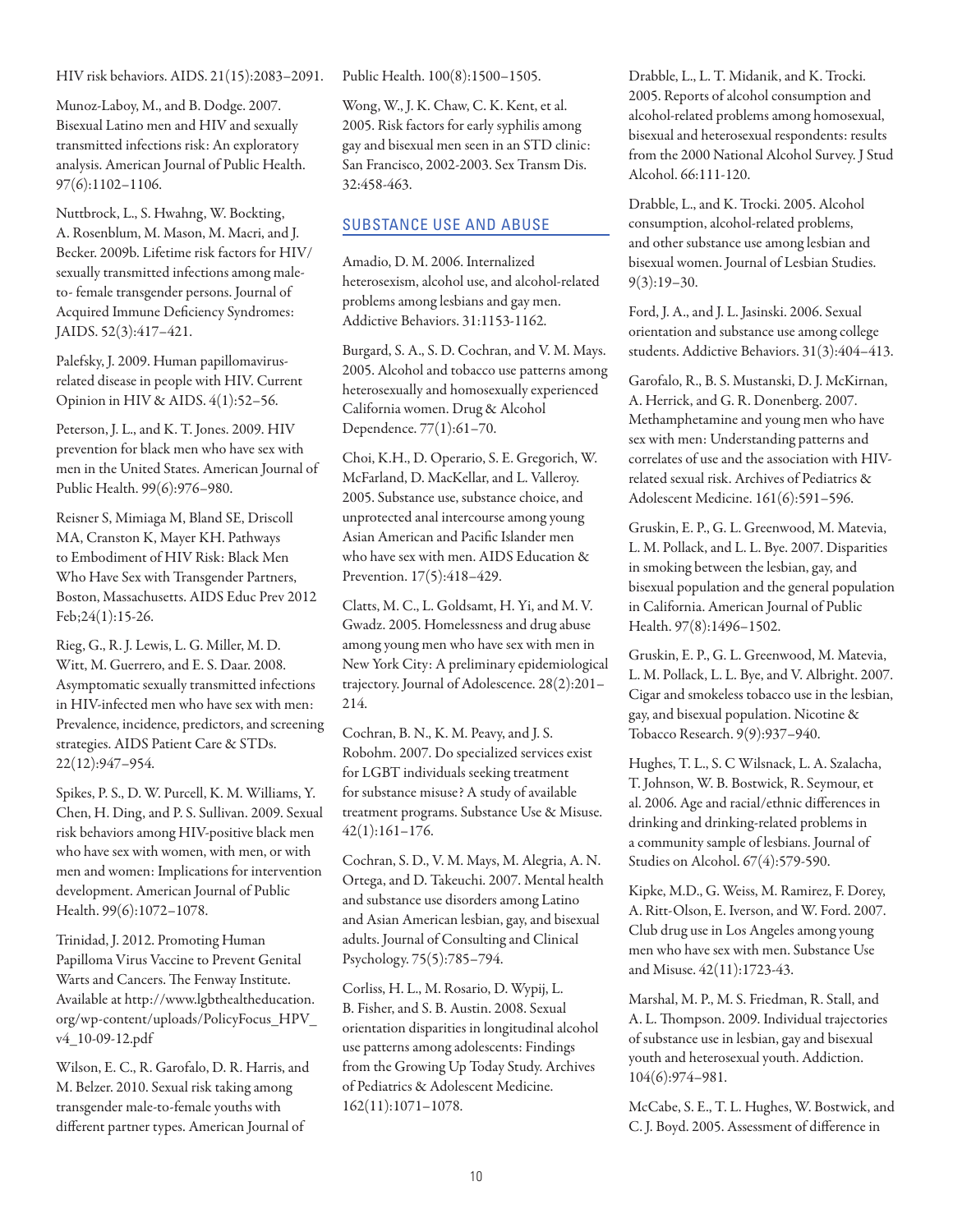dimensions of sexual orientation: Implications for substance use research in a college-age population. Journal of Studies on Alcohol & Drugs. 66(5):620–629.

McCabe, S. E., T. L. Hughes, W. B. Bostwick, B. T. West, and C. J. Boyd. 2009. Sexual orientation, substance use behaviors and substance dependence in the United States. Addiction. 104(8):1333–1345.

New Mexico Department of Health, Stop Tobacco on My People, and University of New Mexico's Health Evaluation and Research Team. The 2006 lesbian, gay, bisexual, and transgender (LGBT) tobacco survey. Technical report with additional statistical analyses. 2006. Available at: http://www.lgbttobacco.org/ files/New%20Mexico%202006%20LGBT%20 Report-General.pdf.

Scout. 2012. MPOWERED: Best and Promising Practices for LGBT Tobacco Prevention and Control. The Newtork for LGBT Health Equity, Fenway Health. Available at http://lgbthealthequity.org

Trocki, K. F., L. A. Drabble, and L. T. Midanik. 2009. Tobacco, marijuana, and sensation seeking: Comparisons across gay, lesbian, bisexual, and heterosexual groups. Psychology of Addictive Behaviors. 23(4):620–631.

Trocki, K.F., L. Drabble, and L. Midanik. 2005. Use of heavier drinking contexts among heterosexuals, homosexuals and bisexuals: results from a National Household Probability Survey. J Stud Alcohol. 66:105-110.

Tucker, J. S., P. L. Ellickson, and D. J. Klein. 2008. Understanding differences in sub- stance use among bisexual and heterosexual young women. Womens Health Issues. 18(5):387– 398.

Wong, C. F., M. D. Kipke, and G. Weiss. 2008. Risk factors for alcohol use, frequent use, and binge drinking among young men who have sex with men. Addictive Behaviors. 33(8):1012– 1020.

Ziyadeh, N. J., L. A. Prokop, L. B. Fisher, M. Rosario, A. E. Field, C. A. Camargo, Jr., and S. B. Austin. 2007. Sexual orientation, gender, and alcohol use in a cohort study of U.S. adolescent girls and boys. Drug & Alcohol Dependence. 87(2–3):119–130.

#### ABUSE, VIOLENCE AND TRAUMA

Ard, KL and Makadon HJ. Addressing intimate partner violence in lesbian, gay, bisexual and transgender patients. J Gen Intern Med. 2011 Aug;26(8):930-3. Epub 2011 Mar 30.

Arreola, S. G., T. B. Neilands, and R. Diaz. 2009. Childhood sexual abuse and the sociocultural context of sexual risk among adult Latino gay and bisexual men. American Journal of Public Health. 99(Suppl. 2):S432– S438.

Austin, S, H. Jun, B. Jackson, D. Spiegelman, J. Rich-Edwards, H. Corliss, and R. J. Wright. 2008. Disparities in Child Abuse Victimization in Lesbian, Bisexual, and Heterosexual Women in the Nurses' Health Study II. Journal of Women's Health. 17:597-606.

D'Augelli, A. R., A. H. Grossman, and M. T. Starks. 2006. Childhood gender atypicality, victimization, and PTSD among lesbian, gay, and bisexual youth. J Interpers Violence. 21(11):1462-82.

Heidt, J. M., B, P. Marx, and S. D. Gold. 2005. Sexual revictimization among sexual minorities: A preliminary study. J Trauma Stress. 18(5):533-40.

Herek, G. M. 2009. Hate crimes and stigmarelated experiences among sexual minority

adults in the United States: Prevalence estimates from a national probability sample.

Journal of Interpersonal Violence. 24(1):54– 74.

Kulkin, H.S., J. Williams, H. F. Borne, D. de la Bretonne, and J. Laurendine. 2007. A review of research on violence in same-gender couples: a resource for clinicians. J Homosex. 53(4):71- 87.

National Coalition of Anti-Violence Programs. Anti-lesbian, gay, bisexual, and transgender violence in 2007. A report of the National Coalition of Anti-Violence Programs, 2008. Available at: http://www. ncavp.org/common/document\_files/ Reports/2007HVReportFINAL.pdf.

Toomey, R., C. Ryan, R. Diaz, N. A. Card, and S. T. Russell. 2010. Gender nonconforming lesbian, gay, bisexual, and transgender youth:

School victimization and young adult psychosocial adjustment. Developmental Psychology. 46(6):1580–1589.

#### **Implications for Health Professions Education**

#### PROVIDER ATTITUDES AND KNOWLEDGE

Berger, J. T. 2008. The influence of physicians' demographic characteristics and their patients' demographic characteristics on physician practice: implications for education and research. Academic Medicine, 83, 100–105.

Cochran, B. N., K. M. Peavy, and A. M. Cauce. 2007. Substance abuse treatment providers' explicit and implicit attitudes regarding sexual minorities. Journal of Homosexuality. 53(3):181–207.

Hinchliff, S., M. Gott, and E. Galena. 2005. 'I daresay I might find it embarrassing': general practitioners' perspectives on discussing sexual health issues with lesbian and gay patients. Health and Social Care in the Community. 13, 345–353.

Javaherian, H., A. B. Christy, and M. Boehringer. 2008. Occupational therapy practitioners' comfort level and preparedness in working with individuals who are gay, lesbian, or bisexual. Journal of Allied Health. 37(3):150–155.

Eliason, M. J., S. L. Dibble, and P. A. Robertson. 2011. Lesbian, Gay, Bisexual, and Transgender (LGBT) Physicians' Experiences in the Workplace. Journal of Homosexuality. 58(10)1355-1371.

Kitts, R. L. 2010. Barriers to optimal care between physicians and lesbian, gay, bisexual, transgender and questioning adolescent patients. Journal of Homosexuality. 57:730– 747.

Lee, R. S., T. V. Melhado, K. M. Chacko, K. J. White, A. G. Huebschmann and L. A. Crane. 2007. The dilemma of disclosure: Patient perspectives on gay and lesbian providers. Journal of General Internal Medicine. 23:142– 147.

Lena, S. M., T. Wiebe, S. Ingram, and M.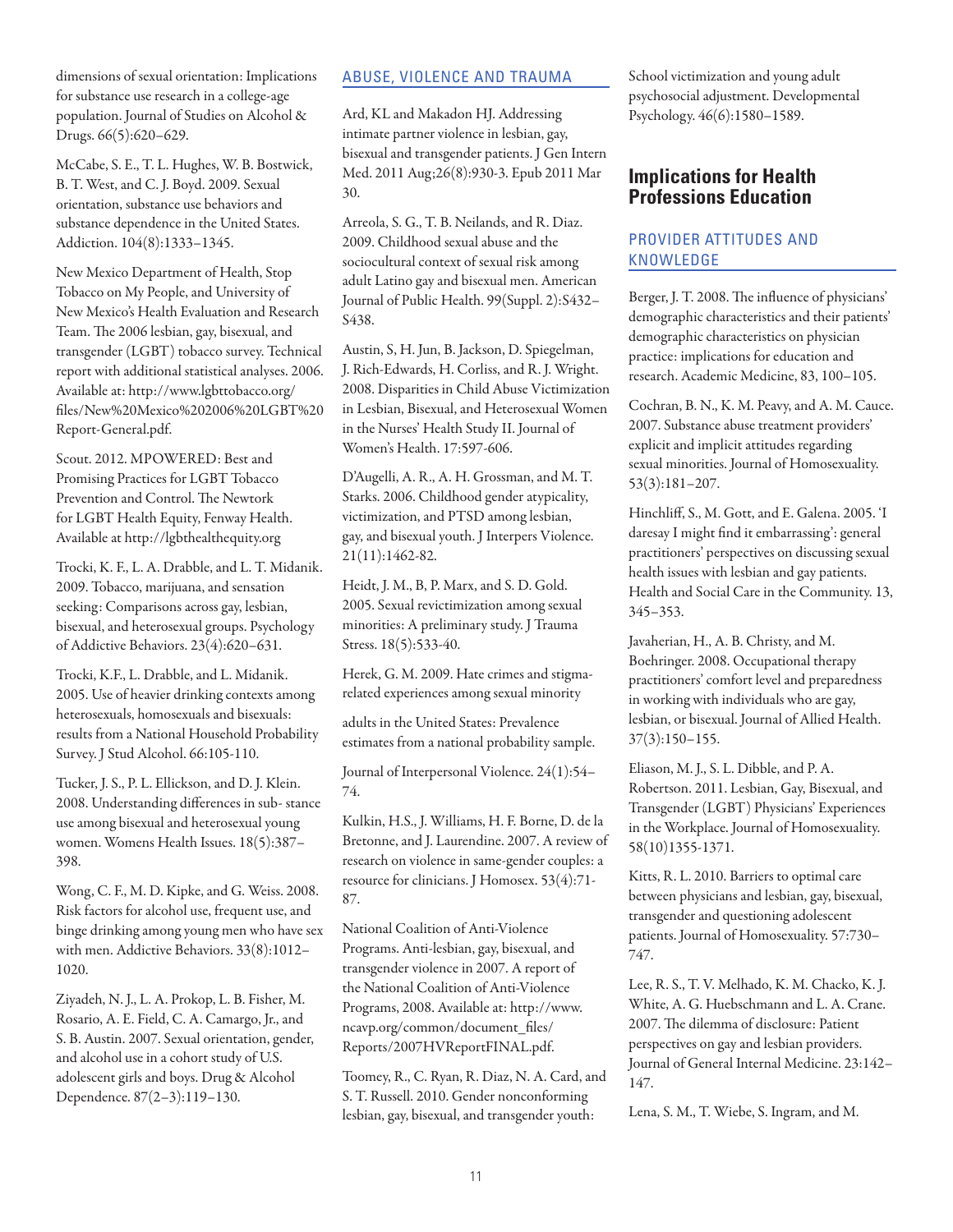Jabbour. 2002. Pediatricians' knowledge, perceptions, and attitudes towards providing health care for lesbian, gay, and bisexual adolescents. Annals of the Royal College of Physicians & Surgeons of Canada. 35(7):406– 410.

Oriel, K.A., D. J. Madlon-Kay, D. Govaker, and D. J. Mersy. 1996. Gay and lesbian physicians in training: family practice program directors' attitudes and students' perceptions of bias. Fam Med. 28:720.

Risdon, C, D. Cook, and D. Willms. 2000. Gay and Lesbian Physicians in Training: A Qualitative Study. CMAJ. 162(3):331-334.

Schatz, B, and K. A. O'Hanlan. 1994. Antigay Discrimination in Medicine: Results of a National Survey of Lesbian, Gay and Bisexual Physicians. San Francisco, Calif: Gay and Lesbian Medical Association.

Smith, D. M,. and W. C. Mathews. 2007. Physicians' attitudes toward homosexuality and HIV: survey of a California Medical Society - Revisited (PATHH-II). J Homosex. 52(3- 4):1-9.

#### LGBT CONTENT IN THE CURRICULUM OF HEALTH PROFESSIONS TRAINING PROGRAMS

Eliason, M. J., S. Dibble, J. DeJoseph, and P. Chinn. 2009. LGBTQ Cultures: What health care professionals need to know about sexual and gender diversity. Philadelphia: Lippincott.

McGarry, K. A., J. G. Clarke, C. Landau, and M. G. Cyr. 2008. Caring for vulnerable populations: curricula in U.S. internal medicine residencies. Journal of Homosexuality. 54(3):225-32.

Obedin-Maliver, J., E. S. Goldsmith, L. Stewart, W. White, E. Tran, S. Brenman, M. Wells, D. M. Fetterman, G. Garcia, and M. R. Lunn. 2011. Lesbian, gay, bisexual, and transgender-related content in undergraduate medical education. JAMA. 306(9):971-7.

Rondahl, G. 2009. Students' inadequate knowledge about lesbian, gay, bisexual and transgender persons. Int J Nurs Educ Scholarsh. 6(1):Article 11.

Sanchez, N. F., J. Rabatin, J. P. Sanchez, S. Hubbard, and A. Kalet. 2006. Medical students' ability to care for lesbian, gay, bisexual, and transgendered patients. Fam Med. 38(1):21-27.

Tesar, C. M., S. L. and Rovi. 1998. Survey of curriculum on homosexuality/bisexuality in departments of family medicine. Fam Med. 30(4):283-287.

#### INTERVENTIONS

Advancing Effective Communication, Cultural Competence, and Patient- and Family-Centered Care for the Lesbian, Gay, Bisexual, and Transgender (LGBT) Community: A Field Guide. 2011. The Joint Commission. Available at http://www.jointcommission.org/ lgbt/

Dohrenwend, A. 2009. Perspective: A grand challenge to academic medicine: speak out on gay rights. Academic Medicine. 84(6):788-92.

Joint AAMC-GSA and AAMC-OSR Recommendations Regarding Institutional Programs and Educational Activities to Address the Needs of Gay, Lesbian, Bisexual and Transgender (GLBT) Students and Patients. Washington, DC: Association of American Medical Colleges; 2007. Available at https://www.aamc.org/linkableblob/54774-7/ data/glbtrecommendations-data.pdf.

Kelley, L., C. L. Chou, S. L. Dibble, and P. A. Robertson. 2008. A critical intervention in lesbian, gay, bisexual, and transgender health: knowledge and attitude outcomes among second-year medical students. Teach Learn Med. 20(3):248-253.

Self-Assessment Checklist for Personnel Providing Services and Supports to LGBTQ Youth and Their Families. 2012. National Center for Cultural Competence, Georgetown University Center for Child and Human Development. Available at http://nccc. georgetown.edu/documents/Final%20 LGBTQ%20Checklist.pdf

Vanderleest, J. G. and C. Q. Galper. 2009. Improving the health of transgender people: transgender medical education in Arizona. J Assoc Nurses AIDS Care. 20(5):411-416.

Wallick, M. M., K. M. Cambre, and M. H. Townsend. 1992. How the topic of homosexuality is taught at U.S. medical schools. Acad Med. 67(9):601-603.

#### OTHER ISSUES RELATED TO HEALTH PROFESSIONS TRAINING

Klame, D.L., L. S. Grossman, and D. R. Kopacz. 1993. Medical Student Homophobia. J Homosex 37(1):53-63.

Kitts, R. L. 2010. Barriers to optimal care between physicians and lesbian, gay, bisexual, transgender, and questioning adolescent patients. Journal of Homosexuality. 57(6):730–747.

Merchant, R. C., A. M. Jongco, and L. Woodward. 2005. Disclosure of sexual orientation by medical students and residency applicants. Academic Medicine. 80(8):786.

More, F. G., A. W. Whitehead, and M. Gonthier. 2004. Strategies for student services for lesbian, gay, bisexual, and transgender students in dental schools. Journal of Dental Education. 68(6):623-32.

Townsend, M. H., W. M. Wallick, and K. M. Cambre. 1991. Support Services for Homosexual Students at U.S. Medical Schools. Acad. Med. 66:361-363.

Townsend, M. H., W. M. Wallick, and K. M. Cambre. 1996. Follow-up Survey of Support Services for Lesbina, Gay, and Bisexual Medical Students. Acad. Med. 71:1012-1014.

Wallick, M.M. 1997. Homophobia and heterosexism: out of the medical school closet. NC Med J. 58:123-125



1326 18th Street NW, Suite 22 Washington, DC 20036 | 202-600-8037 www.glma.org